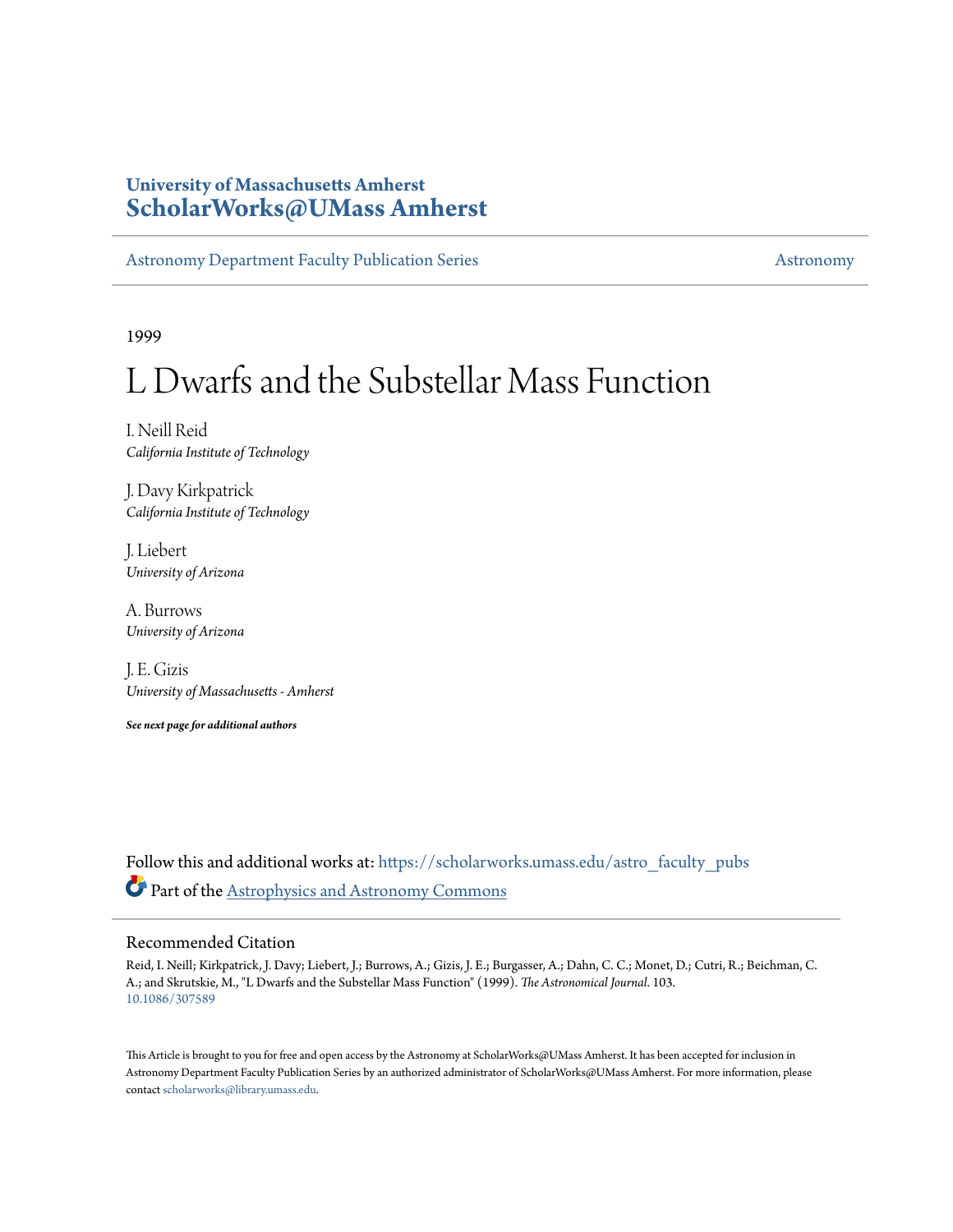# **Authors**

I. Neill Reid, J. Davy Kirkpatrick, J. Liebert, A. Burrows, J. E. Gizis, A. Burgasser, C. C. Dahn, D. Monet, R. Cutri, C. A. Beichman, and M. Skrutskie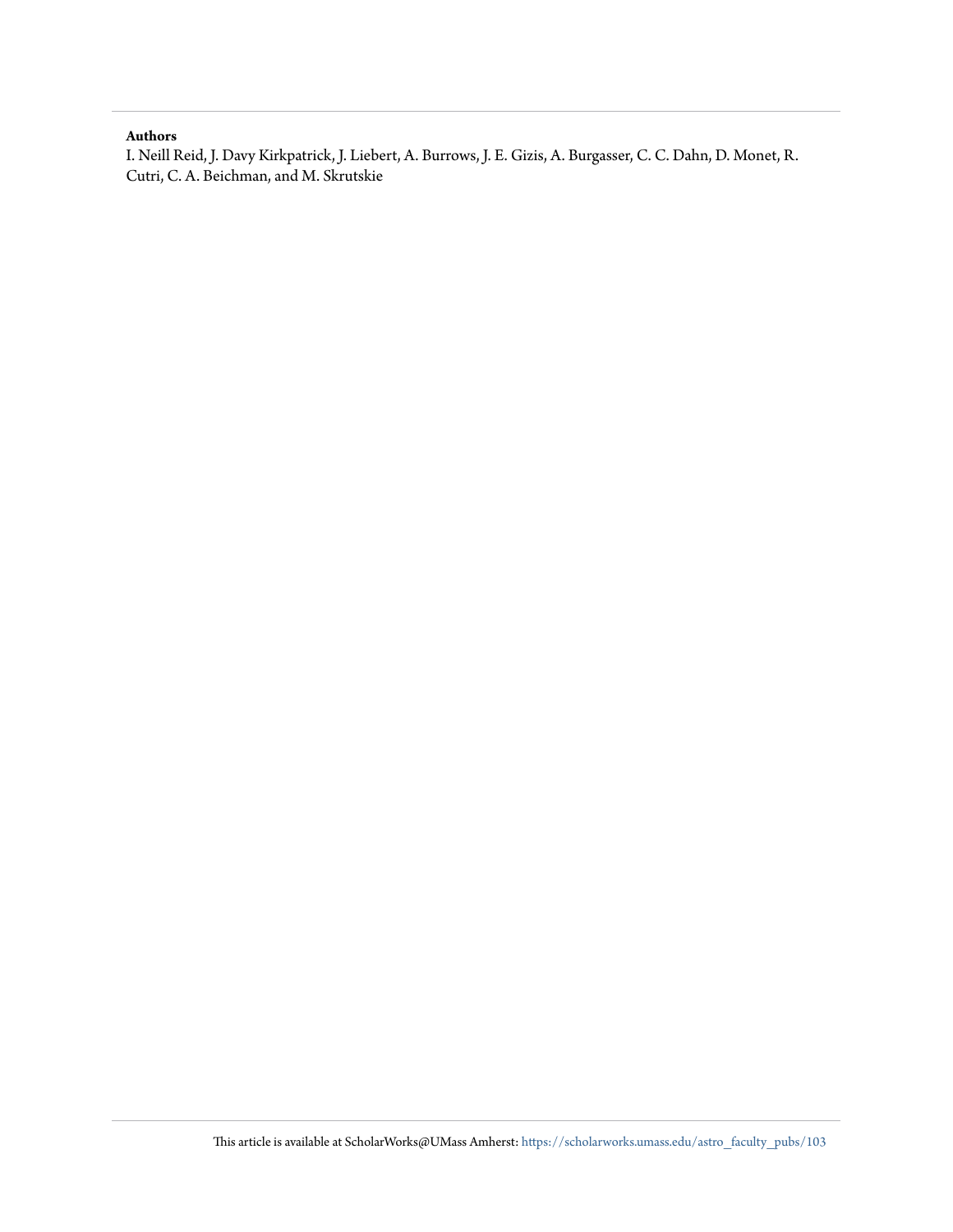# To Appear in Astrophysical Journal (20 August 1999)

# L dwarfs and the substellar mass function

I. Neill Reid

Palomar Observatory, 105-24, California Institute of Technology, Pasadena, CA 91125; e-mail: inr@astro.caltech.edu

J. Davy Kirkpatrick

Infrared Processing and Analysis Center, 100-22, California Institute of Technology, Pasadena, CA 91125

> J. Liebert, A. Burrows Steward Observatory, University of Arizona, Tucson, AZ 85721

> > J. E. Gizis

Department of Physics and Astronomy, University of Massachusetts, Amherst, MA 01003

A. Burgasser Dept. of Physics, 103-33, California Institute of Technology, Pasadena, CA 91125

> C. C. Dahn, D. Monet U.S. Naval Observatory, P.O. Box 1149, Flagstaff, AZ 86002

> > R. Cutri, C. A. Beichman

Infrared Processing and Analysis Center, 100-22, California Institute of Technology, Pasadena, CA 91125

M. Skrutskie

Department of Physics and Astronomy, University of Massachusetts, Amherst, MA 01003

# ABSTRACT

Analysis of initial observations from sky surveys has shown that the resulting photometric catalogues, combined with far-red optical data, provide an extremely effective method of finding isolated, very low-temperature objects in the general field. Follow-up observations have already identified more than 25 sources with temperatures cooler than the latest M dwarfs. A comparison with detailed model predictions (Burrows & Sharp) indicates that these L dwarfs have effective temperatures between  $\approx 2000 \pm 100$ K and  $1500 \pm 100$ K,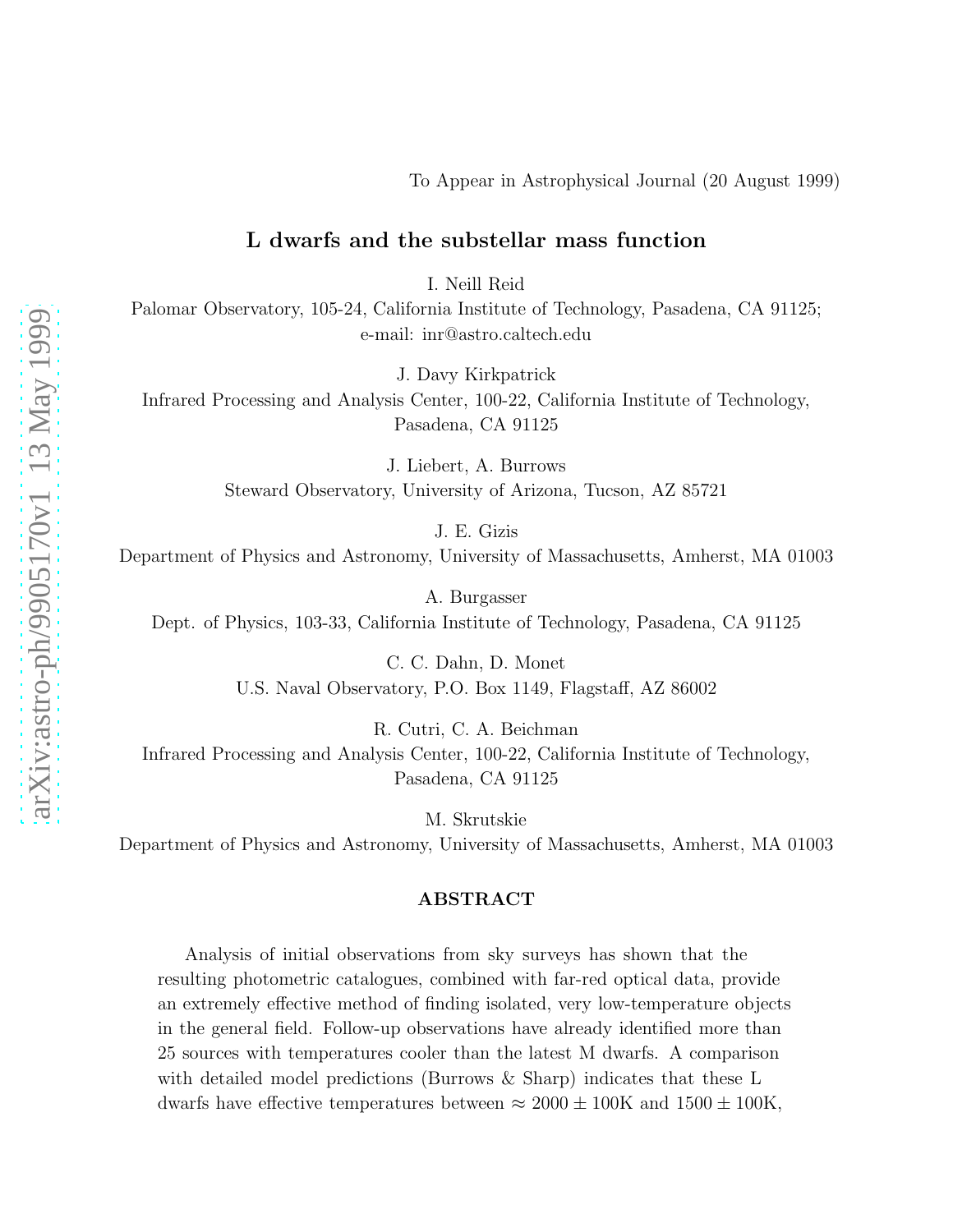while the available trigonometric parallax data place their luminosities at between  $10^{-3.5}$  and  $10^{-4.3}L_{\odot}$ . Those properties, together with the detection of lithium in one-third of the objects, are consistent with the majority having substellar masses. The mass function cannot be derived directly, since only near-infrared photometry and spectral types are available for most sources, but we can incorporate VLM/brown dwarf models in simulations of the Solar Neighbourhood population and constrain  $\Psi(M)$  by comparing the predicted L-dwarf surface densities and temperature distributions against observations from the DENIS and 2MASS surveys. The data, although sparse, can be represented by a power-law mass function,  $\Psi(M) \propto M^{-\alpha}$ , with  $1 < \alpha < 2$ . Current results favour a value nearer the lower limit. If  $\alpha = 1.3$ , then the local space density of  $0.075 > \frac{M}{M}$  $\frac{M}{M_{\odot}} > 0.01$  brown dwarfs is 0.10 systems pc<sup>-3</sup>. In that case brown dwarfs are twice as common as main-sequence stars, but contribute no more than  $\sim 15\%$  of the total mass of the disk.

Subject headings: stars: low-mass, brown dwarfs; stars: luminosity function, mass function; Galaxy: stellar content

# 1. Introduction

The 'stellar' mass function,  $\Psi(M)$ , describes the final product of star formation, providing a global measurement of how diffuse gas is transformed into quasi-static spheres in thermal and hydrostatic equilibrium, with masses from  $\sim 100 M_{\odot}$  to  $< 0.1 M_{\odot}$ . The frequency of intermediate and high-mass stars produced by this morphological restructuring determines galactic chemical evolution, while the proportion of material locked up in long-lived, low-luminosity dwarfs determines the overall mass-to-light ratio of a galactic population. It is the latter characteristic which, with the realisation of the importance of dark matter (Ostriker & Peebles, 1973), focused attention on Kumar's (1963) 'black dwarfs': objects whose central temperatures fail to cross the threshold for initiating hydrogen fusion. With luminous lifetimes which are brief in astronomical timescales, such objects might constitute substantial, but invisible, repositories of baryonic matter.

Relabelled as brown dwarfs (Tarter, 1976), these 'failed stars', have been the target of numerous surveys over the last two decades. Those projects reached fruition in only the last few years, with the identification of substellar mass objects in the Pleiades (Rebolo et al, 1995), as stellar companions (Nakajima et al, 1995) and in the general field (Ruiz et al, 1997; Tinney, 1998). Until recently, however, statistical analyses have been hampered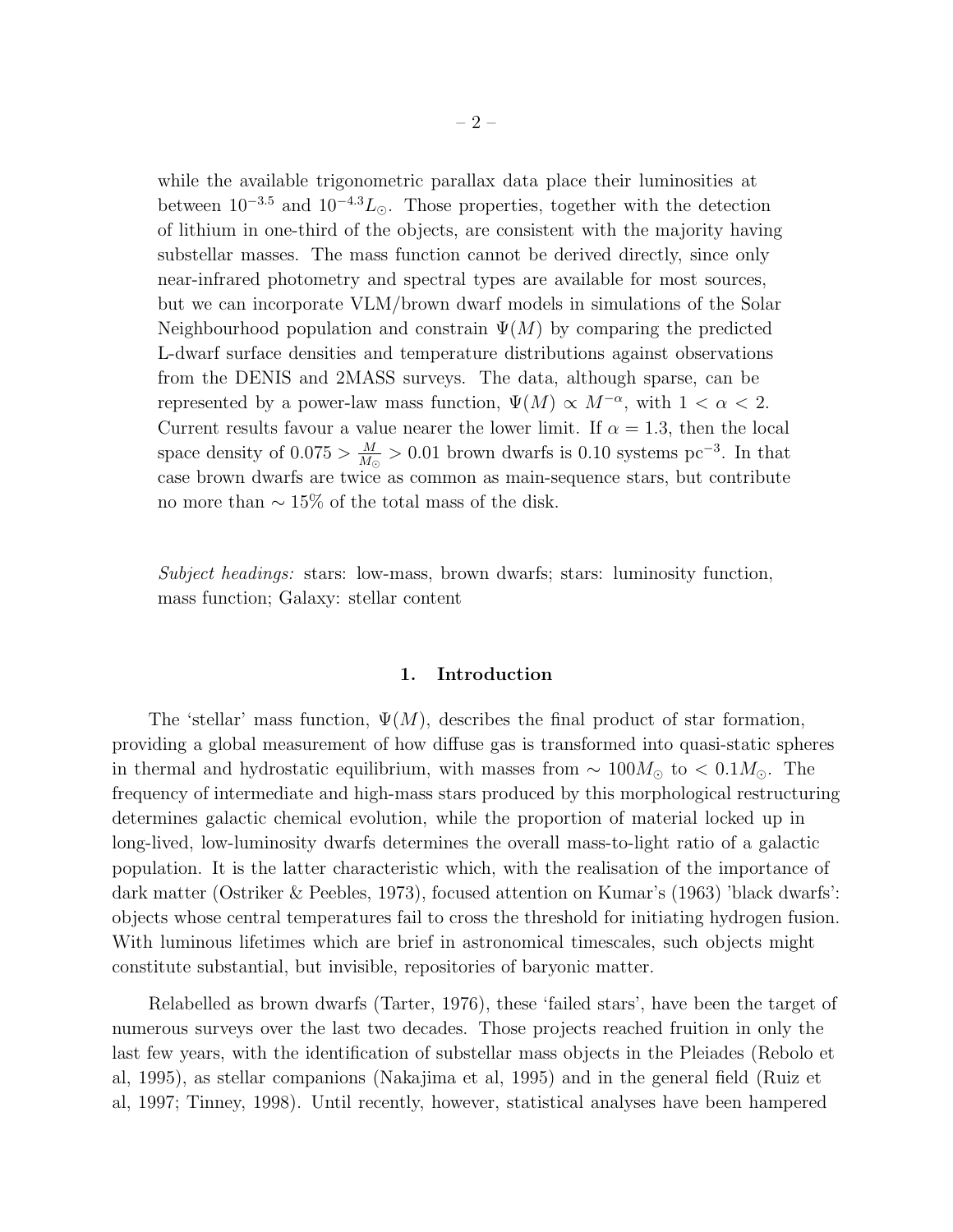by the relatively small numbers of detected objects, particularly in the field where surveys were forced to rely on wide-field imaging at optical wavelengths. That circumstance has changed with the inception of the near-infrared DENIS (Epchtein et al, 1994) and 2MASS (Skrutskie et al, 1997) sky surveys.

VLM stars have effective temperatures of less than 3000 K, while brown dwarfs spend most of their life at temperatures below 2000 K. As a result, the peak of the energy distribution lies at wavelengths in the  $1-3\mu m$  region, where the only available large-scale survey is the pioneering Two Micron Sky Survey (Neugebauer & Leighton, 1969), barely reaching 3rd magnitude in the K band. DENIS and 2MASS extend the sensitivity limits at near-infrared wavelengths by factors of more than  $10^4$  to K<sub>S</sub> ∼13.5 and K<sub>S</sub> ∼15 magnitude respectively (where  $K_S$  is the K-short passband defined by Persson et al, 1998). Both projects have succeeded in identifying extremely red, ultracool dwarfs (Delfosse et al, 1997; Kirkpatrick et al, 1999a - hereinafter K2ML) with optical spectra similar to the previously-known VLM dwarfs GD 165B (Kirkpatrick et al, 1999b) and Kelu 1 (Ruiz et al, 1997). Those sources clearly mark an extension of the M-dwarf sequence to lower temperatures, and K2ML have codified that progression in defining the new spectral class, type L.

The present paper uses new data provided by these surveys to probe the form of the mass function at and below the hydrogen-burning limit, comparing the DENIS and 2MASS observations against model predictions. Our analysis models the substellar mass function as a continuous extension of the stellar mass function,  $\Psi_*(M)$  :  $M > 0.08M_{\odot}$ . A prerequisite for those calculations, therefore, is an accurate description of  $\Psi_*(M)$ , serving as an anchor for our simulations. With that in mind, section 2 updates the census of stars and stellar systems within 8 parsecs of the Sun and defines  $\Psi_*(M)$  in the range 0.1 to 1.0  $M_{\odot}$ . Section 3 describes how theoretical predictions of  $(L, T_{eff})$  as a function of mass and age are matched against the (K, spectral type) data for local L dwarfs; section 4 outlines the structure of the simulations; section 5 summarises the results; and section 6 presents our conclusions.

# 2. The stellar mass function

# 2.1. The nearby star census

Until recently, most studies of the nearest stars followed van de Kamp (1972) in limiting the 'Solar Neighbourhood' to a 5.2-parsec (17 light year) radius sphere - a volume which encompasses only 45 stellar systems. The extensive surveys undertaken over the last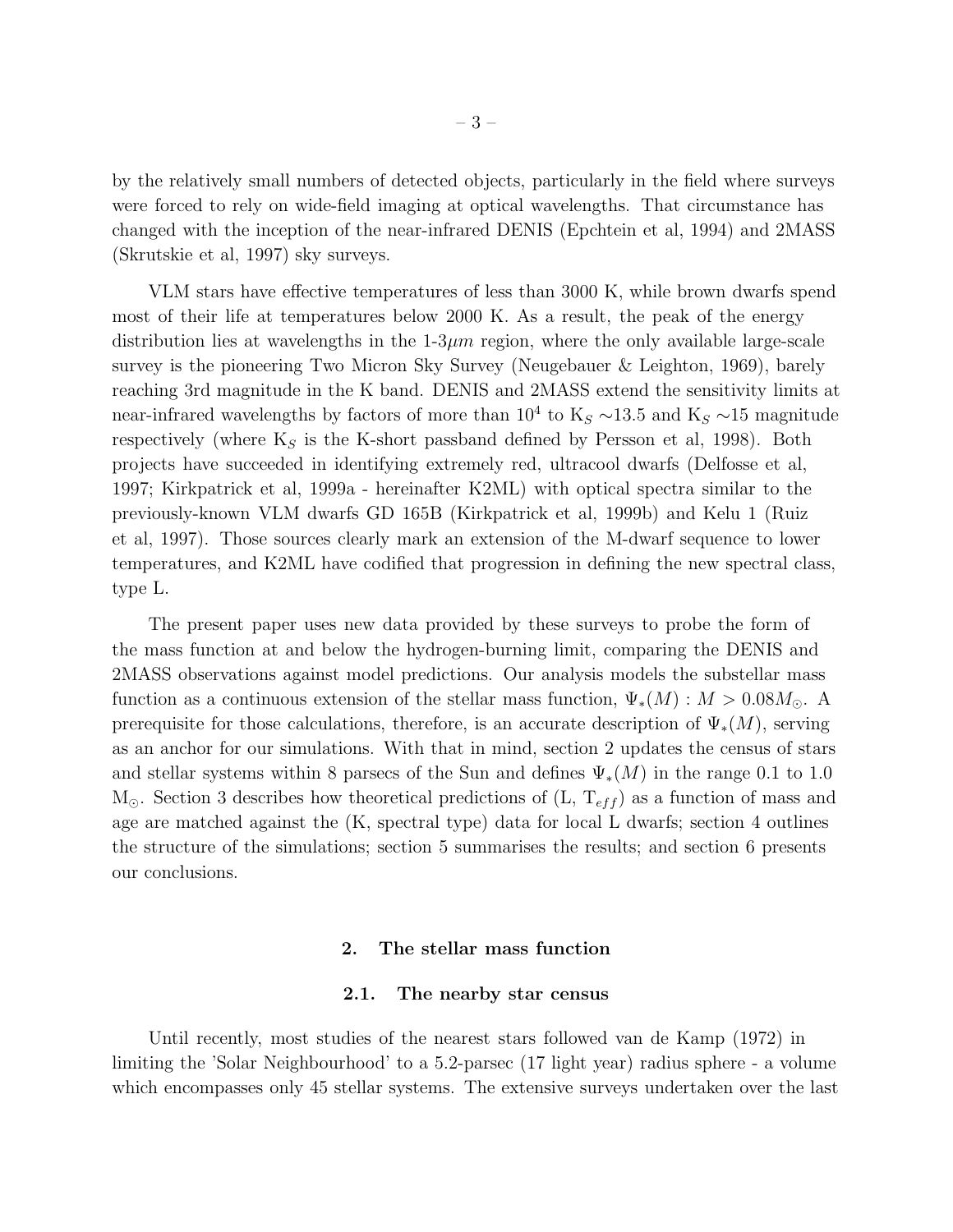three decades, notably spectroscopy of proper-motion stars and intensive radial velocity and high-resolution imaging searches for binary companions, allow present-day analyses to consider a larger sample - although still restricted to declinations accessible from northern observatories (i.e. by Luyten at Palomar and Henry & McCarthy at Steward). Reid & Gizis (1997 - RG97) laid the foundations of this reference sample, collating literature data for candidate nearby stars, particularly spectroscopy by Kirkpatrick et al (1995) and Reid et al (1996) of late-type stars from the (never published) preliminary version of the Third Nearby Star Catalogue compiled by H. Jahreiss and W. Gliese.

The RG97 nearby-star compilation lists 106 stellar systems, including 151 stars, which are both north of  $\delta = -30^{\circ}$  and, at the time of publication, had assigned distance of less than 8 parsecs from the Sun. The latter distances were based on a weighted combination of trigonometric parallax measurements and spectroscopic parallaxes. Completeness is clearly of paramount importance in these calculations, and RG97 present an extensive discussion of the available observations. They conclude that the sample is likely to be statistically complete at the ∼ 90% level. In particular, they note that while an extrapolation of the 5.2-parsec luminosity function predicts  $\sim$  30 additional  $r < 8$  pc mid-type M-dwarfs, all would be expected to have  $m_r < 16$ , well above the magnitude limit of available proper-motion catalogues. Nonetheless, since this marks the first attempt to extend coverage to these larger distances, one expects modifications to the sample as new, more accurate data are obtained. The Hipparcos astrometric catalogue (ESA, 1997) provides such observations for many systems in the initial 8-parsec sample, while more detailed searches for binary (and tertiary) companions have also been undertaken. We have used these new results to produce a revised northern 8-parsec catalogue as our baseline sample.

Hipparcos measurements eliminate four single stars and two binaries from the RG97 8-parsec sample. Two other binaries, Gl 185 and Gl 831, are formally outwith the 8-parsec limit if one adopts the Hipparcos parallaxes outright, but lie just within the limit in a weighted combination of ground-based and Hipparcos data. Of the 108 stars in 100 systems with Hipparcos parallaxes  $\pi_H > 0$ ".125, eighteen are south of  $\delta = -30^{\circ}$  and five are northern stars with parallax measurements of low precision<sup>1</sup>. Those stars are not included in the present analysis. However, the improved Hipparcos astrometry adds several confirmed M-dwarfs to the 8-parsec sample, each with parallax measured to milliarcsecond precision. Table 1 summarises the resultant additions and subtractions.

<sup>&</sup>lt;sup>1</sup> The five stars in question are BD-13:637B, Gl563.2A and B, BD+24:3192B and BD-15:6346B. Spectroscopy with the Double Spectrograph on the Hale 200-inch (Reid, in prep.) identifies all five as K-type stars – clearly incompatible with the  $M_V > 12.5$  inferred from  $\pi_H$ .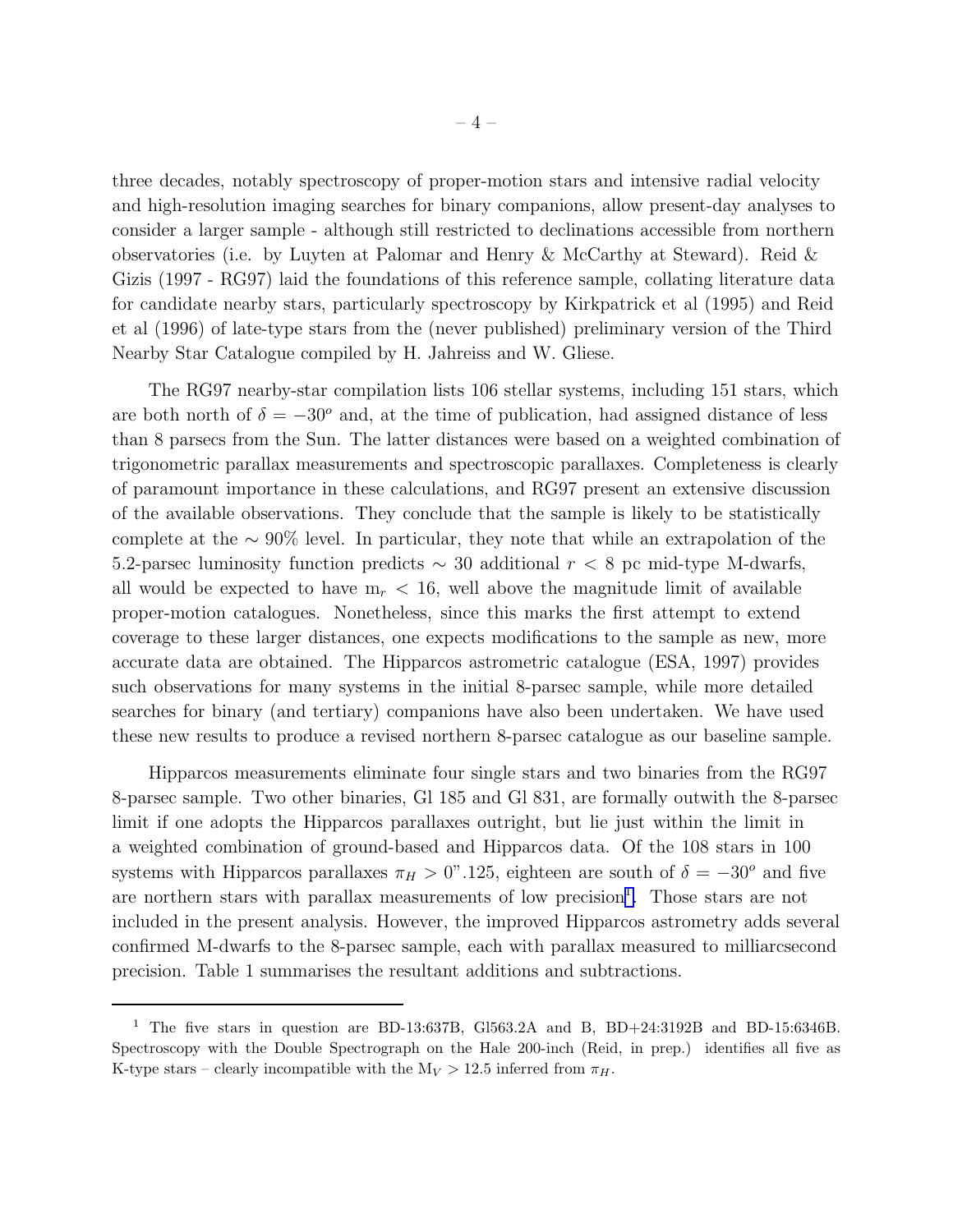Newly-discovered binary and tertiary companions further modify the sample. Delfosse et al (1999a) have identified additional components in three of the systems listed in RG97 (Table 1), while Henry et al (1997, 1999) and Oppenheimer et al (1999) use higher-resolution imaging to identify new members in five systems (two in common with Delfosse et al). These new discoveries eliminate two stars from the sample: LP 476-407 was resolved as visual binary by Henry et al's (1997) speckle imaging, and the primary component is a double-lined spectroscopic binary (Delfosse et al, 1999a), while infrared speckle measurements show that G89-32 is an equal-luminosity binary, separation 0.7 arcseconds (Henry et al, 1997). In both cases the fainter apparent magnitude of each component leads to a smaller inferred spectroscopic parallax, removing the systems beyond the 8-parsec limit.

The other four systems with newly-discovered companions remain within the 8-parsec sample since all have trigonometric parallax measurements. Gl831 and Gl 896 were identified previously as binaries, while RG97 list Gl 829 as a single star. Henry et al and Delfosse et al have discovered one new companion in each, reclassifying the systems as two triples and a binary respectively<sup>2</sup>. Finally, Oppenheimer et al's observations have revealed a third component in the LTT 1445 (LP 771-95/96) system.

Including both the brown dwarf Gl 229B and the Sun, the revised northern 8-parsec catalogue includes 150 objects in 103 systems: 68 single stars, 25 binaries, 9 triples and one quadruple<sup>3</sup>. All save four systems have distances derived from accurate trigonometric parallax measurements, 68 based on Hipparcos data. The overall multiple star fraction (i.e. the fraction of stellar systems which consist of two or more starlike objects) is 34.0%, while the companion star frequency (or the number of pairs) is 44.7%. Both values are very close to those derived by RG97.

# 2.2. The mass-luminosity relation

Computing the stellar mass function from these data demands that we adopt a mass-luminosity relation. RG97 derived mass functions for their 8-parsec sample using Henry & McCarthy's (1993 - HMc93) empirical (mass,  $M_K$ ) relation, Kroupa et al's (1993) semi-empirical relation and theoretical calibrations by Burrows et al (1993) and Baraffe &

<sup>&</sup>lt;sup>2</sup> Delfosse et al also show that the previously-known companion in the SB1 binary G203-47 is a white dwarf, giving a total of nine degenerates in the sample - four single stars and five companions.

 ${}^{3}$ RG 97 considered Gl 643/Gl 644 as a quintuple, but Hipparcos astrometry show that Gl 643 is nearer by 0.75 parsecs. Given this substantial separation, we group the five stars as a single and a quadruple system.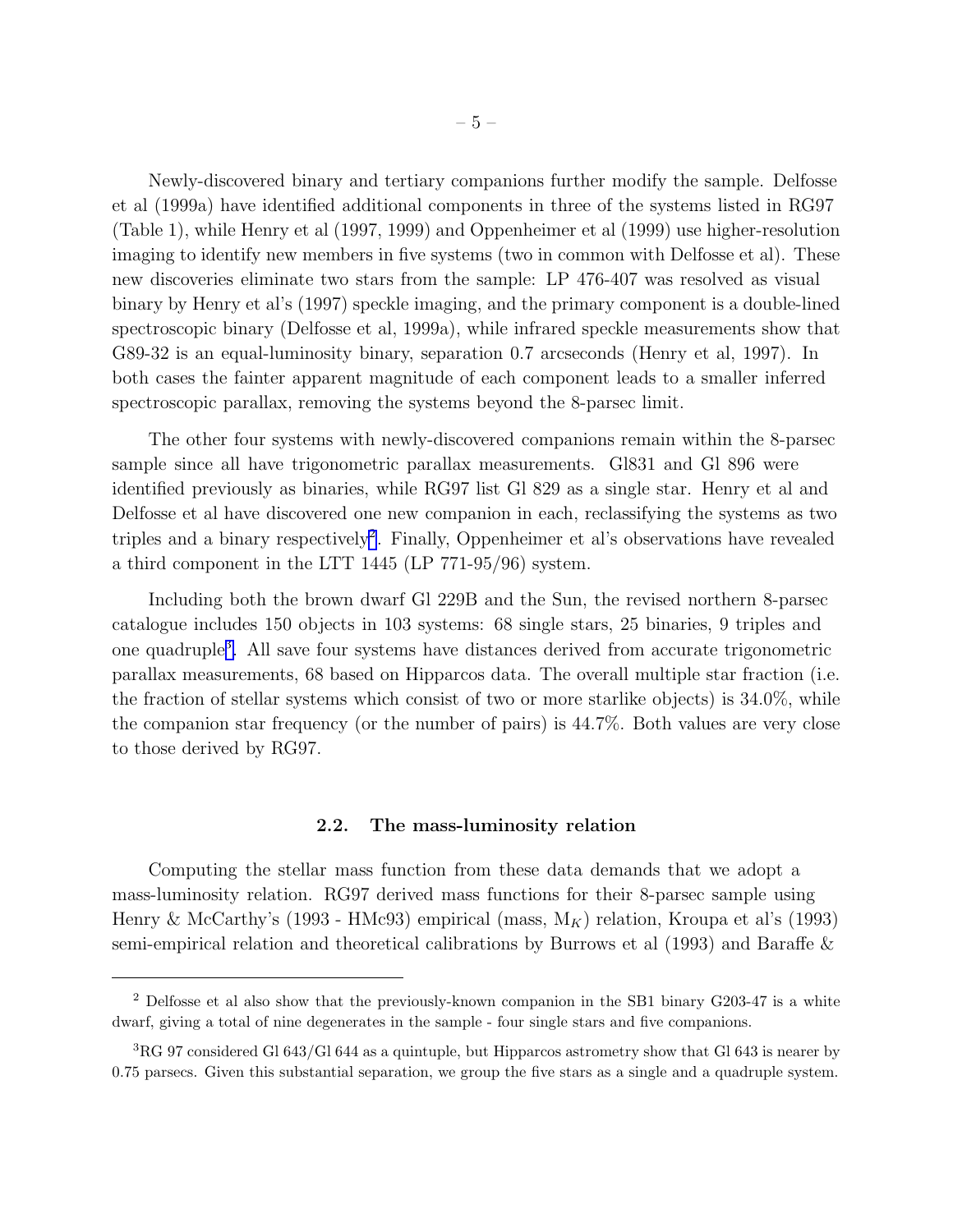Chabrier  $(1996)^4$ . The results are in good agreement, save for the calibration based on the  $(M_{bol},$  mass) relation predicted by the last-mentioned set of models. On that basis RG97 adopted the HMc93 empirical relation, derived from astrometric orbit analysis or nearby stars, as their standard.

Baraffe et al (1998 - BCAH98) present colour-magnitude and mass-luminosity relations for a revised set of solar-abundance models, and figure 1a compares their predictions for ages of 0.1, 1 and 10 Gyrs against both the HMc93 calibration and available measurements of stellar masses <sup>5</sup> . Astrometric orbital determinations are supplemented by data for eclipsing binaries as summarised by Andersen (1991), including YY Geminorum; analysis of the well-known M4.5 binary CM Draconis (Metcalfe et al, 1996)<sup>6</sup>; and data for the recentlydiscovered mid-M eclipsing system, GJ 2069A (Delfosse et al, 1999b). We have estimated  $\mathcal{M}_K$  for both components in the last system based on the absolute visual magnitudes listed by Delfosse et al and the  $(M_V, (V-K))$  relation for nearby stars. Those estimates, to which we assign generous uncertainties of  $\pm 0.2$  magnitudes, are consistent with values based on the spectral type. Both stars are subluminous by  $\sim 1$  magnitude as compared with the theoretical and empirical calibrations, as expected given the discrepancies noted by Delfosse et al at visual wavelengths, and adding to the already substantial dispersion in the diagram for  $1.0 > \frac{M}{M}$  $\frac{M}{M_{\odot}} > 0.3$ . There is no evidence that the system is metal-poor based on the CaH and TiO bandstrengths (Reid et al, 1995). Moreover, the discrepancy is not restricted to astrometric binaries: GJ 2069Ab has similar photometric properties to the CM Dra components, but almost twice the mass. Clearly stars in this mass range, and GJ 2069Aab in particular, require more attention, but for the present we must assume that we can derive a mass-luminosity relation which is valid for the average disk dwarf.

The location of the mean mass-luminosity relation is predicted to vary as a function of age and abundance, while the detailed shape is tied to the underlying stellar physics, notably H<sub>2</sub> dissociation at  $\sim 0.7 M_{\odot}$  (Copeland et al, 1970) and the onset of degeneracy below 0.15M<sup>⊙</sup> (Grossman, 1970). D'Antona & Mazzitelli (1985) originally emphasised the potential for systematic errors if  $\Psi(M)$  is derived by applying simplified mass-luminosity relations to luminosity function data. The importance of changes of slope in  $(L, M)$  depend on the number of stars at the relevant luminosities. Rather than bin the data to give

<sup>4</sup>Note that RG97 calculations are made on a star by star basis, not via a calculation of the nearby-star luminosity function

<sup>&</sup>lt;sup>5</sup>The 'kink' in the empirical relation at  $0.5M_{\odot}$  reflects its origins as two linear relations in the  $(M_K,$  $log M$ ) plane

 ${}^{6}$ CM Draconis is misplotted in figure 2 of Reid (1998).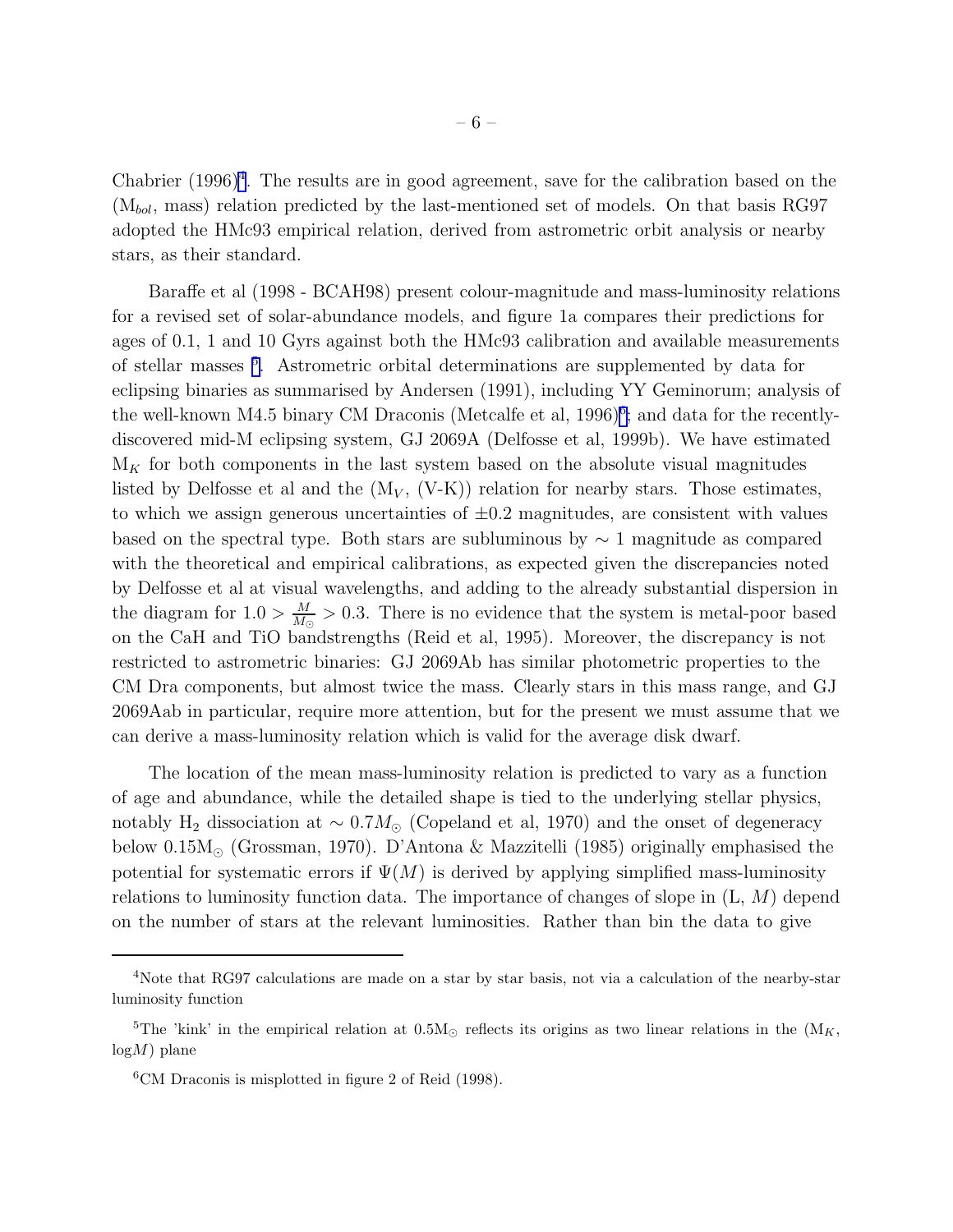$\Phi(M_K)$ , we plot the distribution of the 8-parsec sample in the  $M_K$  vs r<sup>3</sup> plane (where r is the distance) in figure 1b. This diagram permits a visual assessment of both the number density of stars near points of inflection in the (L, M) relation, and of the completeness of the sampleas a function of distance. The distribution of points suggests a scarcity of very low-mass M dwarfs,  $M_K > 9$ , beyond  $\sim 6$  parsecs.

Both the range of chemical abundances and the age distribution of the calibrating stars can influence the derivation of  $\Psi(M)$  by biasing the derived (mass,  $M_K$ ) relation. In the former case, the contribution to the dispersion in derived masses is likely to be small, since Hipparcos colour-magnitude data indicate that  $\sim$  90% of disk dwarfs have metallicities in the range  $-0.3 < [M/H] < 0.1$  (Reid, 1999). Moreover, our choice of  $M_K$  in calibrating masses should minimise metallicity variations.

Age variations are likely to affect only the lowest masses. The BCAH98 isochrones plotted in figure 1 show no evidence for significant evolution in  $M_K$  between ages of 1 and 10 Gyrs, but indicates that very low-mass ( $< 0.1 M_{\odot}$ ) dwarfs can be up to 1 magnitude brighter in K at age 0.1 Gyr than 1 Gyr. There have been suggestions that the binary stars observed by HMc93 are biased toward younger ages, most recently by Chabrier & Baraffe (1998). Almost all of those proposals are based on the detection of chromospheric and/or coronal activity amongst the lower-luminosity dwarfs in the HMc93 sample, and all are based on a misconception. Chromospheric activity in M dwarfs is a function of both age and mass, and persists for several Gyrs in mid- and late-type dwarfs. Hawley et al (1996) have compiled statistics of activity as a function of type and show that over 50% of dwarfs with spectral types of M5.5 or later are dMe stars; Hawley  $\&$  Reid (1999) have detected emission in an M5 dwarf in the 5 Gyr-old cluster M67; and, of particular relevance in this case, fully 80% of the 2MASS M7 to M9 dwarfs with spectroscopic observations have substantial  $(> 5 \text{ Å}$  equivalent width) emission (Gizis, in prep.). Thus, activity amongst the lowest luminosity dwarfs is expected and cannot be taken as a sign of youthfulness.

Chabrier & Baraffe comment that the three lowest mass HMc93 dwarfs are overluminous compared with their model predictions, again inferring this as a sign of youthfulness. However, they explicitly plot the three dwarfs with the lowest measured masses. A symmetric distribution of observational errors demands that those objects will also be overluminous. The full set of low-mass dwarfs is well distributed about the mean relation plotted in figure 1, and similar circumstances prevail for the extended sample of low-mass binary components with orbits and mass determinations derived from HST-FGS observations (Henry et al, 1999). The (mass,  $M_V$ ) relation defined by those stars is identical to that deduced by Henry & McCarthy (1993). Since in toto these stars represent essentially all of the local binary systems accessible to astrometric observations, an unbiased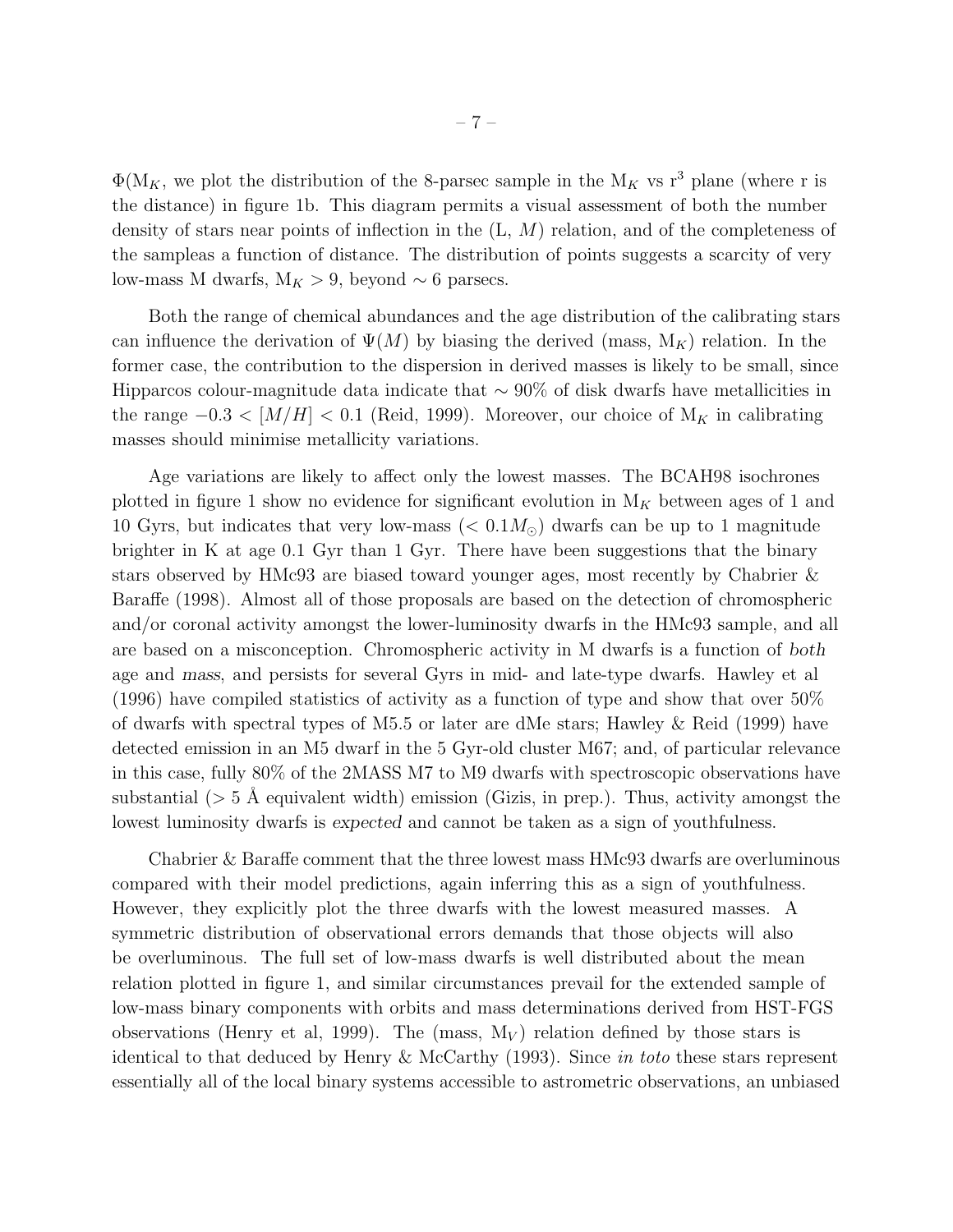sample, this internal consistency argues strongly that all lie close to their main-sequence configuration.

# 2.3. The mass function

Defining our terminology, the stellar mass function is written as

$$
\Psi(M) = \frac{dN}{dM} \quad \text{stars per unit mass}
$$

Following Salpeter's (1956) pioneering analysis, the mass function is often expressed as a power-law. In that case it is useful to define

$$
\xi(M) = \frac{dN}{dlog(M)} \quad \text{stars per unit log(mass)}
$$

A power-law mass function  $\Psi(M) \propto M^{-\alpha}$  corresponds to  $\xi(M) \propto M^{-\alpha+1}$ , also written as  $\xi(M) \propto M^{\Gamma}$  (cf. Scalo, 1998). This formulation provides a convenient way of representing  $\Psi(M)$ , which we adopt in this paper. This should not be misinterpreted as a statement that  $\Psi(M)$  is a power-law.

Figure 2 shows mass functions derived from data for the revised 8-parsec sample using both the empirical calibration and the BCAH98 1 Gyr isochrone (adopting the 10 Gyr isochrone does not change  $\Psi(M)$  in any significant fashion). White dwarfs are excluded. The two calibrations give results in good agreement, with the empirical relation giving a somewhat larger spread in mass below  $0.1M_{\odot}$ . For present purposes we are concerned with the general form of the mass distribution, rather than assessing whether any indications of structure have statistical weight (the individual uncertainties argue against that proposition) and fit a simple power-law over the 1.0 to 0.1  $M_{\odot}$  mass range. The best-fit relations are

$$
log\xi_*(logM)
$$
 =  $-0.13 \pm 0.14$   $logM$  +  $1.02 \pm 0.08$ 

for the empirical (HMc93) calibration, and

$$
log\xi_*(logM)
$$
 = 0.02 ± 0.14  $logM$  + 1.10 ± 0.08

for the BCAH98 (mass,  $M_K$ ) relation. In these equations M is the mass in solar masses and the units are the number of stars per  $0.1\text{log}(M)$  within the volume of the northern 8-parsec sample (1608 pc<sup>-3</sup>). These relations correspond to mass functions  $\Psi_*(M) \propto M^{-1.13 \pm 0.14}$ and  $\Psi_*(M) \propto M^{-0.98 \pm 0.14}$  respectively, and a space density of 0.035 stars pc<sup>-3</sup> (0.1 M<sub>☉</sub>)<sup>-1</sup> at  $M = 0.1 M_{\odot}$ .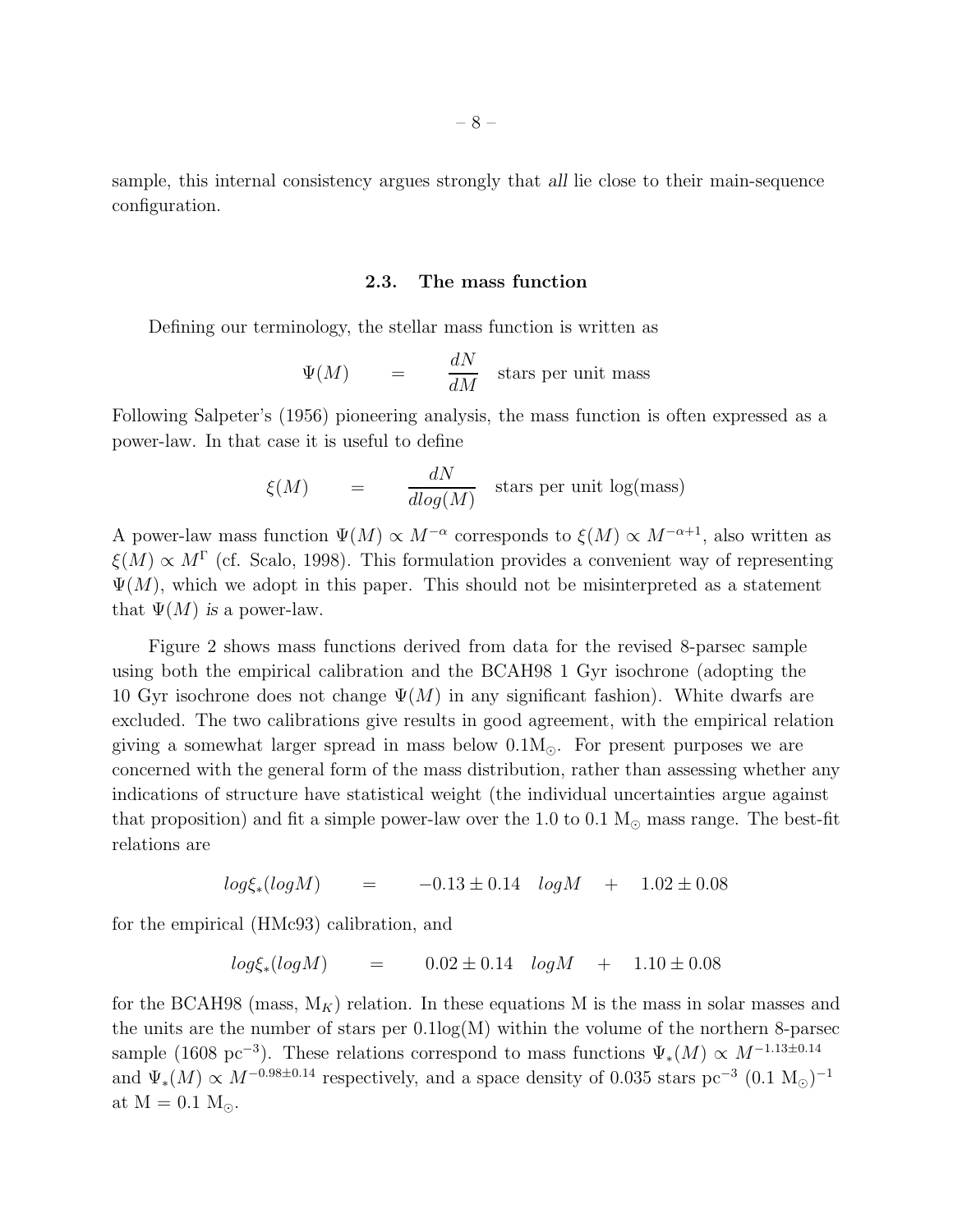Nearly one third of the main-sequence dwarfs included in the star-by-star mass function are companions of more massive stars. Excluding those stars (i.e. limiting the sample to single stars and primaries in multiple systems) gives the mass functions plotted as a dotted lines in figure 2. These are determinations of the systemic mass function,  $\Psi_{sys}(M) \propto M^{-0.92 \pm 0.13}$  from HMc93 and  $\Psi_{sys}(M) \propto M^{-0.89 \pm 0.13}$  is the results are based on the BCAH98 models. The corresponding space density of stellar systems at  $0.1 M_{\odot}$  is  $0.02$ systems pc<sup>-3</sup> (0.1 M<sub>☉</sub>)<sup>-1</sup>, or ~ 60% of the star-by-star space density. In the simulations described in the following sections, the reference is set by the mean density of stellar systems, rather than individual stars, in the 0.1 to 1  $M_{\odot}$  mass range.

# 3. Modelling the local space density of brown dwarfs

An accurate determination of  $\Psi_*(M)$  at masses below 0.15 M<sub>☉</sub> is rendered difficult by the low intrinsic luminosity of VLM dwarfs and the consequent difficulties involved in finding such stars in even the immediate vicinity of the Sun. VLM dwarfs, however, at least achieve a stable, long-lived configuration in  $(\log(L), T_{eff})$ , defining the main sequence in the HR diagram, and leading to mass-luminosity and mass-effective temperature relations which are effectively single-valued (cf. figure 1). The latter situation does not prevail for brown dwarfs, which descend rapidly through the HR diagram with  $L \propto M^{2.6} t^{-1.3}$  and  $T_{eff} \propto M^{0.8} t^{-0.3}$  (Burrows & Liebert, 1993). All substellar-mass objects evolve through at least part of the L-dwarf sequence, albeit at very different rates. As a result, one cannot associate a given spectral type (or luminosity) with a specific mass. Instead, we can only constrain  $\Psi(M)$  at masses below 0.08 M<sub>o</sub> by comparing the overall distribution of the observed characteristics against predictions based on theoretical simulations.

Evolutionary models of low-mass stars and brown dwarfs constitute the backbone of our simulations. The two most recent sets of such models are by Burrows et al (1997), who extend the calculations undertaken by Burrows et al (1993), and by Baraffe et al (1998). The former set takes account of opacities due to dust grains, which are predicted to form at temperatures below  $\sim$  2400K, but use gray atmospheres to define the outer boundary conditions; the latter employ the latest model atmospheres computed by Allard & Hauschildt, but include no grain opacities. Both predict similar isochrones, as figure 3 shows, with differences of only 100-200K at stellar masses. The Baraffe et al models predict similar luminosities but lower temperatures for young- and intermediate-age low-mass stars, and higher luminosities and higher temperatures at substellar masses (and for  $M \leq 0.08 M_{\odot}$ ) at age 10 Gyrs). Given that we are concerned primarily with the latter low-mass range, where grains make a substantial contribution to the overall opacity and temperature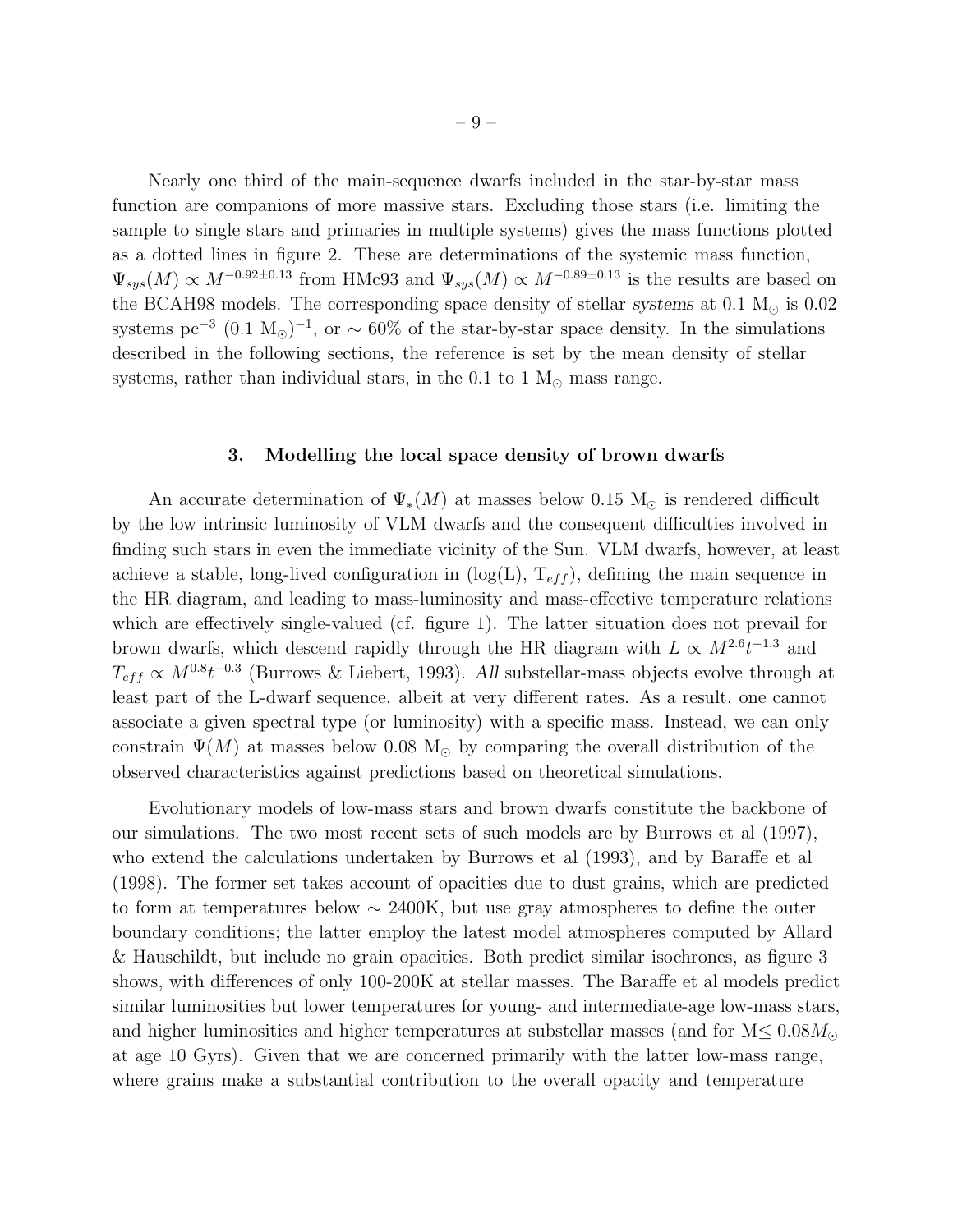structure, we have taken the Burrows et al models as the reference for the current analysis.

Having chosen a reference set of isochrones, our aim is to model the 2MASS and DENIS L-dwarfs - magnitude-limited samples drawn from several-hundred square degree areas. We have measurements of near-infrared apparent magnitudes  $(IIK<sub>S</sub> (DENIS)$  and  $iJHK<sub>S</sub>$  (2MASS), where i is determined from Keck spectra, see K2ML) and spectral types for each object, but direct distance determination for only a handful. In contrast, the stellar models predict intrinsic luminosity and effective temperature as a function of mass and age. Given that our goal is to match both the number of L-dwarfs detected and the spectral-type distribution of those L-dwarfs, we require the following: first, estimates of the stellar birthrate,  $B(t)$ , and the initial mass function,  $\Psi(M)$ , to predict the local space density of low-temperature dwarfs; second, an estimate of the K-band bolometric corrections to transform  $log(L)$  to  $M_K$  and predict the number of sources detected by 2MASS; and, third, a relation between effective temperature and spectral type, to estimate the distribution of detected sources. None of these relations is well established observationally. However, the approximate L-dwarf effective temperature scale outlined in K2ML provides the basis for a preliminary analysis of this issue.

# 3.1. The spectral-type/effective temperature relation

Effective temperature calibration for late-type dwarfs has been a subject of some debate for well over a decade. Different analysis techniques have produced temperature scales which disagree by 300K or more at spectral types later than M7. Blackbody fitting to broadband photometry, originally applied by Greenstein, Neugebauer & Becklin (1970), generally leads to the coolest temperature estimates, while near-infrared and optical spectroscopic analyses, matched against stellar models, give progressively hotter scales. Thus, temperature estimates for the well-known M8 dwarf VB10 have ranged from ∼ 2330K (Tinney et al, 1993a - blackbody fitting) to ∼ 2750K (Jones et al, 1995 - near-infrared spectra) and ∼ 2875K (Kirkpatrick et al, 1993 - optical and near-infrared spectra).

Recent theoretical analyses have identified a different method of temperature determination. Tsuji et al (1996a) originally suggested that dust grains, long known to be present in the low-density atmospheres of asymptotic giant branch stars, should also form in cool main-sequence dwarfs. Dust formation depletes the gas-phase population of a number of molecular species, leading to significant changes in the emergent spectrum, notably the weakening and subsequent disappearance of TiO and VO absorption. It is now clear that this process is responsible for the hydride-dominated optical spectra of L dwarfs.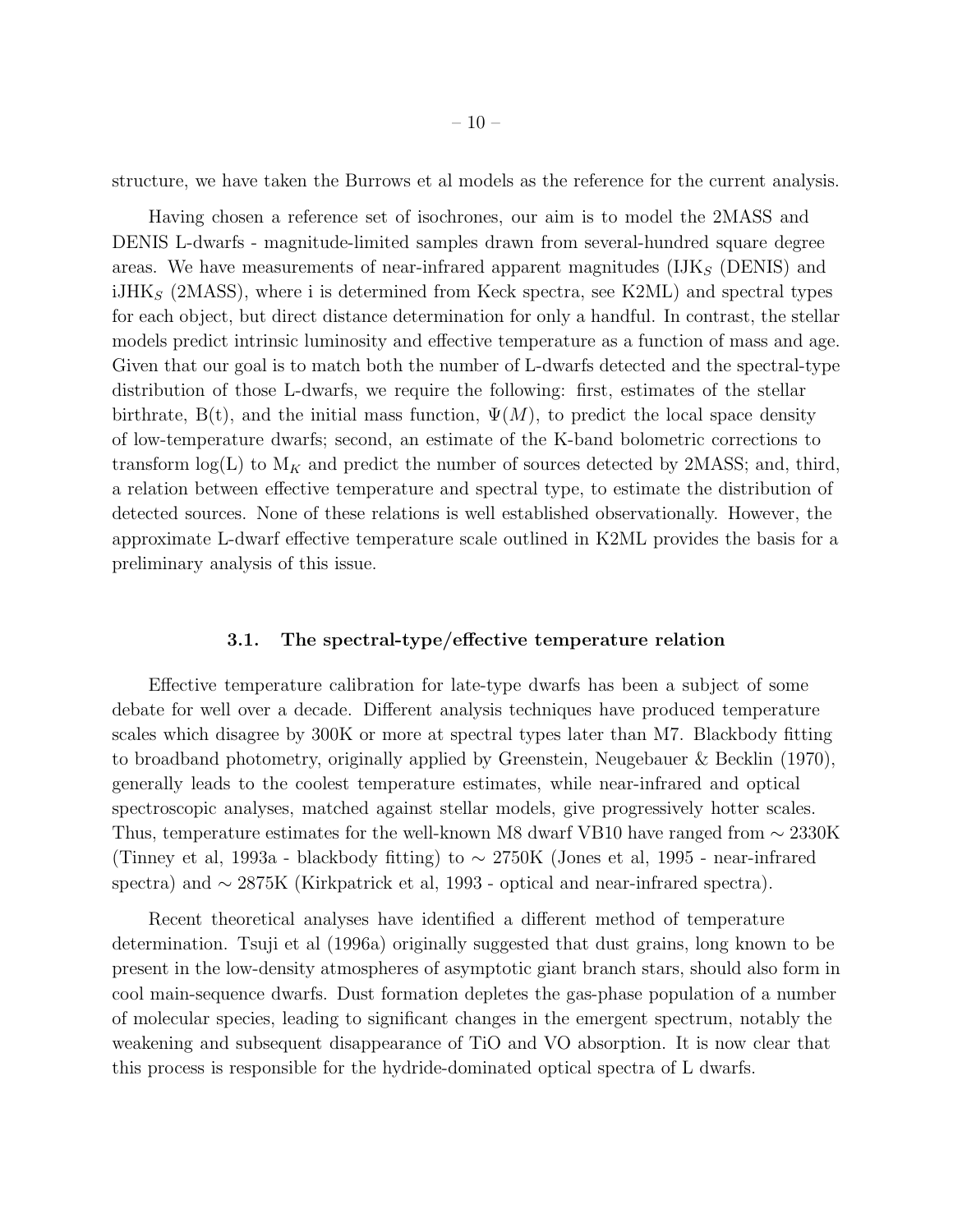Tsuji et al (1996b) and Jones & Tsuji (1997) have computed model atmospheres which include TiO depletion and find that these "dusty" models give much improved agreement between the predicted and observed depths of the near-infrared water bands in late-type M-dwarfs. Their temperature estimates of  $\sim 2600$ K for Gl 406 (M6),  $\sim 2200$ K for VB 10 and  $\sim 2000-2200$ K for LHS 2924 (M9) are comparable with blackbody scales, even though the overall energy distributions of both late-type M-dwarfs and L-dwarfs are far from Planck curves. Nonetheless, Tinney et al (1993a), anchoring their blackbody curves using L-band (3.4 $\mu$ m) photometry, estimated T<sub>eff</sub> ~ 2080K for LHS 2924 and T<sub>eff</sub> ~ 2600K for Gl 406.

Burrows & Sharp (1998) have extended grain condensation calculations to include a wider range of molecular species, and K2ML demonstrate that there is broad agreement between theoretical calculations of the expected appearance and disappearance of different molecules with decreasing temperature and the observed progression of bandstrengths in the L-dwarf sequence. Detailed analyses lead to temperature estimates of ∼ 1900K for the L2 dwarf Kelu 1 (Ruiz et al, 1997), and 1800-1900K for the L4 dwarf GD 165B (Tsuji et al, 1996b; Kirkpatrick et al, 1999b). The decreasing strength of CrH and, perhaps, Li I, together with the absence of the  $2.2\mu m$  band due to CH<sub>4</sub> suggest a temperature of between 1400 and 1500K for the coolest-known L-dwarf 2MASS J1632291+190441 (type L8).

Combining these results, we derive the approximate temperature scale plotted in figure 4. The L-dwarf sequence is characterised as lying between effective temperatures of 2000K (type L0/L1) and  $\sim 1400K$  (i.e. somewhat cooler than spectral type L8). It is likely that there is some overlap between  $L_0/1$  dwarfs and the latest M-dwarfs in the 2000-2100K temperature range. There are obviously appreciable uncertainties in both the boundary values we adopt and in the overall scale, and those uncertainties are taken into account in the analysis of the simulations described in the following section.

# 3.2. K-band bolometric corrections for L-dwarfs

Transforming bolometric luminosities to  $M_K$  magnitudes is a relatively straightforward process. Figure 5 plots  $BC_K$ , where

$$
BC_K = M_K - M_{bol}
$$

as a function of effective temperature (using the scale defined in the previous subsection) for a number of well-known dwarfs. As yet, GD165B and Gl 229B are the only ultracool dwarfs with flux measurements at wavelengths longward of  $2.2\mu m$ . However, the peak in the emergent spectral energy distribution lies close to the K-band over this range in temperature and little variation is expected in the value of  $BC_K$  from spectral type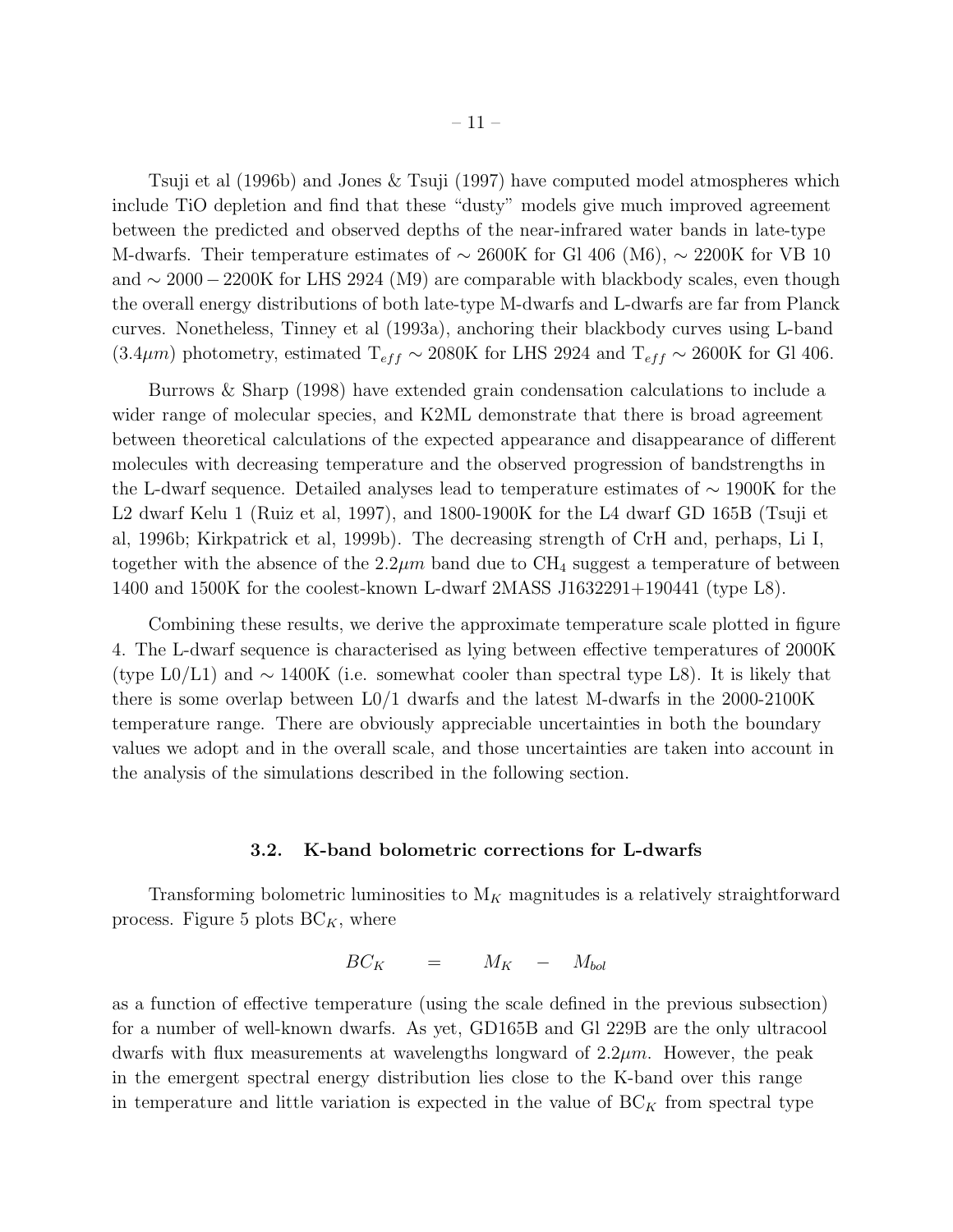– 12 –

∼M4 through L4 (GD 165B) to ∼L8. At some temperature between the latter spectral type and the ∼ 950K measured for Gl 229B, methane becomes a significant absorber at near-infrared wavelengths, removing ∼ 60% of the flux emitted in the K passband. Burrows and Sharp place this transition at a temperature between 1500 and 1200K. To date, no brown dwarfs have been discovered with properties intermediate between those of 2MASS J1632291+190441, which has no significant methane absorption at  $2.2 \mu m$ , and the lone T-dwarf, Gl 229B, so it remains unclear both exactly where methane absorption becomes important and whether the onset is gradual or abrupt.

The shape of the L/T transition in the  $(BC_K, T_{eff})$  plane affects predictions of both the colour distribution and the expected total numbers of detectable brown dwarfs with  $T_{eff}$  < 1400K. Increasing BC<sub>K</sub> at a given temperature implies a fainter  $M_K$  and hence a smaller spatial volume accessible to a magnitude-limited survey. At the same time, an increased  $BC_K$  leads to bluer (J-K) colours, since the J passband is unaffected by CH<sub>4</sub> absorption (BC<sub>K</sub> ∼ −3 corresponds to (J-K)~ 1.0). We have explored the different possibilities to a limited extent by considering two ad hoc relations: an abrupt decrease in  $BC_K$  of 1.3 magnitudes between temperatures of 1400 and 1300K (relation A in figure 5); and a similarly sharp transition between 1200 and 1100 K (relation B). These are chosen to span the theoretically-predicted temperature range for the onset of substantial methane absorption. Relation B predicts larger numbers of L dwarfs to a given apparent magnitude limit, but fewer 2MASS-detectable brown dwarfs with intermediate or blue (J-K) colours.

# 3.3. The stellar birthrate and  $\Psi(M)$ .

The temperature distribution of brown dwarfs in the Solar Neighbourhood depends on both the mass and the age distribution, and is therefore tied directly to the convolution of  $B(t)$  and  $\Psi(M)$ . However, the presently-available observations do not allow us to separate the two functions. Figure 6 shows the predicted evolution of effective temperature as a function of time for objects with masses between  $0.009M_{\odot}$  and  $0.1M_{\odot}$ . As discussed by Burrows et al (1997), objects segregate into two well-defined categories: those sufficiently massive to ignite central hydrogen-burning and achieve a stable, main-sequence configuration with a near-constant effective temperature,  $M \geq 0.08 M_{\odot}$ ; and brown dwarfs,  $M < 0.07 M_{\odot}$ , which show monotonic decrease in  $T_{eff}$ , after an initial deuterium phase for M≥ 0.015 $M_{\odot}$ . VLM dwarfs with masses between ~ 0.075 and 0.08 $M_{\odot}$  are transition objects, which maintain near-constant  $T_{eff}$  for a substantial fraction of a Hubble time.

Our best estimate of the L-dwarf domaine,  $2000 > T_{eff} > 1400$ K, is indicated in figure 6. Given those temperature limits, M9 dwarfs such as LHS 2924 and BRI0021 are predicted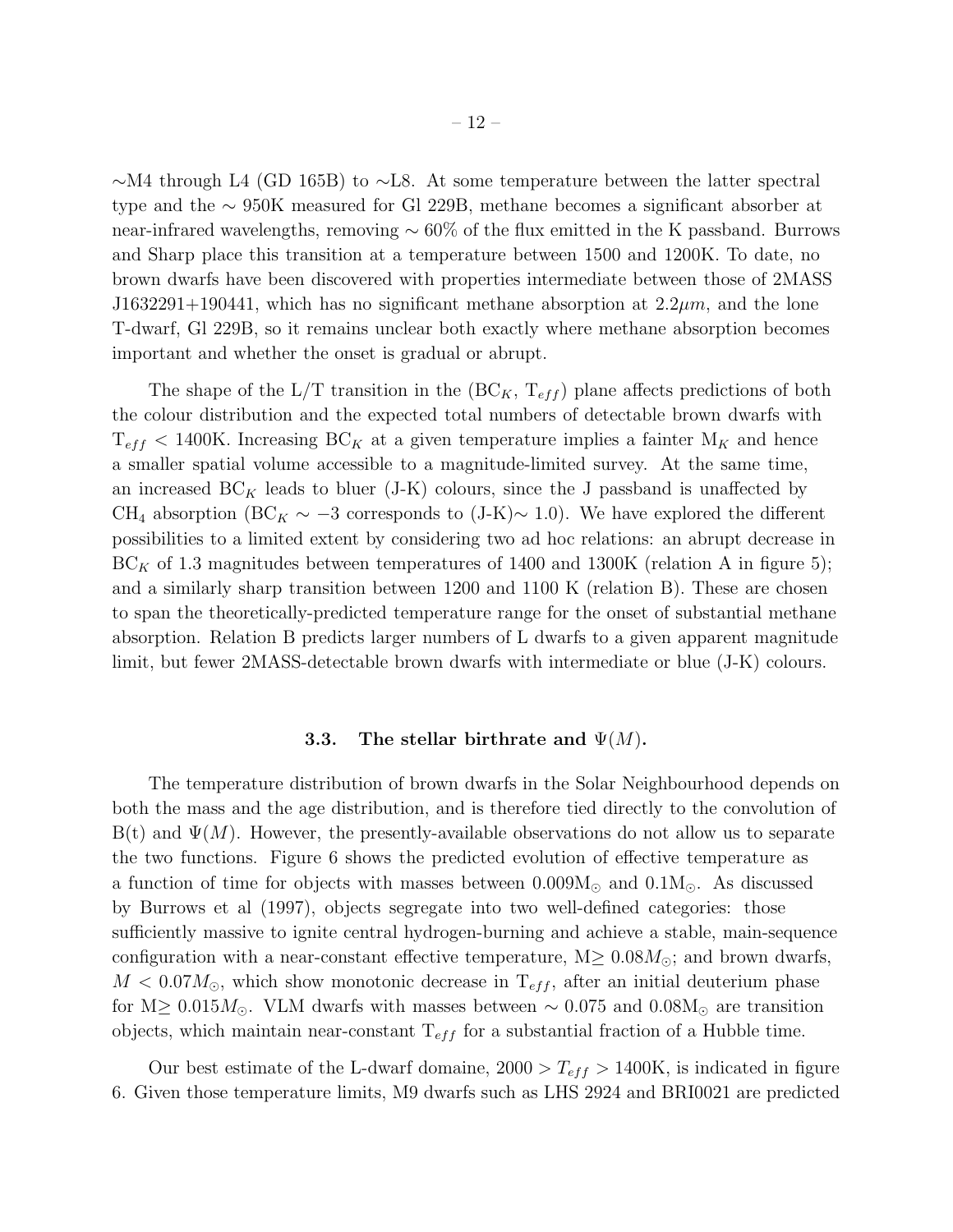to have masses of  $\sim 0.08 M_{\odot}$ , with L0 dwarfs slightly less massive. Thus, based on the Burrows et al (1993, 1997) evolutionary tracks, the only stars expected to enter the L-dwarf régime are those within  $\sim 0.04M_{\odot}$  of the hydrogen-burning limit. All other L-dwarfs are brown dwarfs.

Figure 6 illustrates an important characteristic of the L-dwarf population: since L-dwarfs are defined by the effective temperature, our sample (indeed any sample) includes transition objects and brown dwarfs which not only span a wide range of age, but also show little overlap in the age distribution at different masses. As an extreme example, while a 0.075 M<sub>☉</sub> brown dwarf enters the L-dwarf régime at an age of  $\sim 1.25$ Gyrs and cools to 1400K at age  $\sim 10 \text{Gyrs}$ , a 0.009 M<sub>☉</sub> object has a spectral type of L0 at age 3 Myrs and L9 at age 12 Myrs. This has two important consequences: first, higher-mass brown dwarfs and VLM stars make a proportionately larger contribution to the L-dwarf population - indeed, given the absence of star formation in the immediate vicinity of the Solar Neighbourhood and the limiting magnitude of 2MASS, there is very little chance of our identifying any free-floating brown dwarfs below  $0.015M_{\odot}$ ; second, short-term variations in the star-formation rate can mimic changes in the slope of the initial mass function - and, conversely, we cannot infer B(t) from these data without making assumptions about  $\Psi(M)$ .

Other methods can be used to estimate  $B(t)$  for the Galactic disk, notably the distribution of chromospheric activity in the local stellar population. These analyses are complicated to some extent by likely variations in the activity of individual stars - the Maunder Minimum phenomenon in solar-type dwarfs. However, Soderblom et al (1991) have demonstrated that the available data for G dwarfs and M dwarfs are consistent with a uniform star formation rate over the past 9 Gyrs. Henry et al (1996) have extended the observational sample to include some 800 G-type southern stars, and confirm the distribution of activity deduced from the northern samples. Noh & Scalo (1990) have used the white dwarf luminosity function to probe the star formation history, and find some indications of increased activity within the last  $10<sup>9</sup>$  years, although the evidence is not conclusive. Given these circumstances, we assume a uniform star formation rate in the present simulations.

# 3.4. The HR Diagram

Having adopted an effective temperature scale and the relevant bolometric corrections, we can compare the observed location of the four L dwarfs with measured trigonometric parallax against the Burrows et al model predictions. Our temperature scale is tied to the Burrows & Sharp phase-transition calculations, which do not predict stellar luminosities,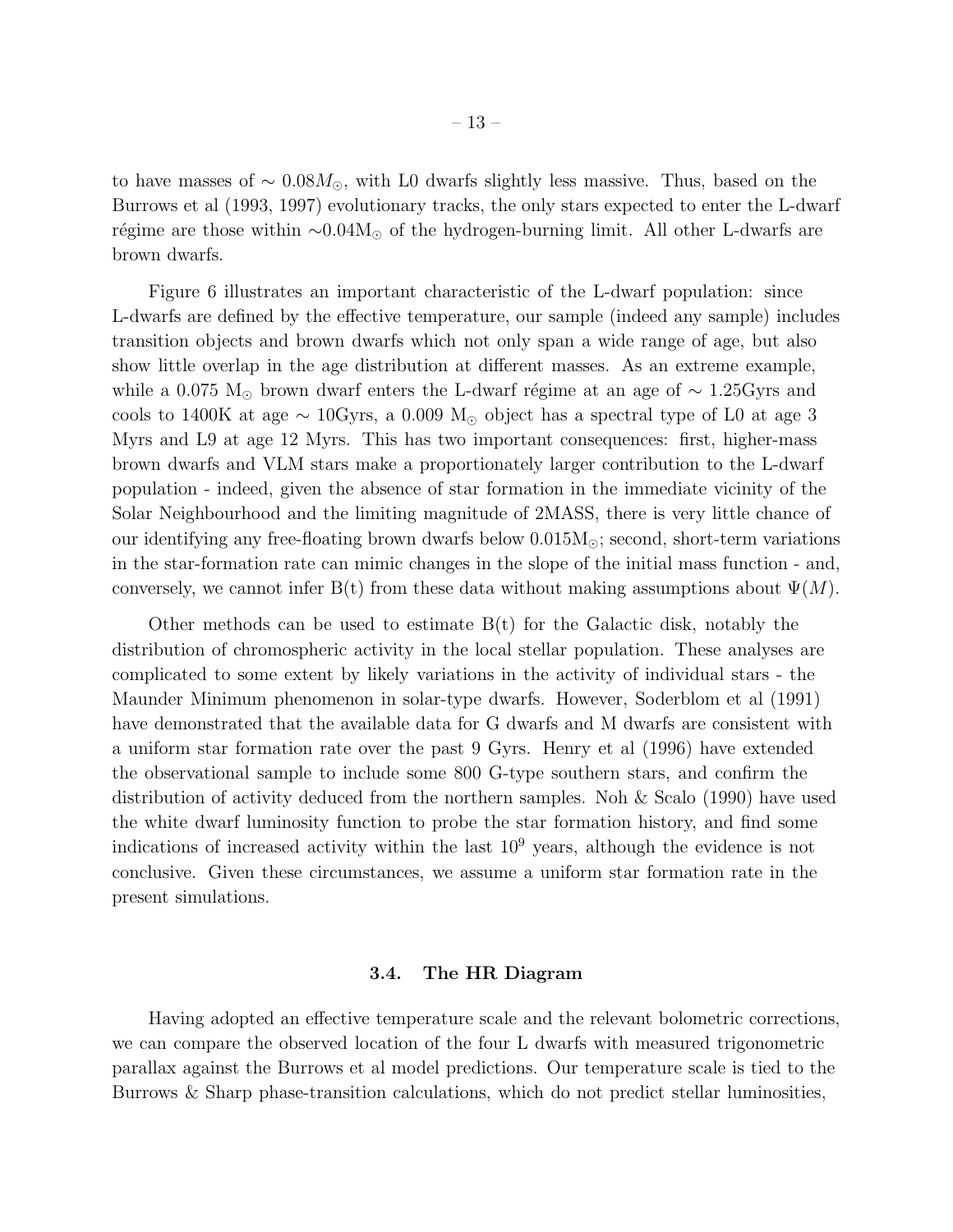so this comparison represents an independent test of the consistency of the adopted temperature scale. Figure 7 plots representative evolutionary tracks from the Burrows et al models. Data for Gl 406 (M6), VB10 (M8) and LHS 2924 (M9) are plotted as solid points, while the open circles mark the location of (in decreasing luminosity) 2MASS J0345432+254023 (L0), 2MASS J1439284+192915 (L1), GD 165B (L4) and DENIS-P J0205.4-1159 (L7: Table 10 in K2ML). The two early-type L dwarfs are both more luminous than the slightly-hotter star LHS 2924. These are the only two L-dwarfs in our sample with I magnitudes brighter than 17th magnitude, and our Keck HIRES echelle spectroscopy (Reid et al, in prep.) indicates that 2MASS J0345432+254023 is a double-lined spectroscopic binary. 2MASS J1439284+192915 warrants further investigation. SB2 systems are intrinsically more luminous than single objects, and one expects a bias towards such systems in a magnitude-limited survey.

A striking characteristic of the model predictions is the small variation in luminosity with changing mass at lower temperatures. This reflects the fact that radii are determined primarily by electron degeneracy and vary little as a function of mass. As a result, moderately accurate photometric parallaxes can be calculated for brown dwarfs, regardless of the mass, once a minimal grid of calibrators is established.

# 4. Simulating the Solar Neighbourhood

Both the DENIS and 2MASS consortia have constructed complete samples of VLM dwarfs, drawn from initial subsets of their respective surveys. Our aim is to create a computer model of the immediate environs of the Sun which can be 'observed' in a manner which takes account of the biases inherent in compiling those L-dwarf samples. We have used Monte Carlo techniques to simulate the  $(L, T<sub>eff</sub>)$  distribution of Solar Neighbourhood brown dwarfs based on different assumptions for the underlying mass function. We can then compare the expected surface density of both L-dwarfs and methane dwarfs against our observations.

# 4.1. Observational constraints

The 2MASS L-dwarfs were identified through spectroscopic follow-up observations of a complete magnitude-limited, colour-selected sample covering an area of 371 square degrees - 0.9% of the sky (full details are given in K2ML). Seventeen of the 51 candidates prove to have spectral types in the range L0 to L8. The principal selection criteria are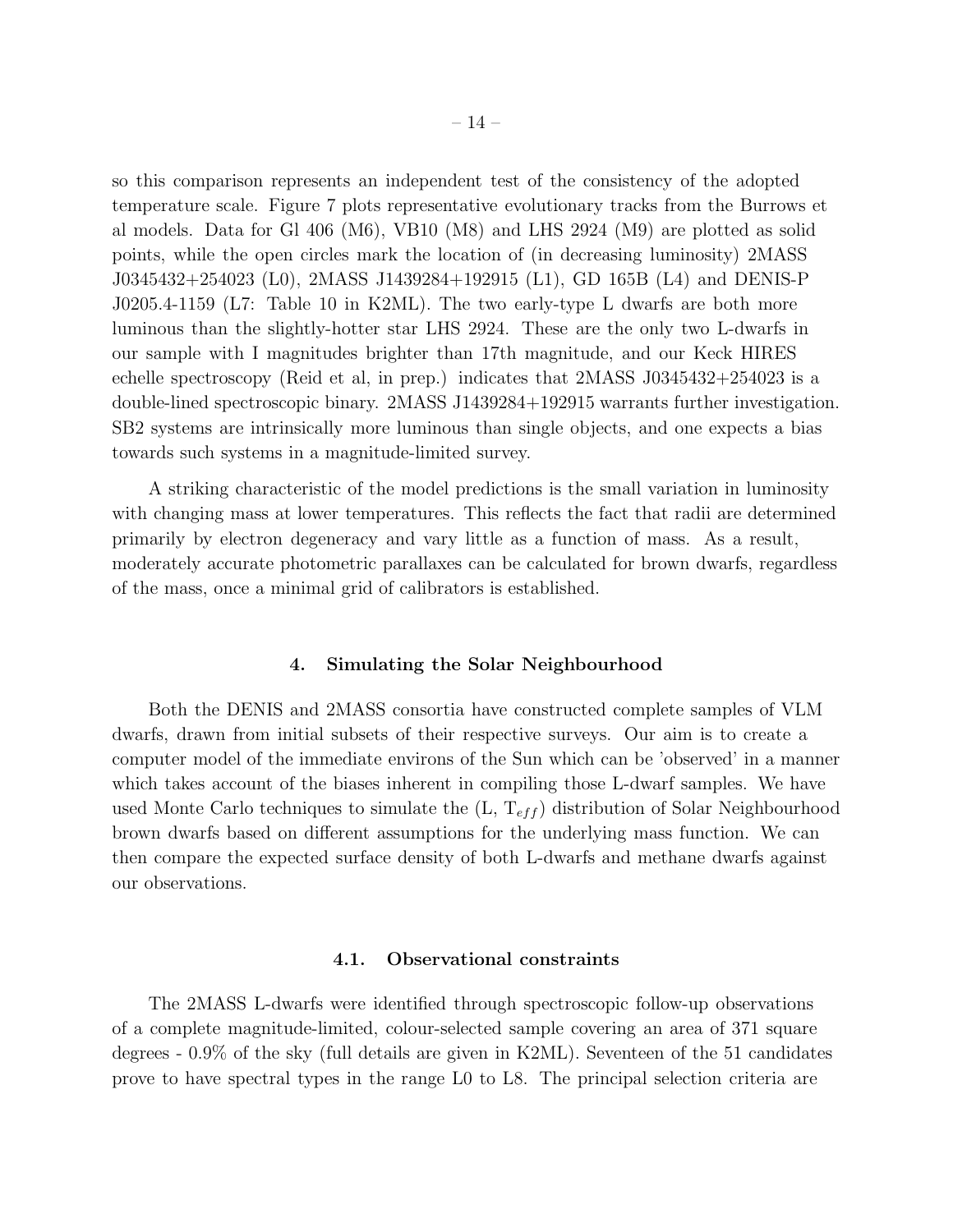$K_S \leq 14.5$  (corresponding to a signal-to-noise limit of 10 for the lowest-sensitivity scans) and  $(J-K<sub>S</sub>) \ge 1.3$ . The photometric uncertainties in  $(J-K<sub>S</sub>)$  vary from 0.05 to 0.15 magnitudes. Moreover, observations of other candidates (e.g. 2MASS J1439284+192915) show that the earliest-type L-dwarfs (L0, L1) can have  $(J-K<sub>S</sub>)$  colours ~ 0.15 magnitudes bluer than the adopted colour limit. Thus, the sample is incomplete for spectral types earlier than ∼L2.

An additional selection criterion is that there are no optical counterparts within 5 arcseconds of the current (2MASS) position on the USNO A catalogue (Monet et al, 1998). For the northern celestial hemisphere, the latter is based on digitised scans of POSS I O (blue) and E (red) plates, including only those sources detected on both plates (limiting magnitude B<sub>O</sub> ~ 21, R<sub>E</sub> ~ 20.5). Late-type M-dwarfs such as LHS 2065 (M9) have  $(R_C-K)$ colours of at least 6.5 magnitudes, where  $R_C$  is the Cousins R-band. However, the POSS I R<sub>E</sub> passband has half-power points at ~ 6200 and ~ 6600Å (Minkowski & Abell, 1963), omitting the red half of the  $R_C$  passband. Bessell (1986) and Tinney et al (1993b) have shown that there is a significant colour term between the IIIaF photographic R-band (POSS II/UK Schmidt Telescope) and standard Cousins photometry; the colour term is more pronounced for POSS I data, with  $R_E$  between 1 and 1.5 magnitudes fainter than  $R_C$  for extremely red objects. Thus we expect (R<sub>E</sub>-K) colours of ∼8 magnitudes for early-type L dwarfs, and redder colours for cooler dwarfs, while all VLM dwarfs have  $(B<sub>O</sub>-R<sub>E</sub>)$  colours of  $\sim$  2 magnitudes. It is therefore just possible that nearby (r< 10pc) early-type L-dwarfs may have escaped our photometric selection process, although at such distances a tangential velocity exceeding 6 km s<sup>-1</sup> would result in a positional displacement of  $> 5$  arcseconds over 40 years and a mismatch between POSS I and 2MASS. In any event, the volume encompasses by such hypothetical systems is less than 10% of the total surveyed, and the overall statistics are correspondingly little affected.

In comparison, the DENIS brown dwarf mini-survey (Delfosse et al, 1997) is complete to  $K_S=13.5$  (S/N=3) and covers an area of 240 square degrees. With a smaller initial sample of candidates, spectroscopic observations extend to sources with significantly bluer colours than the  $(J-K<sub>S</sub>)=1.3$  limit of 2MASS, and the sample of 3 L-dwarfs identified can be regarded as complete. With a brighter limiting magnitude  $(r_{max}(DENIS) \sim \frac{r_{max}(2MASS)}{\sqrt{2.5}})$ and only 65% of the areal coverage, the DENIS survey samples only  $\sim 15\%$  of the volume covered by 2MASS. This is consistent with the relative number of L dwarfs found by the two surveys in their respective complete samples - three versus seventeen. Based on these results, we can estimate the surface density of L-dwarfs with spectral types of L2 or later and K<sub>S</sub> < 14.5 as  $0.032 \pm 0.010$  sq. deg.<sup>-1</sup>.

The spectroscopic data provide a further constraint on the mass distribution of the L-dwarf population - the prevalence of lithium absorption. Magazzu et al (1993) originally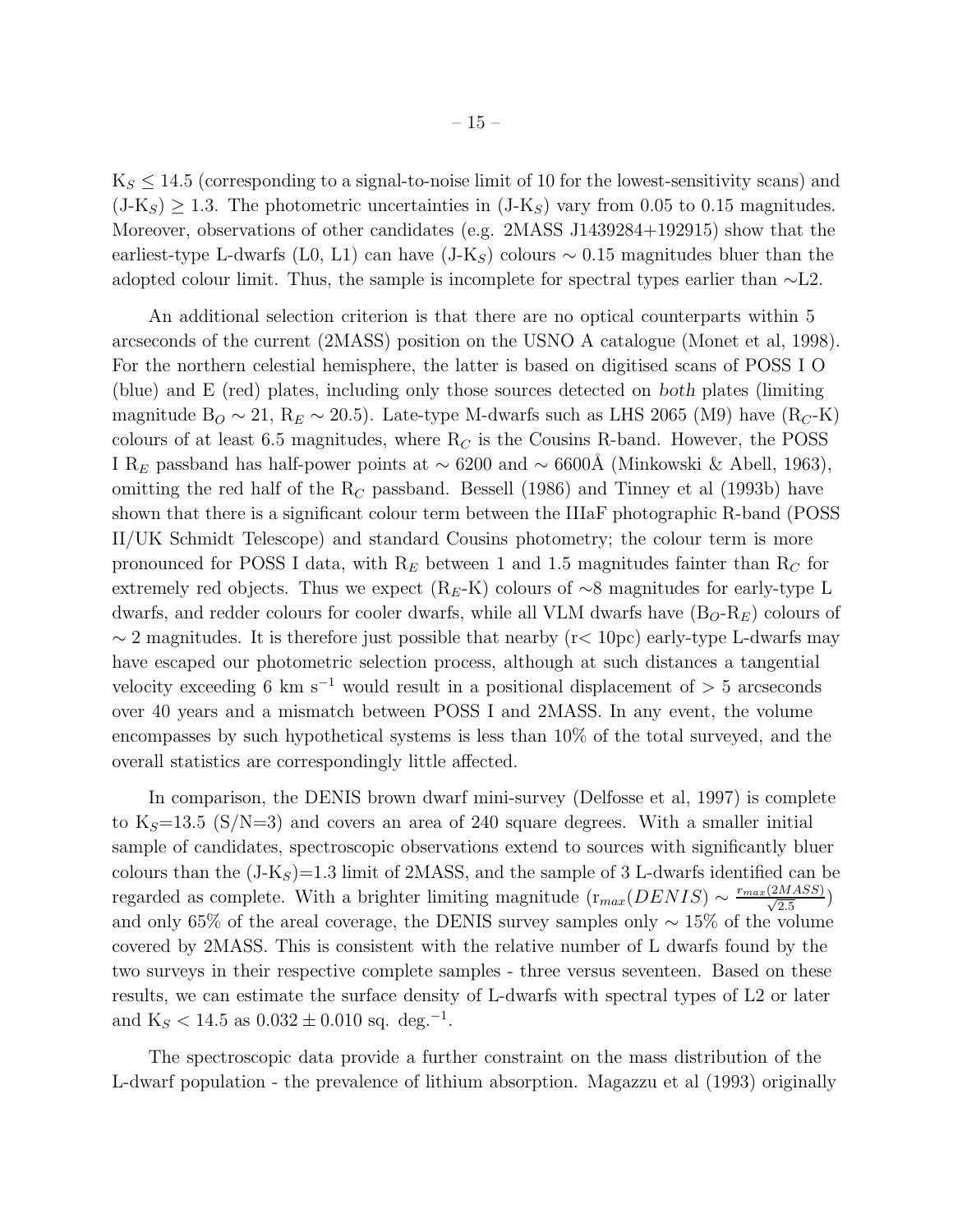pointed out that brown dwarfs with masses below  $\sim 0.05 - 0.06 M_{\odot}$  are expected to have central temperatures which never rise above  $\sim 2.4 \times 10^6$ K, the critical threshold for lithium destruction. As a consequence, lower-mass brown dwarfs are expected to maintain atmospheric lithium abundances at primordial levels despite being fully convective during their evolution through spectral-type M. Higher-mass objects deplete lithium at varying rates. Indeed, the location of the lithium-depletion boundary has been used by Stauffer et al (1998) to estimate the age of the Pleiades cluster. Of the various evolutionary calculations, Burrows et al (1997) predict that a  $0.07M_{\odot}$  brown dwarf reaches 99% depletion by age∼ 200Myrs ( $T_{eff}$  ~ 2700K, or spectral type M5), while a 0.06M<sub>⊙</sub> brown dwarf preserves two-thirds of the initial lithium abundance even at age 20 Gyrs ( $T_{eff} \sim 600K$ ); Ushomirsky et al's (1998) analytic calculations are in good agreement, although indicating a somewhat lower temperature ( $\sim$  2300K) for the 1% abundance point of a 0.07M<sub>⊙</sub> brown dwarf; Chabrier et al's (1996) numerical models place the depletion/no depletion boundary closer to  $0.055M_{\odot}$  (see figure 2 in Tinney, 1998). Despite these quantitative differences, these calculations are in qualitative agreement in predicting that brown dwarfs which are capable of destroying lithium effectively complete that depletion before entering the L-dwarf temperature régime. Thus, the observed fraction of L-dwarfs with detectable lithium 6708Å absorption provides an indication of the relative proportion of high- and low-mass brown dwarfs in the sample.

Finally, we can set limits on the surface density of cool T-dwarfs similar to Gl 229B. With methane absorption removing a significant fraction of the flux emitted in the H and K bands, these objects have near-infrared colours comparable with A and F stars, but the steep spectrum at shorter wavelengths leads to extremely red optical/infrared colours. Thus, Gl 229B has  $(J-K<sub>S</sub>) \sim -0.1$  but  $(I-K<sub>S</sub>) \sim 6$  (Matthews et al, 1996). We have now analysed ∼ 1500 square degrees of data from the 2MASS project for sources with JHK detections, J< 16.0,  $(J-K<sub>S</sub>)$  < 1.3 and no optical counterpart on POSS I (Burgasser et al, in prep.), searching both for T-dwarfs and for intermediate-coloured objects making the transition from spectral type L to T as the CH<sub>4</sub> 2.2  $\mu$ m bands develop. To date, we have follow-up near-infrared observations of some 200 sources, including all of those with  $(J-K_S) < 0.9, 96\%$  with  $(J-K_S) < 1.0$  and 85% with  $(J-K_S) < 1.3$ .

None of the observed sources survive as plausible T-dwarf candidates. Most of the  $(J-K<sub>S</sub> > 0.8)$  candidates are visible on the POSS II R- or I-band plates, indicating  $(R-K<sub>S</sub>)$ colours of no more than  $\sim 5$ , too blue for L/T transition objects. Spectroscopy indicates that these are likely to be early- or mid-type M-dwarfs. No infrared source is detected at the appropriate position in the remaining cases. Almost all of the latter lie within 20 degrees of the ecliptic and are likely to be 2MASS observations of uncatalogued asteroids. Three sources with  $K_S < 14.5$  (with  $(J-K_S)=0.92, 1.17,$  and 1.24) currently lack observations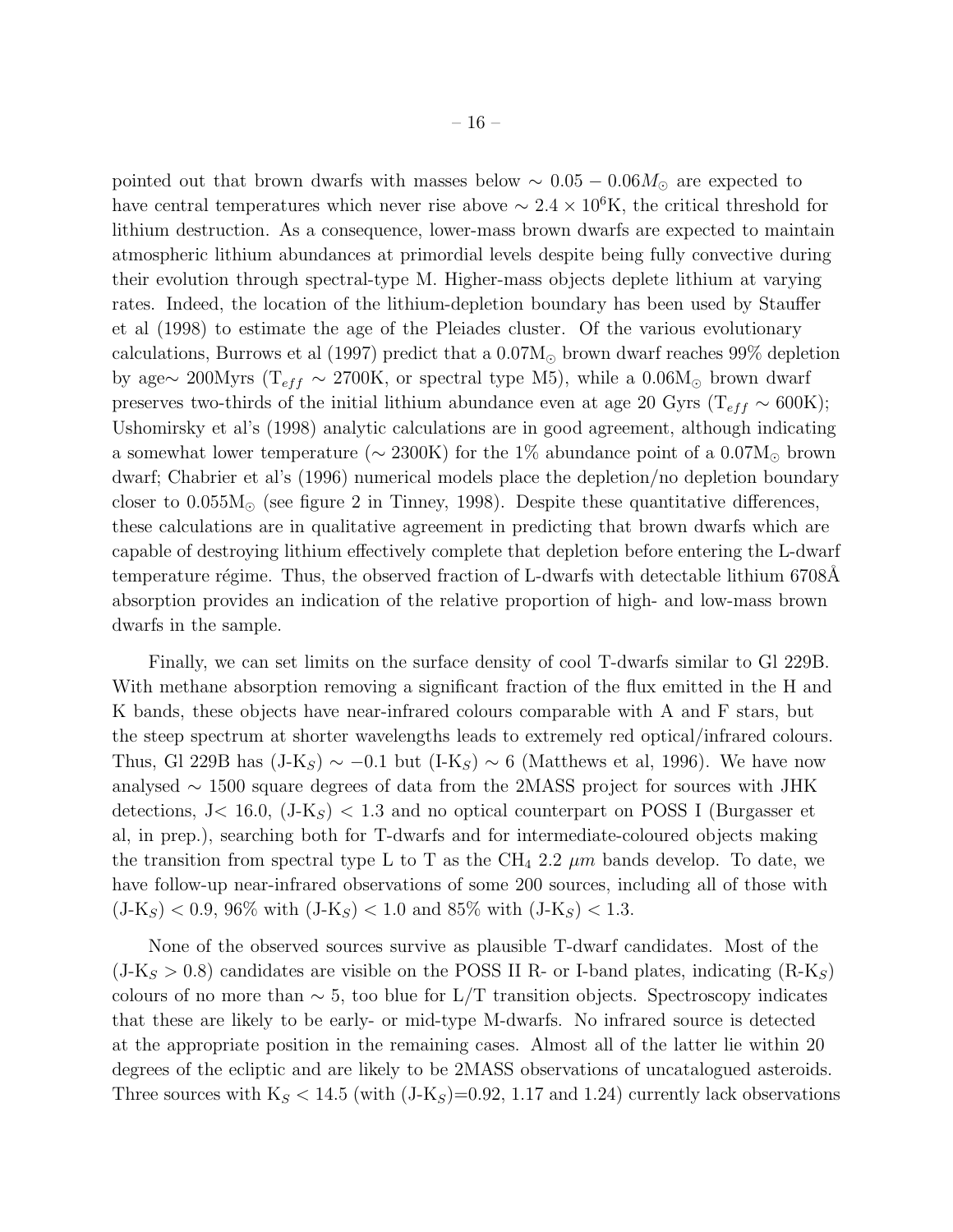and remain possible. Irrespective of the true identity of these transient sources, we can state that the surface density of T-dwarfs with  $K_S < 14.5$  is less than  $2 \times 10^{-3}$  sq. deg<sup>-1</sup>.

# 4.2. The simulations

We use Monte Carlo techniques to generate a catalogue of VLM "stars" and "brown" dwarfs" with known distance, luminosity and effective temperature and estimate the expected surface density of L dwarfs and methane dwarfs. Since 2MASS samples a larger volume than DENIS, our simulations are scaled to match those more sensitive survey limits. Lower-mass brown dwarfs have larger radii and higher luminosities at a given temperature. Figure 7 shows that  $0.015 M_{\odot}$  brown dwarfs are predicted to have luminosities of  $\log_{\overline{L}_{\odot}}$  ~ -3.5 (M<sub>bol</sub> ~ 13.4) at temperatures of 2000K. Given  $\langle BC_K \rangle = 3.4$ , this corresponds to  $M_K \sim 10$ , or, for K<sub>S</sub> = 14.5, a maximum distance of ~ 80 parsecs. In our simulations, we therefore generate  $10<sup>7</sup>$  particles with a uniform density distribution (i.e.  $N(r) \propto r^3$ ) over the distance range 0 to 80 parsecs.

We have chosen to represent the mass function as a power law,  $\Psi(M) \propto M^{-\alpha}$ . In part, this reflects the fact that a power-law mass function is a good match to  $\Psi(M)$  over the range 1.0 to 0.1  $M_{\odot}$ ; in part, our choice reflects computational convenience. Each source generated by the simulations has an associated mass, between 0.01 and 0.1  $M_{\odot}$  drawn from a power-law mass function with  $\alpha = 0, 1, 2$ , and an age,  $\tau$ , uniformly distributed between 0 and 10 Gyrs (i.e.  $B(t) = constant$ ). A log-normal mass function with a maximum at  $0.1M_{\odot}$ predicts detection rates close to the  $\alpha = 0$  model. Given M and  $\tau$ , we use the Burrows et al models to predict L and  $T_{eff}$ , which, using the  $(BC_K, T_{eff})$  relation and specified r, give  $M_K$  and K. It is reasonable to expect some cosmic scatter in the  $(M_K, T_{eff})$  plane for brown dwarfs of a given mass, and we have allowed for that by assuming a dispersion of  $\sigma_K = \pm 0.15$  magnitudes in the bolometric correction relation. This technique effectively incorporates malmquist bias in the simulations, and we can determine the fraction of sources with  $K_S < 14.5$  and  $2000 > T_{eff} > 1400K$  (2MASS-detected L dwarfs), as well as the number of cooler sources (2MASS-detected T dwarfs) with  $K_S < 14.5$ .

These simulations can be scaled to the expected surface densities using volume densities derived from the Northern 8-parsec sample discussed in section 2. That sample includes 121 stars in 91 systems with masses in the decade between 1.0 and 0.1  $M_{\odot}$ , corresponding to space densities of 0.075 stars  $pc^{-3}$  and 0.057 systems  $pc^{-3}$ . On that basis, we expect space densities of 0.0075 'stars' pc<sup>-3</sup> and 0.0057 systems pc<sup>-3</sup> with masses between 0.1 and 0.01 M<sub>☉</sub> for  $\alpha = 0$ ; 0.075 pc<sup>-3</sup> and 0.057 pc<sup>-3</sup> for  $\alpha = 1$ ; and 0.75 pc<sup>-3</sup> and 0.57 pc<sup>-3</sup> for  $\alpha = 2$ . We have chosen the volume densities predicted for systems as the reference point for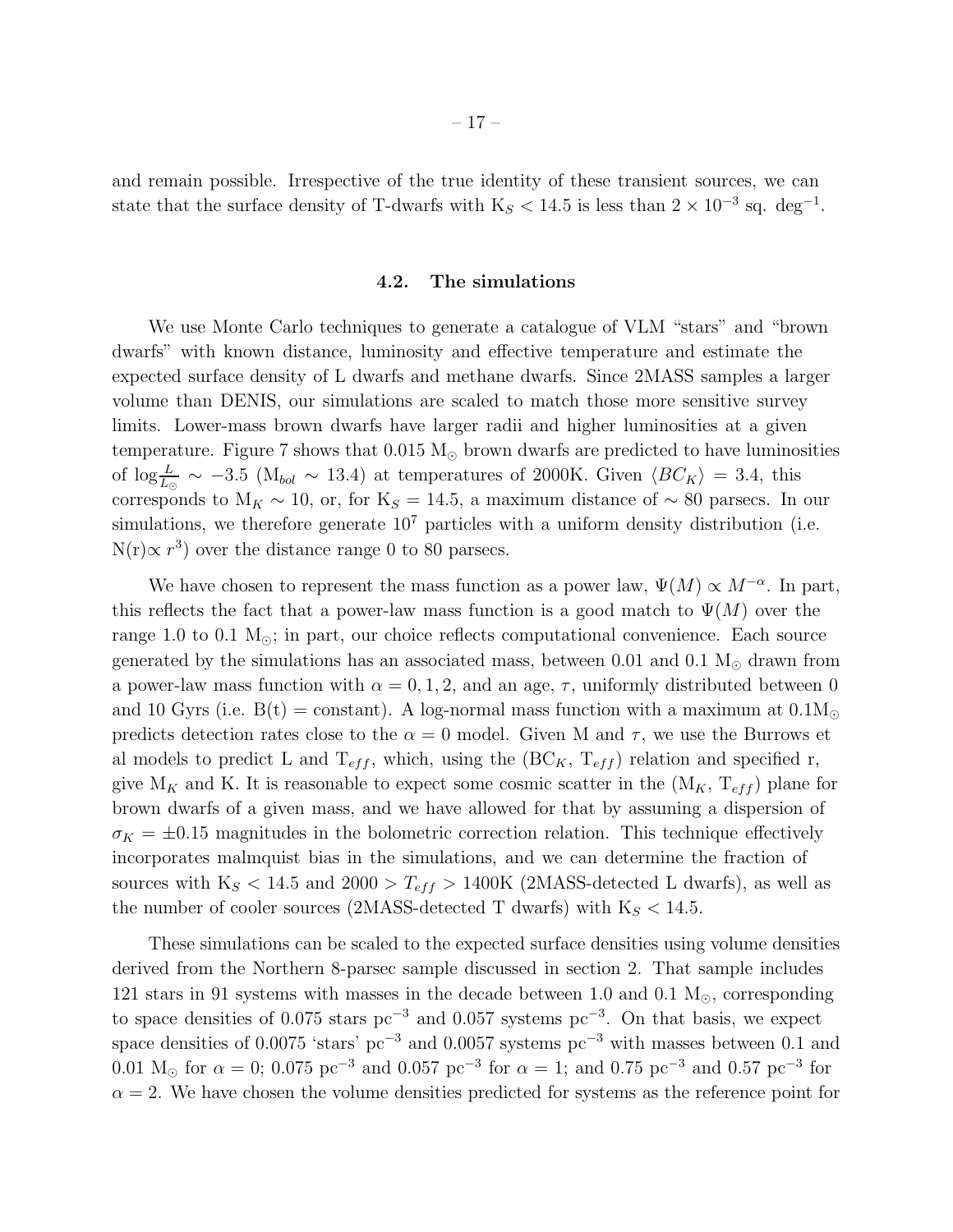the simulations.

One point which should be noted is that our simulations make no attempt to allow for binarism amongst the observed L-dwarf sample. Binary L-dwarfs are known to exist - the Pleiades brown dwarf PPl 15 is binary (Basri & Martin, 1998) and will become an L-dwarf in  $\sim 1-2$  Gyrs, while, as mentioned above, there is strong evidence that 2MASS J0345432+254023 is a spectroscopic binary - but at present we have no statistics on their frequency. However, if the distribution is similar to late-type M-dwarfs, then the overall binary fraction is  $\sim 30\%$ , with approximately half of those systems having nearly-equal mass (RG97). The latter systems have the most significant effect on the 2MASS statistics, since they are detectable at distances larger by  $\sim \sqrt{2}$  or a factor of three increase in volume. If  $\sim$  15% of L-dwarf systems fall in this category, then the simulations will underestimate the observed numbers in a magnitude-limited sample by  $\sim 30\%$ .

#### 5. Results

# 5.1. The substellar mass function

We have employed two methods in matching the predictions of our simulations against the available data, restricting ourselves to the deeper 2MASS sample: a qualitative comparison of the spectral-type distribution and the predicted temperature distribution; and quantitative comparison of the observed and predicted L-dwarf surface densities. Figure 8 presents the former comparison. All three models predict similar temperature distributions, with decreasing numbers with decreasing temperature - while brown dwarfs spend proportionately less time at these higher temperatures, the higher luminosities  $(L \propto R^2 T_{eff}^4$  and  $R \sim constant$ ) leads to significantly larger sampling volumes. The dotted and dashed histograms divide the contributions at masses of 0.07, 0.055 and  $0.03M_{\odot}$ . Note the substantially increased fraction of low-mass brown dwarfs in the  $\alpha = 2$  simulation.

Qualitatively, these predictions are in general agreement with the observations, although the statistics are sparse. The scarcity of L0 dwarfs amongst the 2MASS sources is due to the colour-selection criterion,  $(J-K<sub>S</sub>) > 1.3$ . Considering the results of the simulations, it is reasonable to infer that this criterion leads to incompleteness at the 10-20% level in the 2MASS L-dwarf sample.

More quantitatively, Table 2 gives the predicted surface densities in terms of the numbers expected for an all-sky survey to  $K_S = 14.5$  magnitude. The 'observed' numbers are extrapolated from our sample of 17 L-dwarfs. In section 3.1 we noted that it is likely that spectral types L0 and L1 extend to temperatures above 2000K, and our sample, although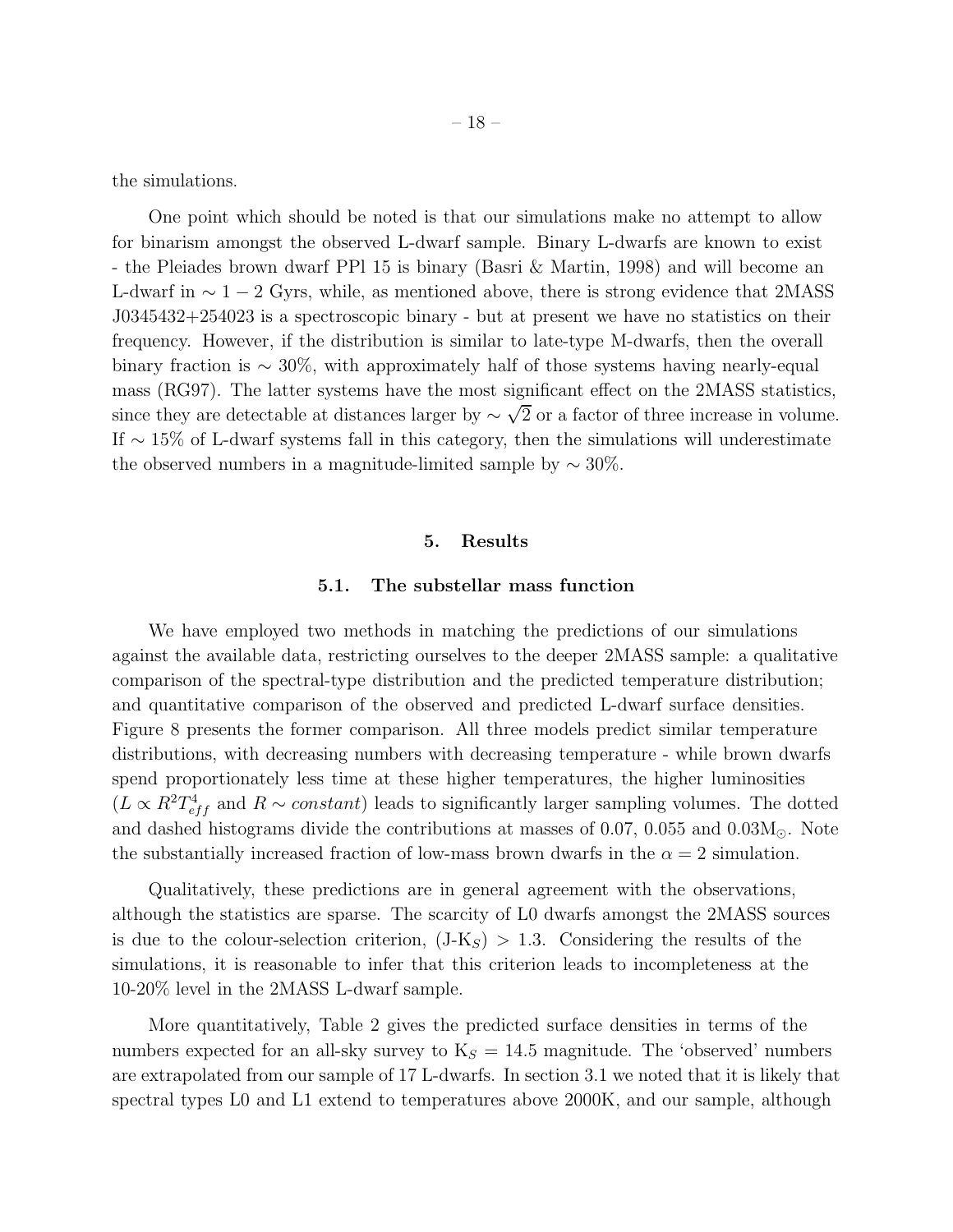incomplete at those temperatures, probably includes a few such dwarfs. We have taken this into account by assigning three of the L0/L1 dwarfs to the higher temperature range. On that basis, we expect 2MASS to detect ~ 1550 L dwarfs with 2000 >  $T_{eff}$  > 1500K (types  $~\sim$ L1 to L8) over the whole sky. The three  $T_{eff} > 2000$ K dwarfs imply all-sky detections of at least 300 such sources - clearly a lower limit, since we know from subsequent follow-up observations that L0 dwarfs can have colours of  $(J-K<sub>S</sub>) \sim 1.25$ . Finally, we list upper limits for the surface densities of L dwarfs with spectral types later than L8 and T dwarfs.

The 2MASS detections predicted by the simulations are divided into four temperature ranges designed to match these observational constraints, with the numbers further subdivided to show the mass distribution. The two uppermost régimes,  $1500 < T_{eff} \leq 2000$ K and 2000 <  $T_{eff} \leq 2100$ K, correspond to ∼L1 to L8 dwarfs and ≤L0 dwarfs. Lower temperature dwarfs are grouped under two headings: ultracool L dwarfs, spectral types ≥L8; and methane T dwarfs. The temperature ranges spanned by those two classifications depend on the temperature adopted for the onset of significant methane absorption, i.e. the transition from  $BC_K = 3.3$  to -2.1 magnitudes in figure 5. In the case of relation A, ultracool L dwarfs have  $1400 < T_{eff} < 1500$ K, while T dwarfs have temperatures below 1400K; in relation B, the temperature ranges are 1200 to 1500K and  $T_{eff}$  < 1200K respectively. As one would expect, the latter relation predicts fewer detectable T dwarfs and a higher surface density of late-type L dwarfs.

Simple inspection of Table 2 shows that the observed surface density lies between that predicted for  $\alpha = 1$  and  $\alpha = 2$ , with the steeper mass function predicting a larger contribution from low-mass brown dwarfs. The  $\alpha = 0$  model (and the log-normal  $\Psi(M)$ ) predict significantly fewer candidates than we observe. Considering only L dwarfs with  $T_{eff}$  < 2000K, approximately one-third are predicted to have masses below 0.055 $M_{\odot}$  for  $\alpha = 1$ , while the fraction is closer to two-thirds for  $\alpha = 2$ . These predictions can be compared with relative numbers of stars with and without detected Li 6708Å absorption five of seventeen L-dwarfs in the 2MASS sample. Finally, the  $\alpha = 2$  model predicts that, depending on whether  $BC_K$  relation A or B is adopted, we should have detected between 16 and 4 methane-rich T-dwarfs within the 1500 square degrees so far surveyed, whereas the cupboard is currently bare.

Taken together, these three comparisons – the total number of L-dwarfs, of T-dwarfs and of lithium detections – suggest that if the mass function is to be parameterised as a power-law, the index lies closer to  $\alpha = 1$  than  $\alpha = 2$ , with  $\alpha$  probably closer to the lower value. The data suggest a somewhat steeper slope than the  $\Psi(M) \propto M^{-0.6\pm0.15}$  derived by Bouvier et al (1998) in the most recent analysis of low-luminosity Pleiades members, the only other extensive sample of substellar-mass objects. Our result is not strongly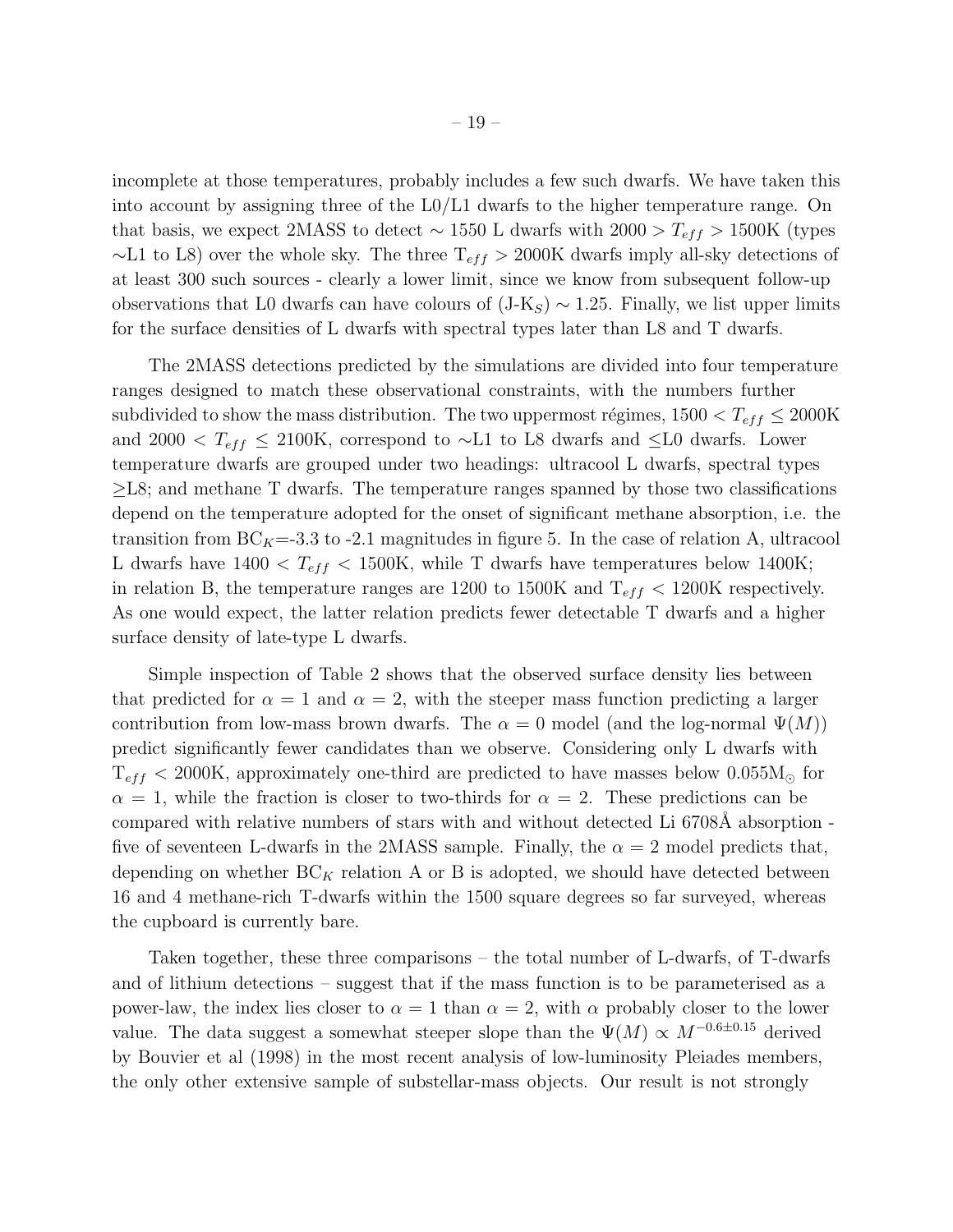inconsistent with the index derived for the main-sequence stars  $(M> 0.1 M<sub>o</sub>)$  in the 8-parsec sample and may indicate a degree of continuity across the hydrogen-burning limit. If we take  $\Psi(M) \propto M^{-1.3}$  as a representative solution, then the predicted space density of brown dwarfs in the range 0.075 to 0.01 M<sub>☉</sub> is  $\sim$  0.10 systems pc<sup>-3</sup>, almost twice the density of 0.057 systems pc<sup>-3</sup> derived for Solar Neighbourhood 0.1 to 1.0 M<sub>☉</sub> main-sequence systems. Under these circumstances the average inter-system separation (stars and brown dwarfs) is  $\sim$  1.9 parsecs.

The expected number of T dwarf detections is strongly dependent on the  $CO/CH_4$ transition temperature. With the onset of strong methane absorption, the integrated flux emitted within the  $2.2\mu m$  window drops by almost a factor of 4, with a corresponding decrease of a factor of eight in the volume accessible to a magitude-limited survey. In contrast, the  $1.2\mu m$  J passband is little affected – Gl 229B has an almost identical bolometric correction,  $BC_J \approx 2$ , as the M6 dwarf Gl 406 (Wolf 359). Since the 2MASS survey has a limiting magnitude (10 $\sigma$ ) of 16, this passband represents the optimum method of searching the database for candidate T dwarfs. Table 3 lists the predicted surface densities for  $\alpha = 1$  and  $\alpha = 2$  mass functions. Even the least optimistic circumstance,  $\alpha = 1$ and the CH<sup>4</sup> transition at 1200K, predicts one detectable T dwarf per 500 square degrees, and the contrast between  $\alpha = 1$  and  $\alpha = 2$  is substantial. Follow-up observations of a J-magnitude limited sample of 2MASS sources are currently being undertaken (Burgasser et al, in prep.).

# 5.2. A comparison with previous surveys

Our analysis indicates a substantial local space density of substellar-mass objects. Given that conclusion, is it surprising that field brown dwarfs were not discovered in previous surveys for low-mass stars? The simple answer is no - the low luminosities and low temperatures lead to the overwhelming majority of objects having extremely faint magnitudes at optical wavelengths. All of the known L dwarfs are several magnitudes fainter than the  $m_{pq} \sim 21$  limit of the POSS I blue plates. A handful of the brightest 2MASS sources are barely visible in visual scans of the POSS I E plates (m<sub>r</sub>(lim)∼ 20.5 to 21), although below the threshold for reliable detection in automated scans<sup>7</sup>. In the few cases where comparison of POSS I and 2MASS astrometry is possible it is clear that the derived proper motion is more than 0.2 arcseconds per year, exceeding the criterion for

<sup>7</sup>For some sources visual identification is aided by the knowledge that there is a source near the given position.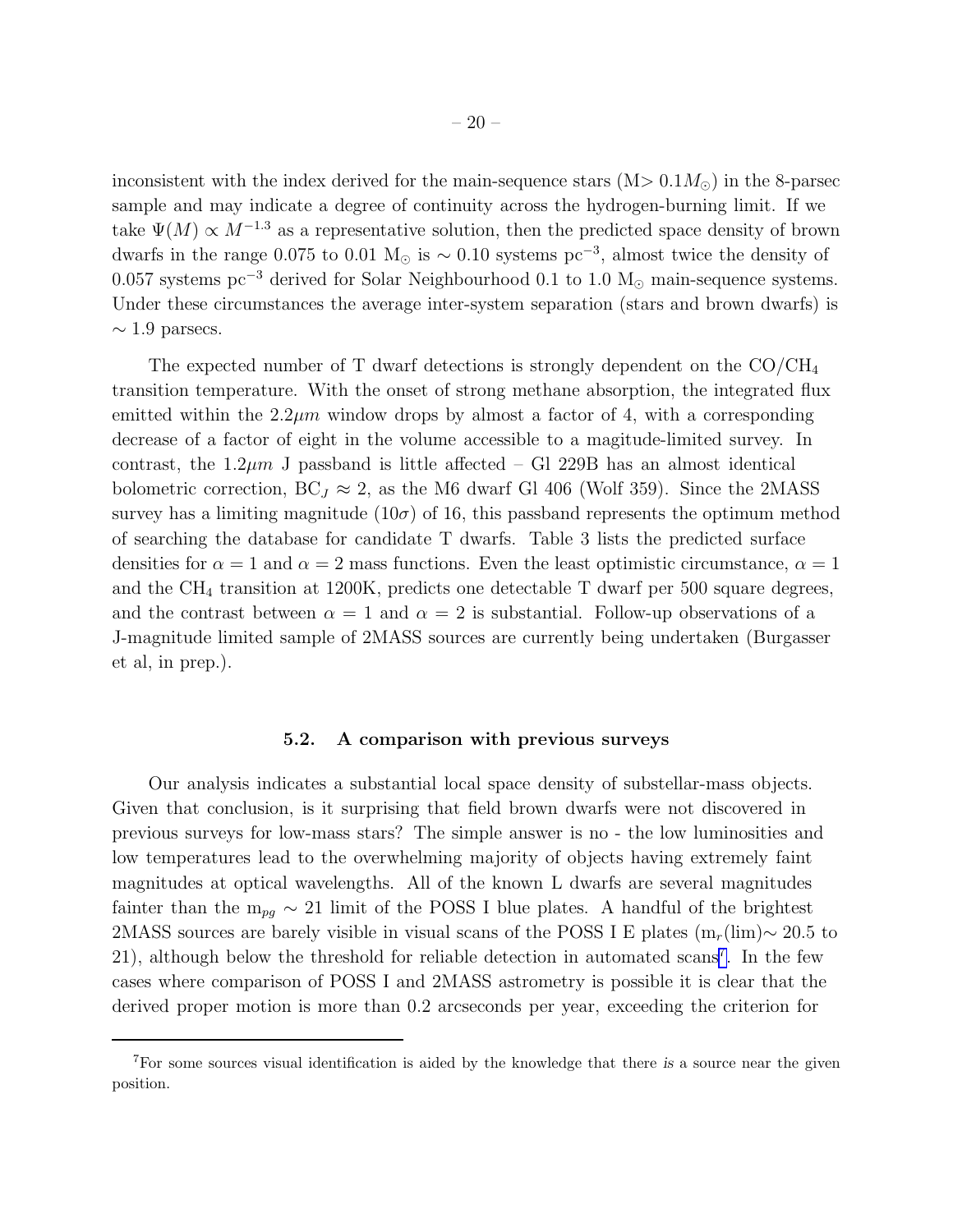Luyten's Two-Tenths proper motion survey (the NLTT). However, Luyten's second-epoch E-band plates have exposures times of only  $\sim 15$  minutes, significantly shorter than the 40 minutes of POSS I (see the discussion in Reid, 1997), which leads to an effective limiting magnitude of  $m_r \sim 19.5$  and eliminates all of the 2MASS and DENIS sources and even the bright L-dwarf, Kelu 1.

Almost all previous photometric wide-angle (> 10 square degrees) surveys are based on photographic material and required detections in both the  $R$  and I passbands<sup>8</sup>, with typical limiting magnitudes of R∼ 20 to 21 and I∼ 17 to 18. The main exception is Kirkpatrick et al's (1994) 27.3 sq. deg. CCD survey, which is complete to the relatively bright magnitude of R∼ 19, although a few relatively bright (I<∼ 18) I-only sources were also observed spectroscopically. Our simulations, based on (uncertain) I-band bolometric corrections, predict all-sky detection of only a few tens of sources with I<17, and those numbers are consistent with the available observations. Considering only the deeper 2MASS survey, only two L dwarfs have  $I < 17$  mag., implying a surface density of no more than 1 source per 180 square degrees; five further sources have  $17 < I < 18$  (1 source per 74 sq. deg.), but all have photographic R magnitudes fainter than 21. Tinney's (1993) POSS II/UKST photographic survey is therefore the only previous analysis which covers sufficient area (270 sq. deg.) to sufficient depth in the I-band to have detected even a few field L dwarfs, but the requirement for (R-I) colours in that survey likely eliminated any such sources from further examination.

This comparison underlines a key component of the initial justification for 2MASS and DENIS: previous surveys based on wide-field optical photometry are poorly suited to detecting brown dwarfs and can offer only very weak constraints on  $\Psi(M)$  at substellar masses. Indeed, even the  $2\mu m$  surveys currently underway are capable of detecting only a relatively small fraction of the substellar-mass populations hypothesised in this paper. Figure 9 plots the predicted luminosity functions,  $\Phi(M_K)$  and  $\Phi(M_{bol})$ , and temperature distribution for the constant birthrate/ $(\alpha=1,2)$  models discussed above. The numbers are scaled to match an 8-parsec radius spherical volume centred on the Sun. Even with the flatter mass function,  $\alpha = 1$ , almost 70% of the population are expected to have absolute magnitudes  $M_K > 16$  and therefore are not detected by 2MASS.

Finally, Figure 6 shows that low-mass brown dwarfs spend a modest, but appreciable, fraction of their lifetimes at temperatures above 2000K. As discussed in section 4.1, those should be the only objects with a significant atmospheric abundance of lithium at

<sup>8</sup> This criterion is eminently sensible given the large numbers of spurious images 'detected' on scans of photographic plates, especially IVN-emulsion I-band plates.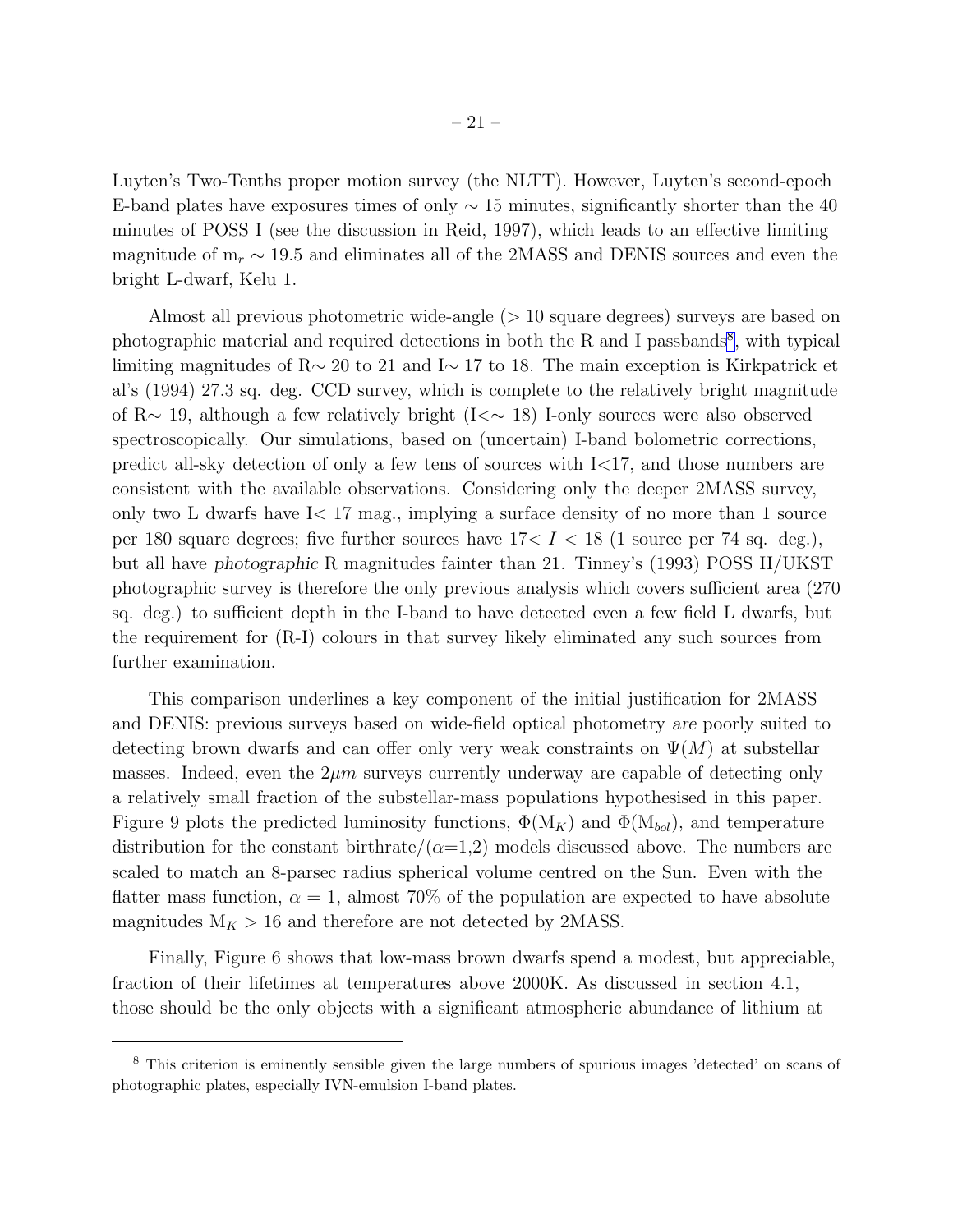temperatures below  $\approx 2400$ K. Thus the observed frequency of lithium detections amongst late-type M dwarfs can provide another constraint on  $\Psi(M)$ . Given a lithium-destruction threshold at  $0.06 M_{\odot}$  and a volume-limited sample of dwarfs with temperatures in the range 2400 to 2000K ( $\approx$ M7.5 to L0), our simulations predict that one-sixth should have essentially undepleted lithium for  $\Psi(M) \propto M^{-1}$ ; the fraction rises to one-third if  $\Psi(M) \propto M^{-2}$ .

Observational samples of late-type M-dwarfs remain relatively sparse: Kirkpatrick et al's list of VLM dwarfs in the Solar Neighbourhood includes 16 stars with spectral types in the range M7.5 to L0, while the APM sample (Kirkpatrick et al, 1997a) includes an additional two stars; follow-up spectroscopy of the 2MASS prototype camera yielded six dwarfs (Kirkpatrick et al, 1997b); and Tinney et al (1998) classify five of the DENIS brown dwarf mini-survey candidates as type M8 and M9. Amongst that sample of 29 dwarfs, only one, LP 944-20 is confirmed as a brown dwarf through the detection of the lithium 6708Å line at an equivalent width of  $0.5\text{\AA}$  (Tinney, 1998) - a significantly smaller fraction than even the predictions of the  $\Psi(M) \propto M^{-1}$  model. However, lithium was not detected by Kirkpatrick et al (1997a), whose observations of LP944-20 were made at a lower resolution  $(8\AA)$  for the purpose of spectral classification. Indeed, all of the classification observations were made at spectral resolutions of between  $7$  and  $18 \text{ Å}$  and high signal-to-noise spectra at a resolution capable of detecting lithium 6708Å are available for no more than ten of the twenty-nine dwarfs. Further observations of these objects, together with data for more extensive samples of VLM dwarfs culled from the 2MASS and DENIS surveys, will provide a substantive test of the models and conclusions of the current paper.

# 5.3. Brown dwarfs in binary systems

Both GD165B and Gl 229B, the latter the archetype (indeed the only) T-dwarf, were identified in the course of surveys for brown dwarfs as companions to main-sequence or post-MS stars. Some models for binary formation (e.g. capture processes) predict that both components are selected at random from the same mass function. If both components are selected from a mass function  $\Psi(M) \propto M^{-1.3}$ , then in a sample of binaries with main-sequence primaries, approximately two out of three secondaries should be a brown dwarf. In contrast to that expectation, very few such systems have been discovered either by direct imaging (Rebolo et al, 1998; Oppenheimer et al, 1999) or in the course of radial velocity surveys (Marcy & Butler, 1998). The latter observations are most sensitive to companions at small separations and short periods, and are obviously not capable of detecting Gl 229B analogues. Might a substantial number of the latter type of system remain undetected through the brown dwarfs having faded to luminosities below detection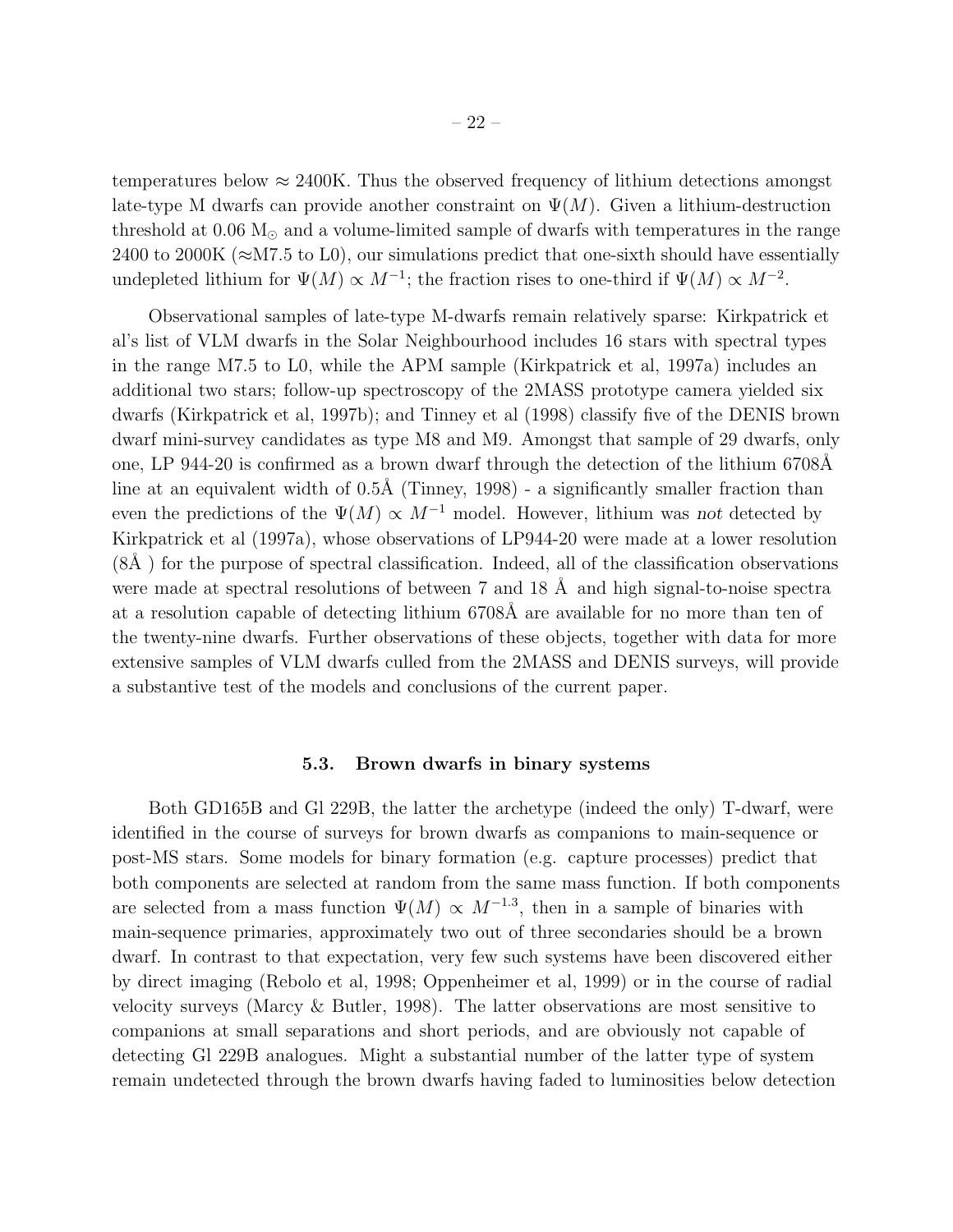limits of current surveys for wide binaries? We can address that question using our simulations.

Assuming a constant stellar birthrate and  $\Psi(M) \propto M^{-1.3}$  for wide (> 30 a.u.) main-sequence/brown dwarf binary pairs, our calculations indicate that at distances of up to 8 parsecs,  $\sim 15\%$  of companions with 0.075 $\geq \frac{M}{M_{\odot}}$  $\frac{M}{M_{\odot}} \geq 0.01$  have apparent magnitudes brighter than K∼ 14.5. Such objects should be detectable in the deep imaging surveys undertaken by Oppenheimer et al (1999) and Simons et al (1996), but Gl 229B remains the only detection. It is only possible to both increase the frequency of brown dwarfs companions and match the observational constraints if  $\Psi_C(M)$  is significantly steeper than the mass function we deduce for the field. We conclude that the  $\sim$  1% observed frequency of binaries with brown dwarf companions, as compared with the ∼ 25% main-sequence systems with M-dwarf companions, indicates that  $\Psi_C(M)$  is not identical with the mass functions of isolated stars and brown dwarfs.

# 5.4. Mid-infrared surveys

Theoretical models of low-temperature (<1400K) brown dwarfs predict that a relatively high fraction of the bolometric flux is emitted at wavelengths between 5 and 20  $\mu$ m. The Wide-field Infrared Explorer (WIRE) satellite is scheduled to undertake the Moderate-Depth Survey (MDS), covering between 800 and 1000 square degrees to a  $(S/N=5)$  flux limit of 1.5 and 0.53 mJy at 12 and 25  $\mu$ m respectively <sup>9</sup>. This represents an increase in sensitivity over previous observations at those wavelengths (IRAS, ISO) comparable to the increment between the TMSS and 2MASS. WIRE offers the possibility of testing our predictions of the space densities of substellar-mass objects, particularly at the lower end of the 0.07 to  $0.01$  M<sub> $\odot$ </sub> mass range.

The main limitation in extending our calculations to longer wavelengths stems from uncertainties in the  $12\mu m$  bolometric corrections,  $BC_{12}$ . Neither observation nor theory offers accurate definition of the variation with  $T_{eff}$ , especially for temperatures between ∼ 2200 and ∼ 1300K (i.e. spanning the full L-dwarf sequence) where silicate dust formation is likely to influence the mid-infrared flux distribution. The next generation of VLM/brown dwarf models (Burrows et al, in prep.) will be better placed to cope with these predictions. For the present, we have defined the  $BC_{12}(T_{eff})$  relation using two datapoints: Gl 406 (M6,  $T_{eff} \sim 2700$ K) and Gl 229B. The former is the lowest luminosity dwarf with a direct

<sup>&</sup>lt;sup>9</sup> At the time of revising this paper, WIRE appears to be in critical condition. We leave the calculations intact as an illustration of the potential T dwarf harvest at mid-infrared wavelengths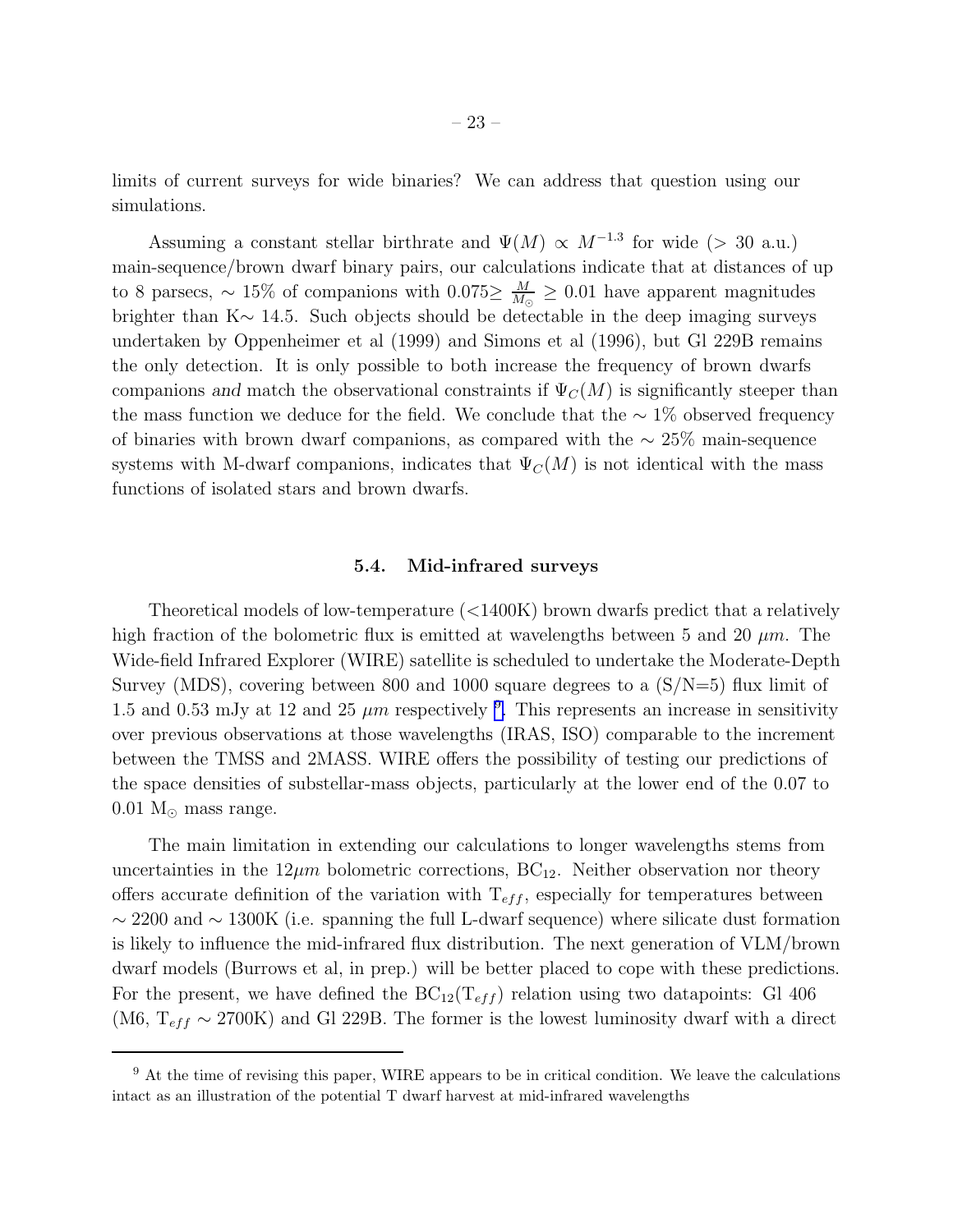flux measurement at  $12\mu m$ . (by D. Aitken and P. Roche, reported in Berriman & Reid, 1987) The flux density of 200 mJy corresponds to an absolute magnitude  $M_{[12]}=8.4$  <sup>10</sup>. The corresponding (K-[12]) colour is 0.7 mag. and BC<sub>12</sub>  $\sim$  3.7 magnitudes. Gl 229B, on the other hand, has not been detected at  $12\mu m$ , although Noll et al (1997) measure  $F_{\nu} = 3.6 \pm 0.2$  mJy. at 5  $\mu$ m. The Burrows et al (1997) predicted flux distribution for a 1000K brown dwarf is in reasonable agreement with the latter observation, and that model predicts  $F_{\nu} \sim 2.3 \text{mJy}$ . for Gl 229B at  $12 \mu m$  (K-[12]∼ 4.1 and BC<sub>12</sub> ~ 6.2 magnitudes. Lacking any other constraints at present, we assume a linear relation in  $BC_{12}$  anchored at these two points.

Bearing in mind the substantial caveat implied by these significant uncertainties, we have calculated the expected surface densities of WIRE-detectable L- and T-dwarfs. The expectations for a 1000-square degree WIRE MDS are shown in Table 4 for the  $\Psi(M) \propto M^{-1}$  and  $M^{-2}$  models –  $\Psi(M) \propto M^0$  predicts a negligible rate of source detection. As in Table 2, we show the approximate mass range of the predicted detections. The increasing bolometric corrections at lower temperatures leads to a higher proportion of T-dwarf detections than in 2MASS, and a greater contribution from lower-mass brown dwarfs. However, the extremely low intrinsic luminosities of those objects means that the total expected number of detections is small –  $\approx 30$  for  $\alpha = 2$ , and barely a handful for  $\alpha = 1$ . All ought to be detected by 2MASS (at J and H, if not K), so the red (K-[12]) colours should permit identification and provide additional information on  $\Psi(M)$  at masses below 0.05  $M_{\odot}$ .

# 5.5. The mass density

The local mass density is little affected by the addition of these brown dwarf systems to the Solar Neighbourhood census. An  $\alpha = 2$  model places almost the same total mass in  $M > 0.01 M_{\odot}$  brown dwarfs as in hydrogen-burning stars, but also predicts an L-dwarf detection rate four times higher than the observed value. If  $\Psi(M) \propto M^{-1.3}$ , brown dwarfs in the range 0.075 to 0.01 M<sub>☉</sub> contribute only ~0.005 M<sub>☉</sub> pc<sup>-3</sup>, or ~ 15% of the mass density known to be due to main-sequence stars. Even if this mass function were extrapolated a further decade to  $0.001M_{\odot}$ , the resultant total mass density is only twice that due to the nine white dwarfs known in the northern 8-parsec sample. Brown dwarfs are the lumpen proletariat of the Solar Neighbourhood – ubiquitous, but with no visible influence.

<sup>&</sup>lt;sup>10</sup> In the [12] IRAS system, magnitude 0 is defined by a 28 Jansky source. The WIRE MDS limit is [12]<sup>∼</sup> <sup>11</sup>.8.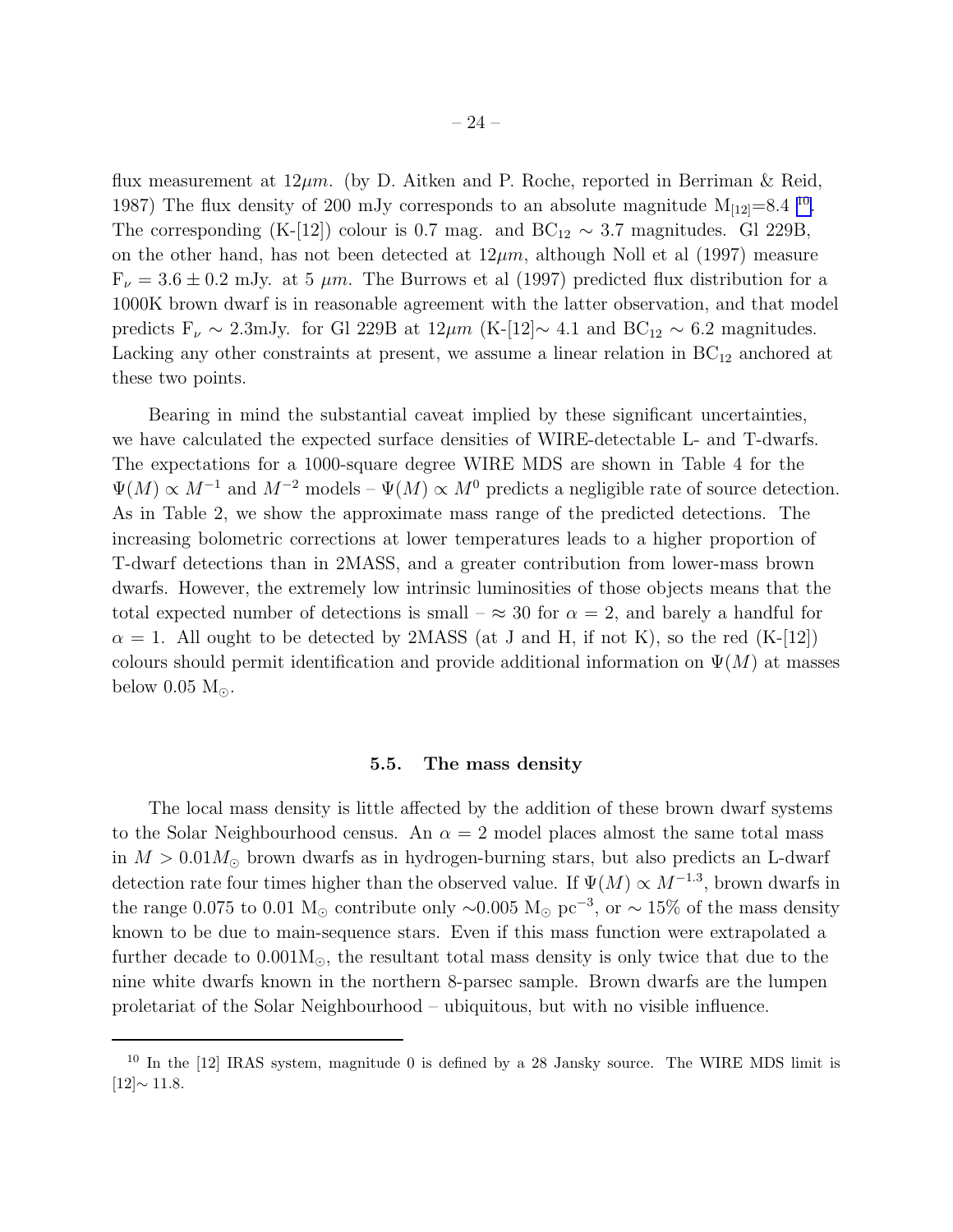# 6. Summary

We have presented a preliminary analysis of the form of the mass function below the hydrogen-burning limit using initial results from the 2MASS and DENIS brown dwarf projects. Both surveys have succeeded in detecting objects with effective temperatures significantly cooler than the latest-type M-dwarfs, with the deeper 2MASS data contributing 17 L-dwarfs within a solid angle of 371 square degrees. Neither survey, however, has yet identified field counterparts of Gl 229B, brown dwarfs with effective temperatures cooler than 1200K and methane-dominated spectra.

Combining these observational constraints with the frequency of lithium detection amongst the 2MASS L-dwarfs, we have used the suite of low-mass star/brown dwarf models computed by Burrows et al (1993, 1997) to simulate the Solar Neighbourhood, taking the stellar mass function derived from stars within 8-parsecs of the Sun as the reference zeropoint. The uncertainties inherent in such calculations are considerable, particularly given the problem of transforming from the theoretical to the observational plane, and the degeneracy between  $\Psi(M)$  and the stellar birthrate in defining the present-day luminosity and temperature distributions. Nonetheless, the resulting predictions are consistent with the observations for a power-law mass function with  $1 < \alpha < 2$ . The results are insensitive to the presence of binaries, povided that the L dwarf binary distribution is similar to that observed for M dwarfs.

If  $\alpha = 2$ , brown dwarfs with masses exceeding  $0.01 M_{\odot}$  have the same mass density as hydrogen-burning stars, but the predicted surface density of 2MASS-detectable L dwarfs exceeds the observations by a factor of 3. For  $\alpha = 1.3$ , which is more likely to be an appropriate value, brown dwarfs with masses exceeding  $0.01M_{\odot}$  outnumber stars by almost a factor of two, but contribute only one-sixth the mass density. Based on these results, brown dwarfs are very unlikely to provide a significant contribution to any dark matter component within the Galactic Disk.

JDK, INR and JL acknowledge funding through a NASA/JPL grant to 2MASS Core Project science. AB acknowledges funding support from NASA grants NAG5-7073 and NAG5-7499. Thanks to Ben Zuckerman for prompting the calculation of lithium statistics for late M-dwarfs. This publication makes use of data rom the 2-MASS All-Sky Survey, which is a joint project of the University of Massachusetts and the Infrared Processing and Analysis Center, funded by the National Aeronautics and Space Administration and the National Science Foundation.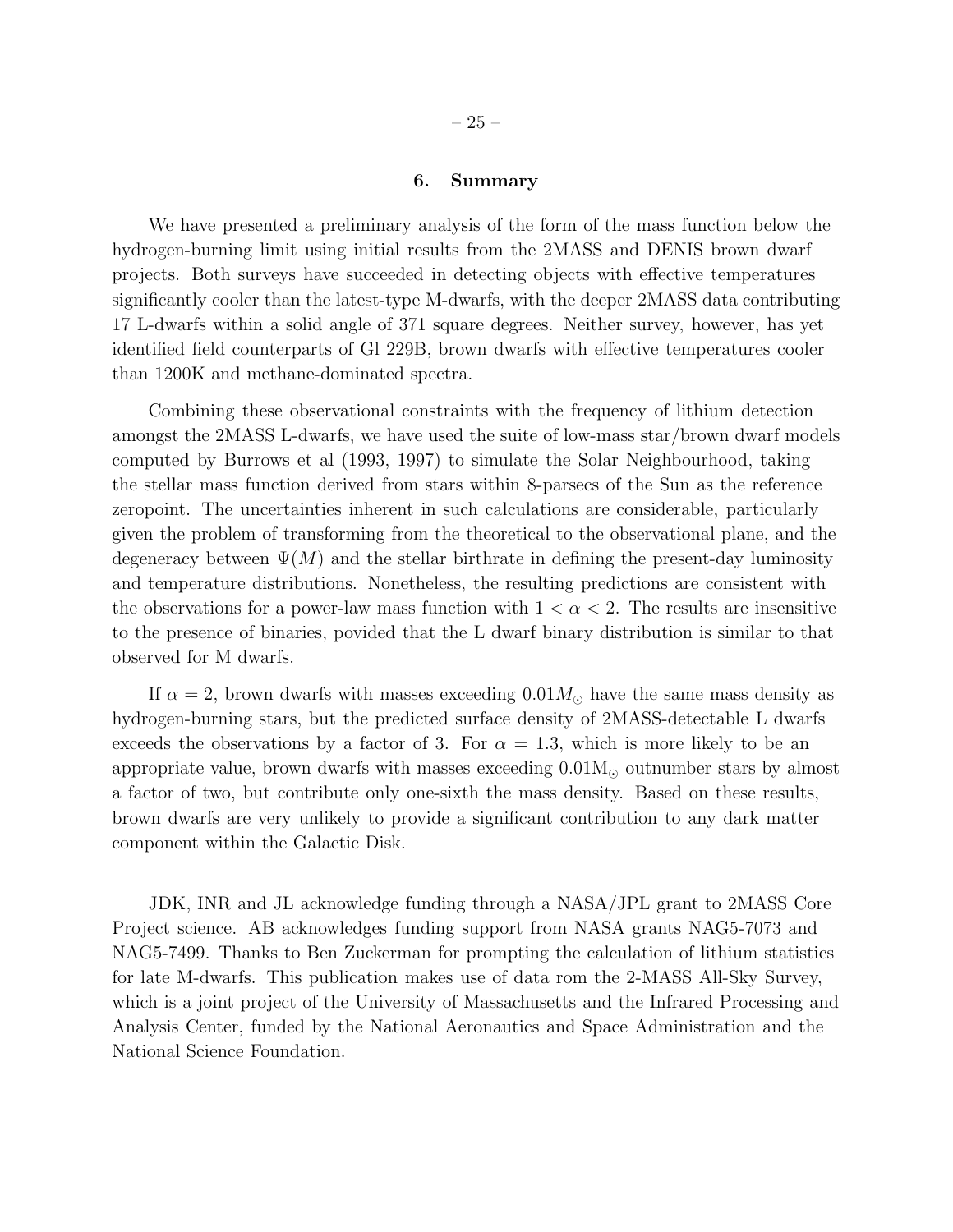#### REFERENCES

- Andersen, J. 1991, Ast. Ap. Rev., 3, 91
- Baraffe, I., Chabrier, G. 1996, ApJ, 461, L51
- Baraffe, I., Chabrier, G., Allard, F., Hauschildt, P.H. 1998, A&A, in press
- Basri, G., Martin, E.L. 1998, in Very Low Mass stars and Brown Dwarfs in Clusters and Associations, (ed. R. Rebolo)
- Bessell, M.S. 1986, PASP, 98, 1303
- Bouvier, J., Stauffer, J.R., Martin, E.L., Barrado y Navascues, D., Wallace, B., Bejar, V.J.S. 1998 A&A, 336, 490
- Burrows, A., Hubbard, W.B., Saumon, D., Lunine, J.I. 1993, ApJ, 406, 158
- Burrows, A., Liebert, J. 1993 Rev. Mod. Phys. 65, 301
- Burrows, A., Marley, M., Hubbard, W.B., Lunine, J.I., Guillot, T., Saumon, D., Freedman, R., Sudarsky, D., Sharp, C. 1997, ApJ, 491, 856
- Burrows, A., Sharp, C. 1998, ApJ, in press
- Chabrier, G., Baraffe, I., Plez, B. 1996, ApJ, 459, L91
- Chabrier, G., Baraffe, I. 1998, in IAU Symposium 149 'Fundamentals of Stellar Physics', ed. T. Bedding et al, Reidel-Dordrecht
- Copeland, H., Jensen, J.O., Jorgensen, H.E., 1970, A&A, 5, 12
- D'Antona, F., Mazzitelli, I. 1985, ApJ, 296, 502
- Delfosse, X., Tinney, C.G., Forveille, T., Epchstein, N., Bertin, E., Borsenberger, J., Copet, E., de Batz, B., Fouque, P., Kimeswenger, S., Le Bertre, T., Lacombe, F., Rouan, D., Tiphene, D. 1997, A&A, 327, L25
- Delfosse, X., Forveille, T., Beuzit, J.-L., Udry, S., Mayor, M., Perrier, C. 1999a, A&A, in press
- Delfosse, X., Forveille, T., Mayor, M., Burnet, M., Perrier, C. 1999b, A&A, 341, L63
- Epchtein, N., De Batz, B., Copet, E. et al 1994, in Science with Astronomical Near-infrared Sky Surveys, ed. N. Epchtein, A. Omont, B. Burton, P. Persei, (Kluwer, Dordrecht), p. 3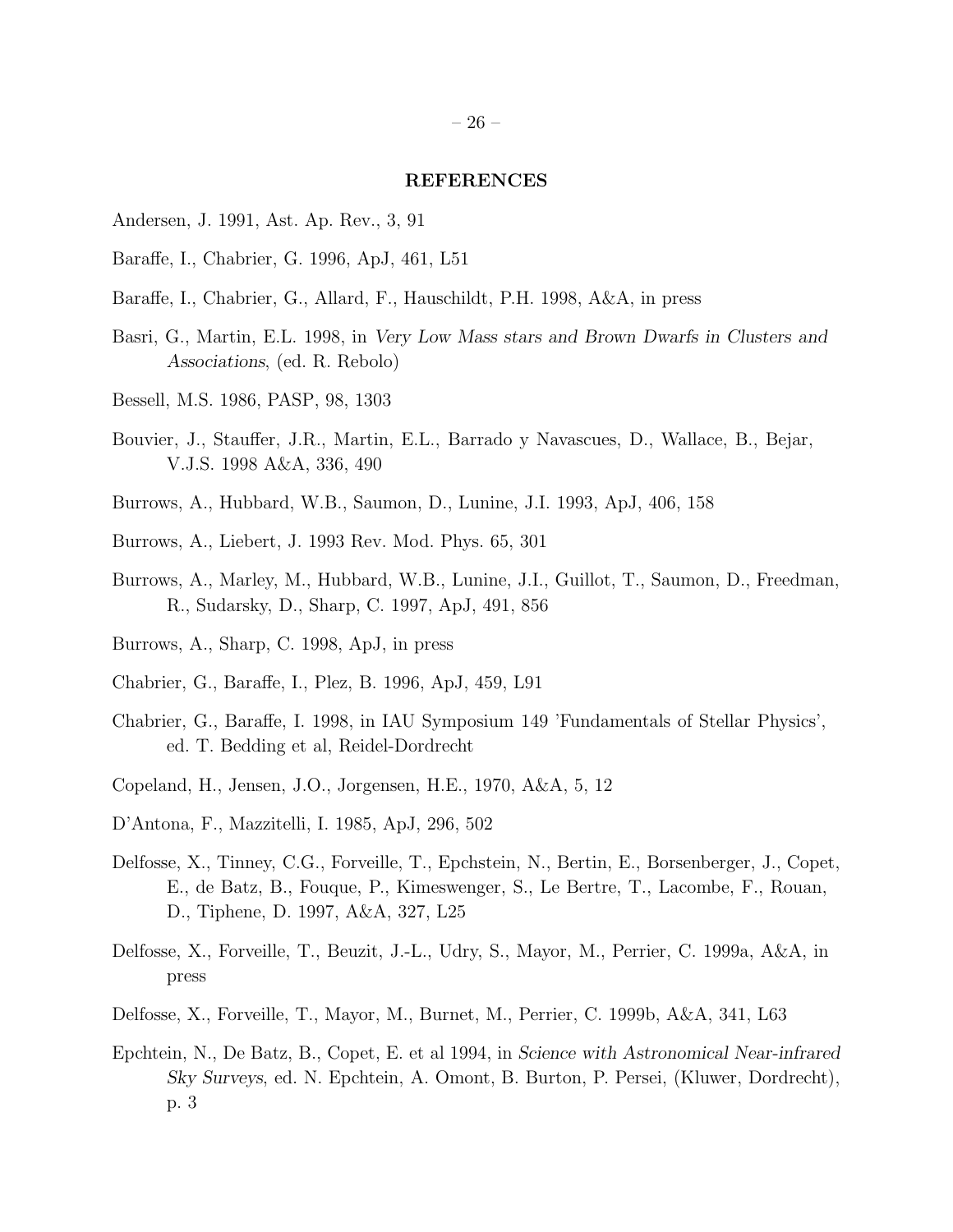- ESA, 1997, The Hipparcos Catalogue, ESA SP-1200
- Greenstein, J.L., Neugebauer, G., Becklin, E.E. 1970, ApJ, 161, 519
- Grossman, A.S. 1970, ApJ, 161, 619
- awley, S.L., Gizis, J.E., Reid, I.N. 1996, AJ, 112, 2799
- Hawley, S.L., Reid, I.N., Tourtellot, J.G. 1999, in the La Palma Conference on Very Low Mass Stars and Brown Dwarfs in Stellar Clusters and Associations, ed. R. Rebolo, (Cambridge Univ. Press), in press
- Henry, T.J., McCarthy, D.W. 1993, AJ, 106, 773
- Henry, T.J., Soderblom, D.R., Donahue, R.A. 1996, AJ, 111, 439
- Henry, T.J., Ianna, P.A., Kirkpatrick, J.D., Jahreiss, H. 1997, AJ, 114, 388
- Henry, J.D., Franz, O.G., Wasserman, L.H., Benedict, G.F., Shelus, P.J., Ianna, P.A., Kirkpatrick, J.D., McCarthy, D.W. 1999, ApJ, in press
- Jones, H.R.A., Longmore, A.J., Allard, F., Hauschildt, P.H., Miller, S., Tennyson, J. 1995, MNRAS, 277, 767
- Jones, H.R.A., Tsuji, T. 1997, ApJ, 480, L39
- Kirkpatrick, J.D., Kelly, D.M., Rieke, G.H., Liebert, J., Allard, F., Wehrse, R. 1993, ApJ, 402, 643
- Kirkpatrick, J.D., McGraw, J.T., Hess, T.R., Liebert, J., McCarthy, D.W. 1994, ApJS, 94, 749
- Kirkpatrick, J.D., Henry, T.J., Simons, D.A. 1995, AJ, 109, 797
- Kirkpatrick, J.D., Henry, T.J., Irwin, M. 1997a, AJ, 113, 1421
- Kirkpatrick, J.D., Beichman, C.A., Skrutskie, M.F. 1997b, ApJ, 476, 311
- Kirkpatrick, J.D., Reid, I.N., Liebert, J., Cutri, R.M., Nelson, B., Beichman, C.A., Dahn, C.C., Monet, D.G., Gizis, J., Skrutskie, M.F. 1999a, ApJ, submitted
- Kirkpatrick, J.D., Allard. F., Bida, T., Zuckerman, B., Becklin, E.E., Chabrier, G., Baraffe, I. 1999b, ApJ, in press
- Kumar, S.S. 1963 ApJ, 137, 1121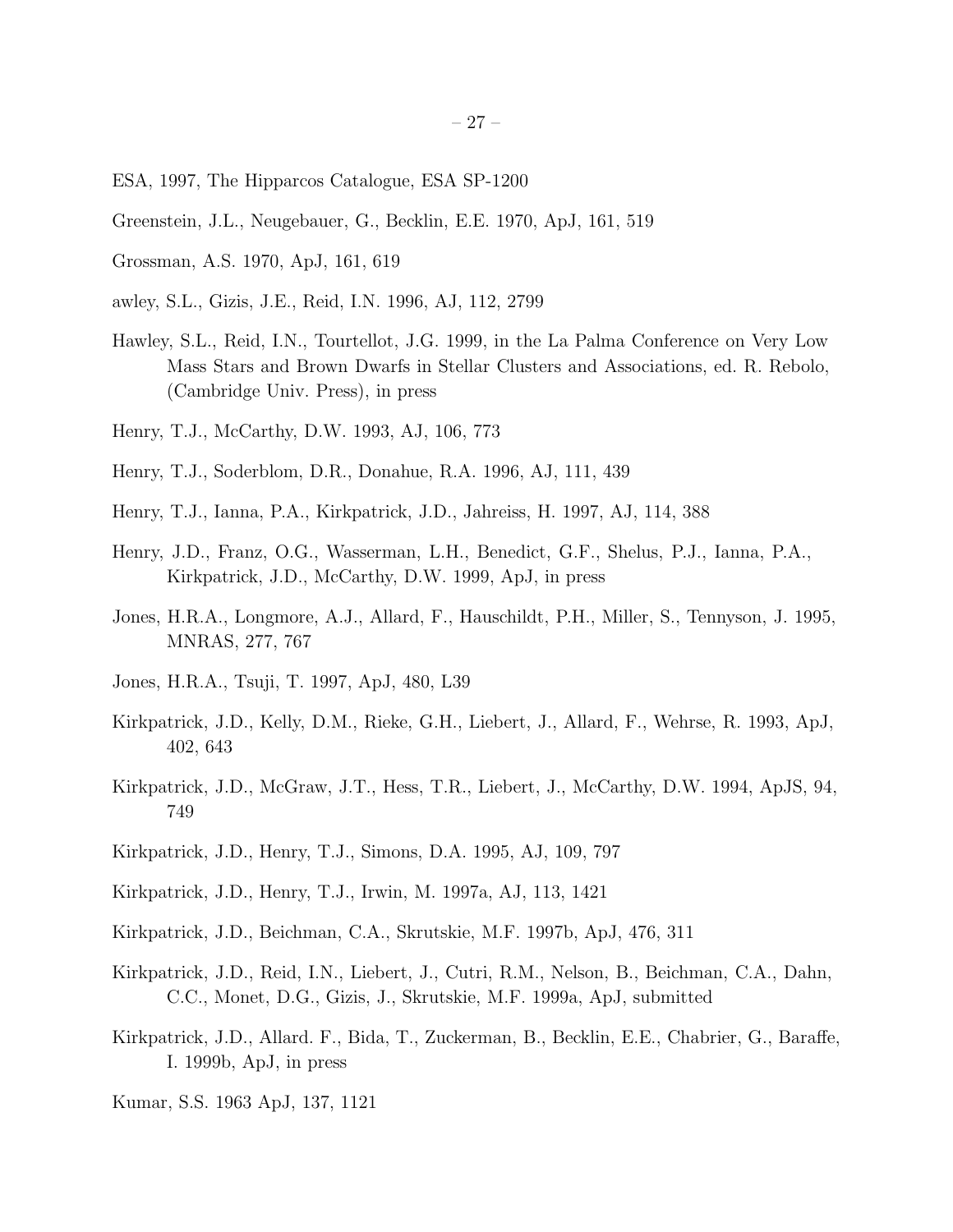- Magazzu, A., Martin, E.L., Rebolo, R. 1993, ApJ, 404, L17
- Marcy, G.W., Butler, R.P. 1998, ARA&A, 36, 57
- Matthews, K., Nakajima, T., Kulkarni, S.R., Oppenheimer, B.R. 1996, AJ, 112, 1678
- Metcalfe, T.S., Mathieu, R.D., Latham, D.W., Torres, G. 1996, ApJ, 456, 356
- Minkowski, R., Abell, G.O. 1963, in Stars and Stellar Systems, Vol. 3, Basic Astronomical Data, ed. K. Aa. Strand (Univ. of Chicago Press), p. 481
- Nakajima, T., Oppenheimer, B.R., Kulkarni, S.R., Golimowski, D.A., Matthews, K., Durrance, S.T. 1995, Nature, 378, 463
- Neugebauer, G., Leighton, R.B. 1969, Two Micron Sky Survey, (NASA, SP 3047)
- Noh, H.R., Scalo, J. 1990, ApJ, 352, 605
- Noll, K.S., Geballe, T.R., Marley, M.S. 1997, ApJ, 489, L87
- Oppenheimer, B.R., Kulkarni, S.R., Golimowski, D.A., Matthews, K. 1999, in prep.
- Ostriker, J.W,, Peebles, P.J.E. 1973, ApJ, 186, 467
- Persson, S.E., Murphy, D.C., Krzeminski, W., Roth, M., Rieke, M.J. 1998, AJ, 116, 2475
- Rebolo, R., Zapatero Osorio, M.R., Martin, E.L. 1995 Nature, 377, 129
- Rebolo, R., Zapatero Osorio, M.R., Madruga, S., Bejar, V.J.S., Arribas, S., Licandro, J. 1998, Science, 282, 1309
- Reid, I.N., Hawley, S.L., Gizis, J.E. 1995, AJ, 110, 1838
- Reid, I.N. 1997, in Proper Motions and Galactic Astronomy, ed. R. Humphreys, ASP Conf. Ser. 127, 150
- Reid, I.N., Gizis, J.E. 1997, AJ, 113, 2246
- Reid, I.N. 1998, in The Stellar Initial Mass Function, ed. G. Gilmore, I. Parry & S. Ryan , ASP Conf. Ser. 142, 121
- Reid, I.N., 1999, ARA&A, 37, in press
- Ruiz, M.T., Leggett, S.K., Allard, F. 1997, ApJ, 491, L107
- Salpeter, E.E. 1956, ApJ, 121, 161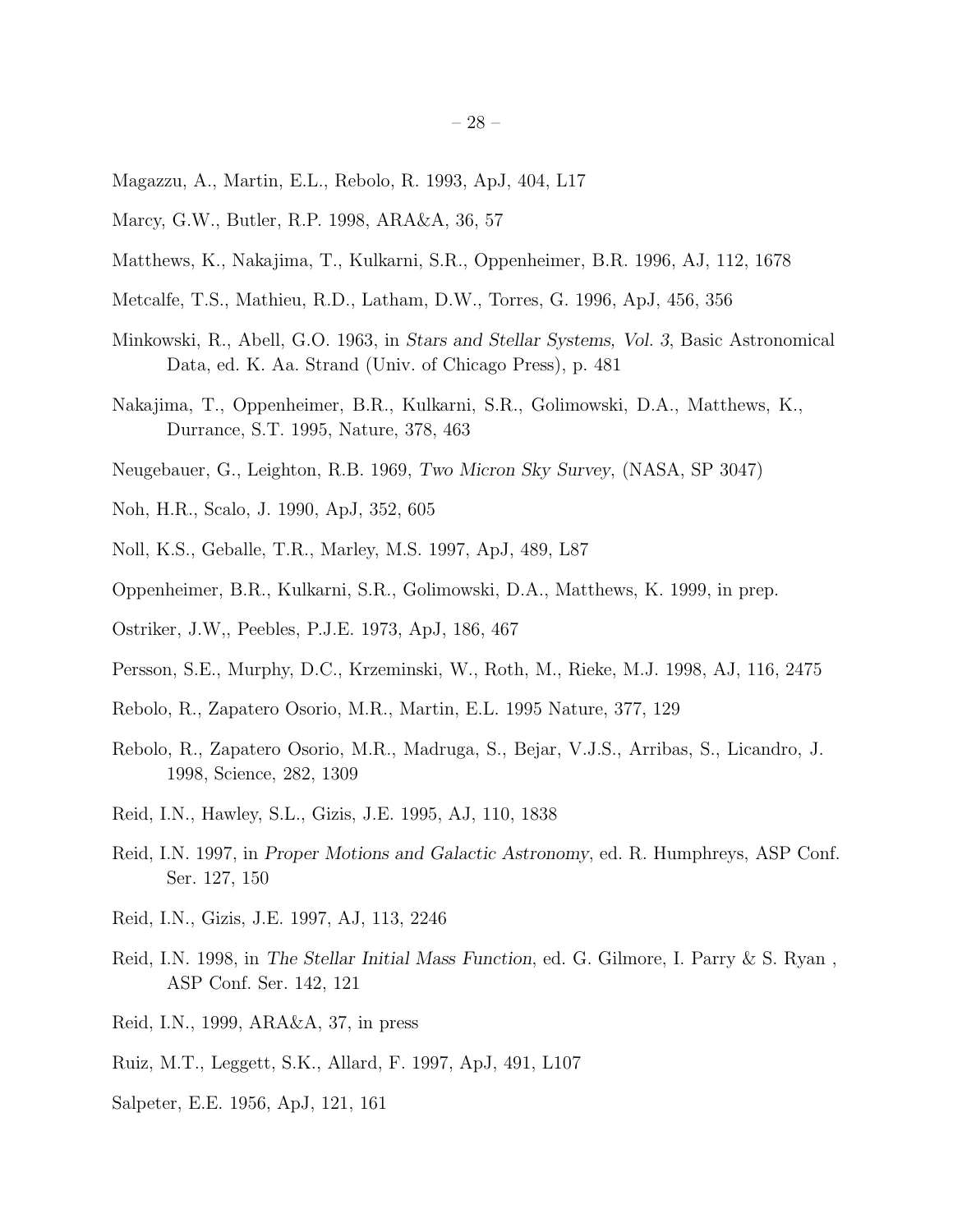- Scalo, J. 1998, in The Stellar Initial Mass Function, ed. G. Gilmore, I. Parry & S. Ryan, ASP Conf. Ser. 142, 201
- Simons, D.A., Henry, T.J., Kirkpatrick, J.D. 1996, AJ, 112, 2238
- Skrutskie, M.F. et al 1997, in The Impact of Large-Scale Near-IR Sky Survey, ed. F. Garzon et al (Kluwer: Dordrecht), p. 187
- Soderblom, D.R., Duncan, D.K., Johnson, D.A.H. 1991, ApJ, 375, 722
- Stauffer, J.R., Scholz, G., Kirkpatrick, J.D. 1998, ApJ, 499, L199
- Tarter, J.C. 1975 Ph.D. thesis, Univ. of Calif. at Berkeley
- Tinney, C.G. 1993, ApJ, 414, 279
- Tinney, C.G., Mould, J.R., Reid, I.N. 1993a, AJ, 105, 1045
- Tinney, C.G., Reid, I.N., Mould, J.R. 1993b, ApJ, 414, 254
- Tinney, C.G. 1998, MNRAS, 296, L42
- Tinney, C.G., Delfosse, X., Forveille, T., Allard, F. 1998, A&A, 338, 1066
- Tsuji, T., Ohnaka, K., Aoki, W. 1996a, A&A, 305, L1
- Tsuji, T., Ohnaka, K., Aoki, W., Nakajima, T. 1996b, A&A, 308, L1
- Ushomirsky, G., Matzner, C.D., Brown, E.F., Bildsten, L., Hilliard, V.G., Schroeder, P.C. 1998, ApJ, 497, 253
- van de Kamp, P. 1972, ARA&A, 9, 103

This preprint was prepared with the AAS IATEX macros v4.0.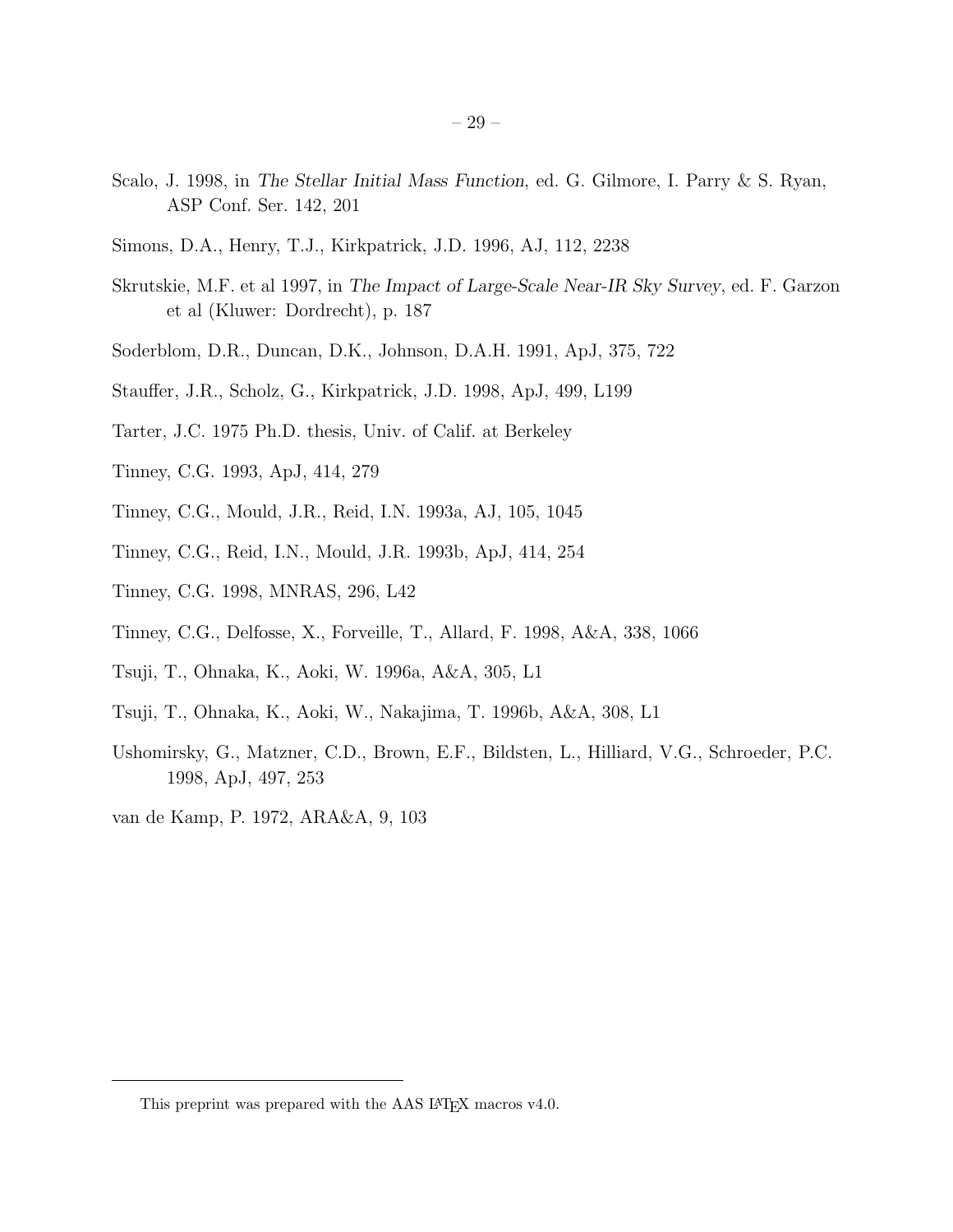Table 1. Revisions to the Reid/Gizis (1997) northern 8-parsec sample

| Name             | $M_V$       | $(B-V)$ | $(V-I)$ | <b>HIP</b> | $\pi$               | Comments                                    |
|------------------|-------------|---------|---------|------------|---------------------|---------------------------------------------|
| Rejected stars   |             |         |         |            |                     |                                             |
| Gl 178           | 3.67        | 0.46    | 0.52    | 22449      | $0.1246 \pm 0.0010$ | Hipparcos $\pi$                             |
| Gl 190           | 10.45       | 1.53    | 2.64    | 23932      | $0.1073 \pm 0.0020$ | Hipparcos $\pi$                             |
| Gl 623A          | 10.98       | 1.50    | 2.30    | 80346      | $0.1243 \pm 0.0016$ | Hipparcos $\pi$                             |
| Gl 623B          | 16.04       |         |         |            |                     |                                             |
| Gl 686           | 10.07       | 1.53    | 2.11    | 86287      | $0.1230 \pm 0.0016$ | Hipparcos $\pi$                             |
| <b>Gl 713A</b>   | 4.04        | 0.49    |         | 89937      | $0.1241 \pm 0.0005$ | Hipparcos $\pi$                             |
| Gl 713B          | 4.65        |         |         |            |                     |                                             |
| LP 476-207AabB   | 13          |         |         |            | $0.11 \pm 0.03$     | new component <sup>1,2</sup> , $\pi_{spec}$ |
| G 89-32AB        | 13          |         |         |            | $0.10 \pm 0.03$     | new component <sup>1</sup> , $\pi_{spec}$   |
| Additional stars |             |         |         |            |                     |                                             |
| Gl 382           | 9.80        | 1.50    | 2.17    | 49986      | $0.1280 \pm 0.0015$ | Hipparcos $\pi$                             |
| Gl 701           | 9.91        | 1.50    | 2.06    | 88574      | $0.1283 \pm 0.0014$ | Hipparcos $\pi$                             |
| LP 816-60        | 12.7        |         |         | 103039     | $0.1822 \pm 0.0037$ | Hipparcos $\pi$                             |
| Gl 793           | 11.05       | 1.56    | 2.43    | 101180     | $0.1256 \pm 0.0011$ | Hipparcos $\pi$                             |
| Gl 829B          | 11.9        |         |         | 106106     | $0.1483 \pm 0.0019$ | new component <sup>2</sup>                  |
| Gl 831C          | 15.4        |         |         |            | $0.126 \pm 0.023$   | new component <sup>1</sup>                  |
| Gl 896Aa         | $\sim 13$   |         |         | 116132     | $0.1601 \pm 0.0028$ | new component <sup>2,3</sup>                |
| <b>LTT 1445C</b> | $\sim 14.5$ |         |         |            | $0.127 \pm 0.025$   | new component <sup>3</sup> , $\pi_{spec}$   |

Note. — The first group of stars listed are rejected because the Hipparcos parallax is less than 0.125 arcseconds.

LP 476-207 and G89-32 are eliminated due to the smaller inferred spectroscopic parallax.

Additions to the 8-parsec sample stem either from improved parallax data from the Hipparcos satellite or from new discoveries in surveys for multiple stars - references:

1 - Henry et al, 1997

2 - Delfosse et al, 1999

3 - Oppenheimer et al, 1999 – LTT 1445 = LP 771-95/96 (RG97)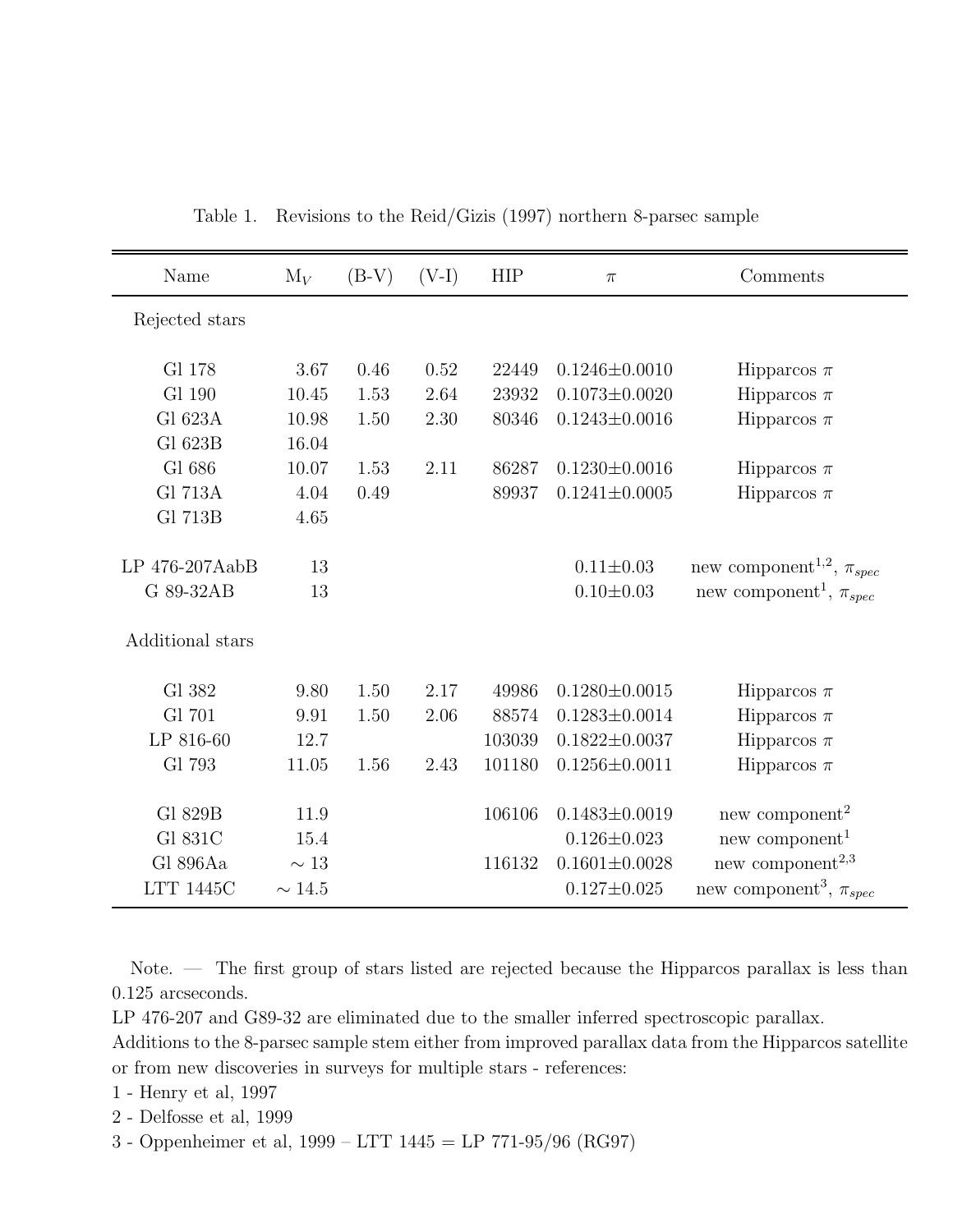| Temperature           | total       | $M > 0.07 M_{\odot}$ |                | $0.07 > \frac{M}{M_{\odot}} > 0.055$ $0.055 > \frac{M}{M_{\odot}} > 0.030$ $0.03 M_{\odot} > M$ |                  |
|-----------------------|-------------|----------------------|----------------|-------------------------------------------------------------------------------------------------|------------------|
|                       |             |                      | Observed       |                                                                                                 |                  |
| T dwarf               | < 82        |                      |                |                                                                                                 |                  |
| $\leq$ L8             | $<220\,$    |                      |                |                                                                                                 |                  |
| $1500 - 2000$         | $\sim 1550$ | $\sim\!\!L1$ to L8   |                |                                                                                                 |                  |
| $2000 - 2100$         | $>300$      | $\leq$ L0            |                |                                                                                                 |                  |
|                       |             |                      |                |                                                                                                 |                  |
|                       |             |                      | $\alpha = 0$   |                                                                                                 |                  |
| $BC_K^A$ : T dwarf    | $5.5\,$     | 1.3                  | $\overline{2}$ | 1.7                                                                                             | 0.5              |
| $<\!\!{\rm L}8$ dwarf | 9           | $3.5\,$              | 2.7            | $2.2\,$                                                                                         | 0.6              |
| $BC_K^B$ : T dwarf    | $2.4\,$     | $0.3\,$              | $\mathbf{1}$   | 0.8                                                                                             | 0.3              |
| $\leq$ L8 dwarf       | 18          | 6.5                  | 6.1            | 4.3                                                                                             | 1.6              |
| $1500 - 2000$         | 90          | $58\,$               | 15             | 12                                                                                              | $\overline{5}$   |
| $2000 - 2100$         | $32\,$      | 24                   | $\overline{4}$ | $3.5\,$                                                                                         | 1.5              |
|                       |             |                      | $\alpha=1$     |                                                                                                 |                  |
| $BC_K^A$ : T dwarf    | 64          | 10                   | 18             | 22                                                                                              | 14               |
| $\leq$ L8 dwarf       | 44          | 7                    | 12             | 16                                                                                              | $\boldsymbol{9}$ |
| $BC_K^B$ : T dwarf    | 17          | $\overline{2}$       | $\overline{5}$ | 6                                                                                               | $\mathbf 5$      |
| $<$ L8 dwarf          | 154         | 34                   | 41             | 48                                                                                              | $31\,$           |
| $1500 - 2000$         | 607         | 300                  | 91             | 108                                                                                             | 108              |
| $2000 - 2100$         | 206         | 123                  | 24             | 31                                                                                              | $27\,$           |
|                       |             |                      |                |                                                                                                 |                  |
|                       |             |                      | $\alpha=2$     |                                                                                                 |                  |
| $BC_K^A$ : T dwarf    | 435         | 34                   | 59             | 119                                                                                             | 223              |
| $\leq$ L8 dwarf       | 434         | $50\,$               | $54\,$         | 107                                                                                             | 223              |
| $BC_K^B$ : T dwarf    | 119         | $\mathbf{1}$         | 23             | 38                                                                                              | $57\,$           |
| $\leq$ L8 dwarf       | 1077        | 126                  | 161            | 299                                                                                             | 491              |
| $1500 - 2000$         | 3653        | 929                  | 334            | 648                                                                                             | 1742             |
| $2000 - 2100$         | 981         | 361                  | 86             | 164                                                                                             | 370              |

Table 2. Predicted L/T-dwarf surface densities -  $K_S < 14.5$ 

Note. — Predicted detections of L- and T-dwarfs by the full (i.e. all-sky) 2MASS survey. The observed numbers are derived by extrapolating from the 17 L-dwarfs detected within 371 sq. deg. (0.9% of the sky) and from the three remaining (as-yet unconfirmed T-dwarf candidates within a 1500 sq. deg. region  $(3.6\%$  of the sky). The upper limit listed for ultracool L dwarfs  $(Sp > L8)$  corresponds to a surface density of two objects within the area surveyed to date. The predicted detection rates from each simulation are listed for comparison, with the expected numbers of ultracool L dwarfs and T dwarfs computed using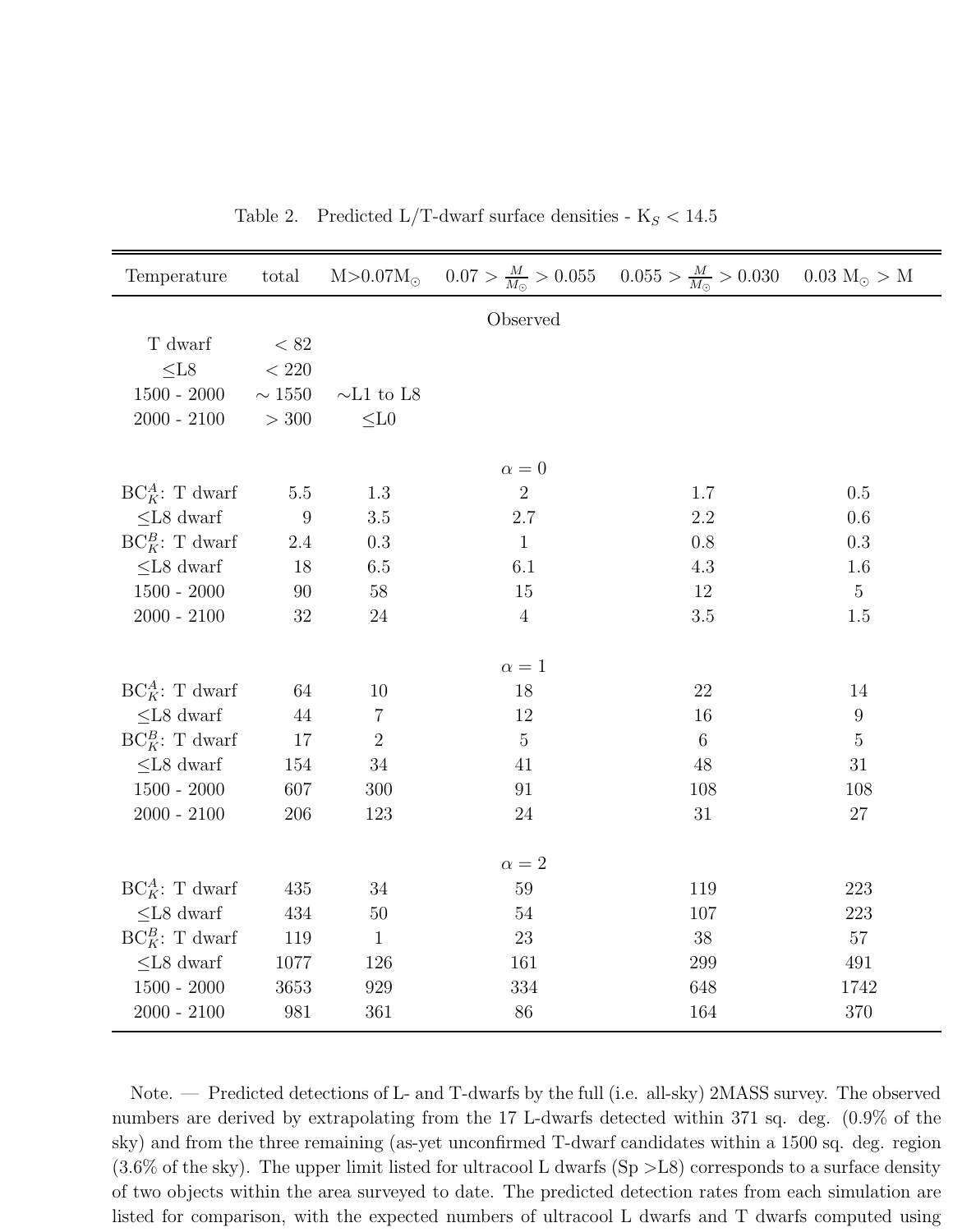| Temperature   |      |     |              | total $M > 0.07 M_{\odot}$ $0.07 > \frac{M}{M_{\odot}} > 0.055$ $0.055 > \frac{M}{M_{\odot}} > 0.030$ $0.03 M_{\odot} > M$ |      |
|---------------|------|-----|--------------|----------------------------------------------------------------------------------------------------------------------------|------|
|               |      |     |              |                                                                                                                            |      |
|               |      |     | $\alpha=1$   |                                                                                                                            |      |
| < 1200        | 81   | 3   | 23           | 33                                                                                                                         | 22   |
| $1200 - 1400$ | 100  | 19  | 26           | 34                                                                                                                         | 21   |
| $1400 - 1500$ | 61   | 16  | 14           | 18                                                                                                                         | 13   |
| $1500 - 2000$ | 629  | 314 | 92           | 114                                                                                                                        | 109  |
| $2000 - 2100$ | 283  | 168 | 32           | 50                                                                                                                         | 33   |
|               |      |     |              |                                                                                                                            |      |
|               |      |     | $\alpha = 2$ |                                                                                                                            |      |
| < 1200        | 577  | 13  | 89           | 198                                                                                                                        | 278  |
| $1200 - 1400$ | 756  | 64  | 104          | 210                                                                                                                        | 378  |
| $1400 - 1500$ | 388  | 37  | 61           | 90                                                                                                                         | 199  |
| $1500 - 2000$ | 3762 | 946 | 320          | 679                                                                                                                        | 1817 |
| $2000 - 2100$ | 1362 | 475 | 132          | 272 7 482                                                                                                                  |      |

Table 3. Predicted L/T-dwarf surface densities - J< 16

Note. — Predicted detections of L- and T-dwarfs for an all-sky survey to 16th magnitude in the  $1.2 \mu m$  J passband.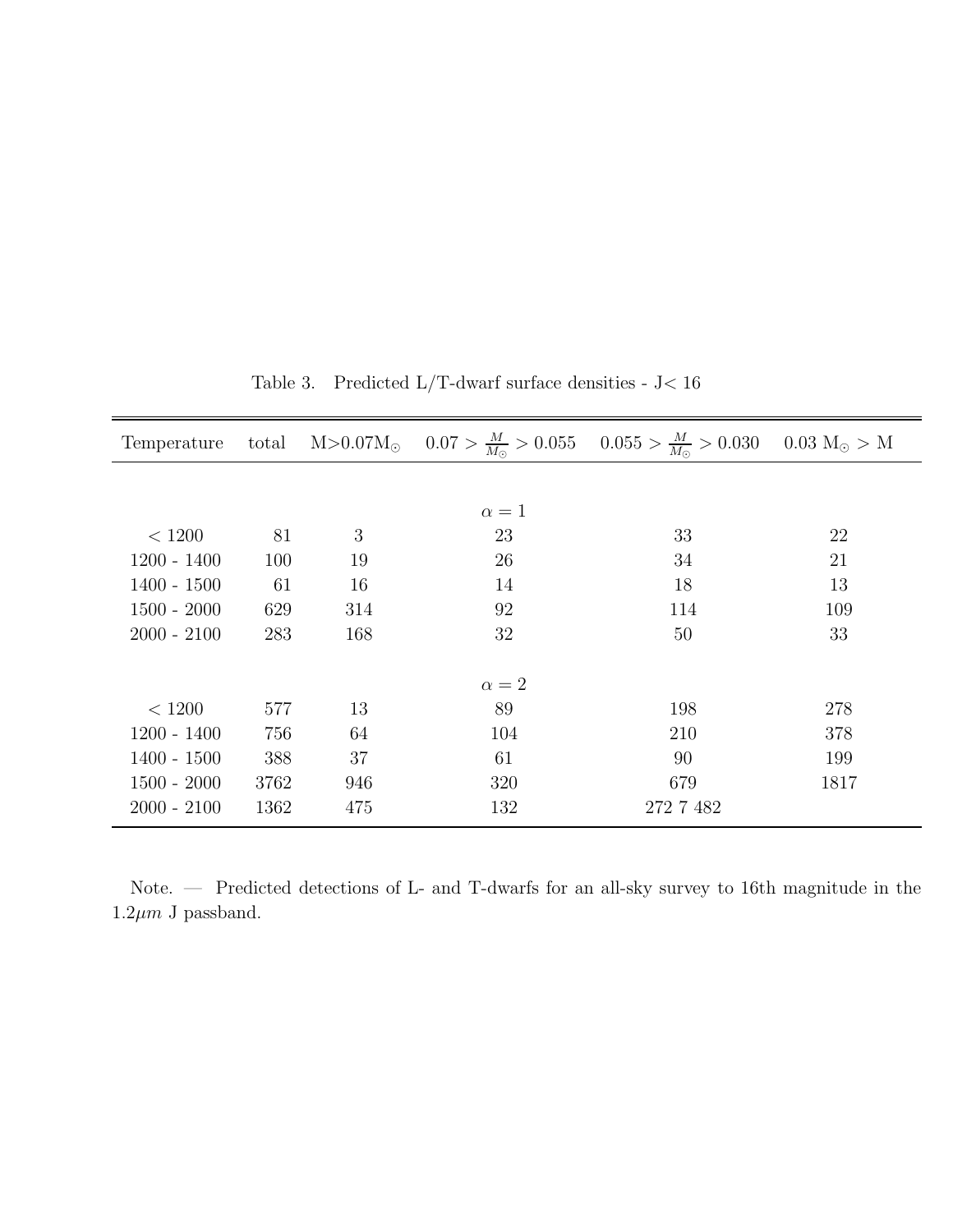| Temperature   | total |     |              | $M > 0.07 M_{\odot}$ $0.07 > \frac{M}{M_{\odot}} > 0.055$ $0.055 > \frac{M}{M_{\odot}} > 0.030$ $0.03 M_{\odot} > M$ |      |
|---------------|-------|-----|--------------|----------------------------------------------------------------------------------------------------------------------|------|
|               |       |     |              |                                                                                                                      |      |
|               |       |     | $\alpha=1$   |                                                                                                                      |      |
| < 1400        | 2.7   | 0.2 | 0.7          | 1.1                                                                                                                  | 0.7  |
| $1400 - 1500$ | 0.3   | 0.1 | 0.1          | 0.06                                                                                                                 | 0.04 |
| $1500 - 2000$ | 0.6   | 0.3 | 0.1          | 0.1                                                                                                                  | 0.1  |
| $2000 - 2100$ | 0.4   | 0.2 | 0.05         | 0.1                                                                                                                  | 0.05 |
|               |       |     |              |                                                                                                                      |      |
|               |       |     | $\alpha = 2$ |                                                                                                                      |      |
| < 1400        | 22    | 0.6 | 2.2          | 6.2                                                                                                                  | 13   |
| $1400 - 1500$ | 2.0   | 0.2 | 0.3          | 0.6                                                                                                                  | 0.9  |
| $1500 - 2000$ | 3.7   | 0.9 | 0.5          | 0.6                                                                                                                  | 1.7  |
| $2000 - 2100$ | 2.9   | 1.0 | 0.2          | 0.4                                                                                                                  | 1.3  |

Table 4. Predicted L/T-dwarf surface densities - WIRE MDS

Note. — Predicted detections of L- and T-dwarfs in the  $12\mu m$  Moderate-Depth WIRE survey. The predictions are for an area of 1000 square degrees surveyed to  $[12] = 11.8$  magnitudes. As noted in the text,  $12\mu m$  bolometric corrections are *extremely* uncertain for sources in the L-dwarf/late-type M-dwarf temperature range.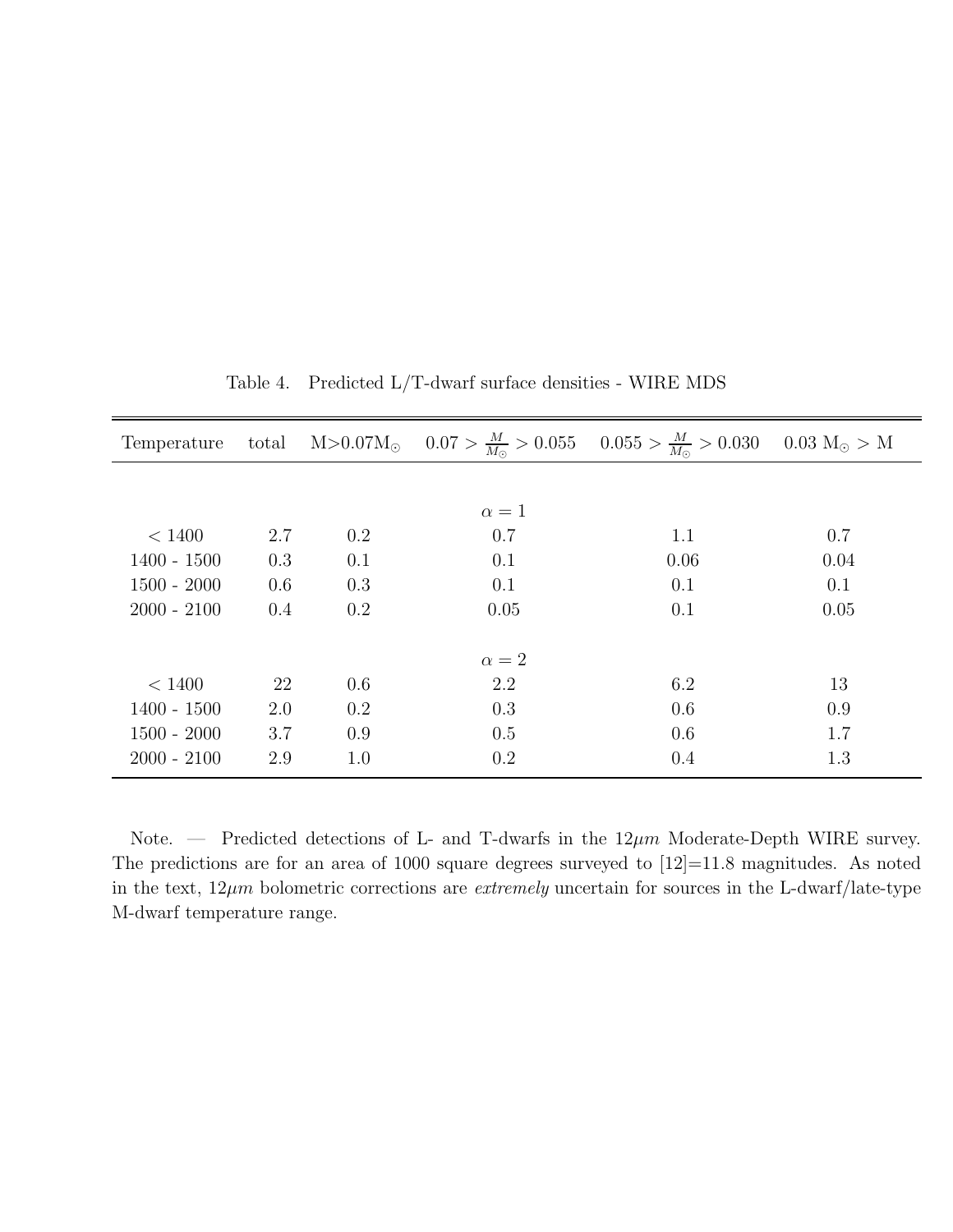# FIGURE CAPTIONS

Fig. 1.— Upper:The  $(M_K, \text{mass})$  relation: solid points are eclipsing binaries; open triangles are from Henry & McCarthy (1993). The solid line is the empirical relation from the latter paper, while the dotted lines are theoretical relations from Baraffe et al (1998) for ages of 0.1, 1 and 10 Gyrs. Lower: the distribution of the 8-parsec stars in the  $(r^3, M_K)$  plane. Solid points mark the brightest stars in individual systems.

Fig. 2.— The stellar mass function defined by the northern 8-parsec sample. The upper diagram plots the results if we adopt the empirical HMc93 calibration; the lower for masses calibrated by the 1 Gyr BCAH98 isochrone. In both cases the solid histogram/line delineates the star-by-star function; the dotted line marks the systemic function.

Fig. 3.— A comparison between the Burrows et al (1993, 1997) (solid squares) and Baraffe et al (1998) models (open triangles) in the  $(log(L), T_{eff})$  plane. The Burrows et al data are plotted for masses of 0.02, 0.03, 0.04, 0.05, 0.06, 0.07, 0.075, 0.08, 0.09, 0.1, 0.11 and 0.15  $M_{\odot}$ ; the Baraffe et al datapoints are for masses of 0.035, 0.045, 0.05, 0.06, 0.070, 0.072, 0.075, 0.08, 0.09, 0.10, 0.13, 0.15, 0.175, 0.20  $M_{\odot}$  (0.1 Gyrs); 0.06  $M_{\odot}$  et seq. for 1 Gyr; and  $0.075$  M<sub> $\odot$ </sub> et seq. for 10 Gyrs.

Fig. 4.— The effective temperature/spectral type relation adopted in this paper.

Fig. 5.— K-band bolometric corrections as a function of temperature. The solid points are measured bolometric corrections by Tinney et al (1993a - Gl 406, VB10, LHS 2924 and GD 165B) and Matthews et al (1996 - Gl 229B). The open symbols outline the two relations adopted in our simulations to estimate the variation in  $BC_K$  with the onset of  $CH_4$ absorption: relation A is identified by open circles, relation B by open triangles.

Fig. 6.— The effective temperature/age relation defined by the Burrows et al (1997, 1993) models. The evolutionary tracks are plotted for masses of between 0.009 and 0.10  $M_{\odot}$ , with the individual curves identified on the diagram. The horizontal lines outline the temperature range which correspond to the L-dwarf spectral type.

Fig. 7.— The HR diagram from VLM/brown dwarfs: we plot Burrows et al (1993, 1997) models for masses of 0.015, 0.03, 0.05, 0.06, 0.07, 0.08, 0.09 and 0.1  $M_{\odot}$  - the lowest-mass track lies at the highest luminosity at a given temperature. The solid points indicate the positions of the VLM dwarfs Gl 406, VB10 and LHS 2924; the open circles mark the four L-dwarfs with trigonometric parallax measurements. The uncertainties in luminosity are primarily due to uncertainties in the bolometric corrections.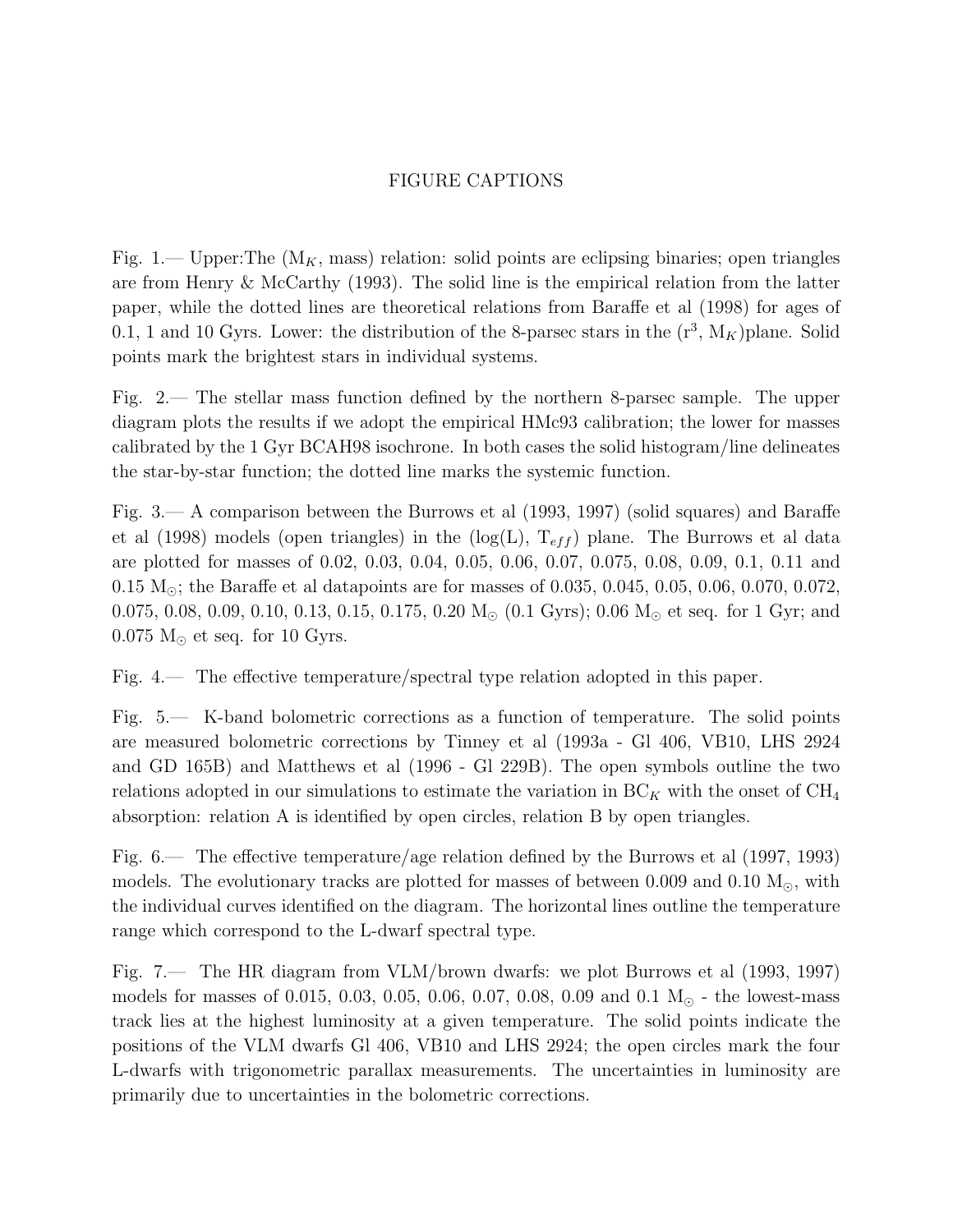Fig. 8.— a: The spectral-type distribution of the 2MASS L-dwarf sample. b: the temperature distribution predicted for  $\Psi(M) \propto M^0$  - the vertical lines indicate our estimate of the L0 to L8 temperature régime. c: the temperature distribution predicted for  $\Psi(M) \propto M^{-1}$ . d: the temperature distribution predicted for  $\Psi(M) \propto M^{-2}$ . In each case, the solid histogram outlines the total predicted numbers; the dotted line marks the contribution from objects with  $M > 0.07 M_{\odot}$ ; the short-dashed line corresponds to a division at  $0.055M_{\odot}$ ; and the long-dashed line to  $M=0.03M_{\odot}$ . This illustrates the much greater contribution made by low-mass brown dwarfs to the total if  $\Psi(M) \propto M^{-2}$ .

Fig. 9.— The 2.2  $\mu$ m and bolometric luminosity functions and the effective temperature distribution predicted by our models with B(t)=constant and  $\Psi(M) \propto M^{-\alpha}, \alpha = 1, 2$ . The  $\alpha=1$  predictions are plotted as a solid line; the dotted histogram plots the expected distribution for  $\alpha = 2$ . The locations of GD 165B and Gl 229B are indicated as points of reference. All results are scaled to an 8-parsec radius spherical volume element.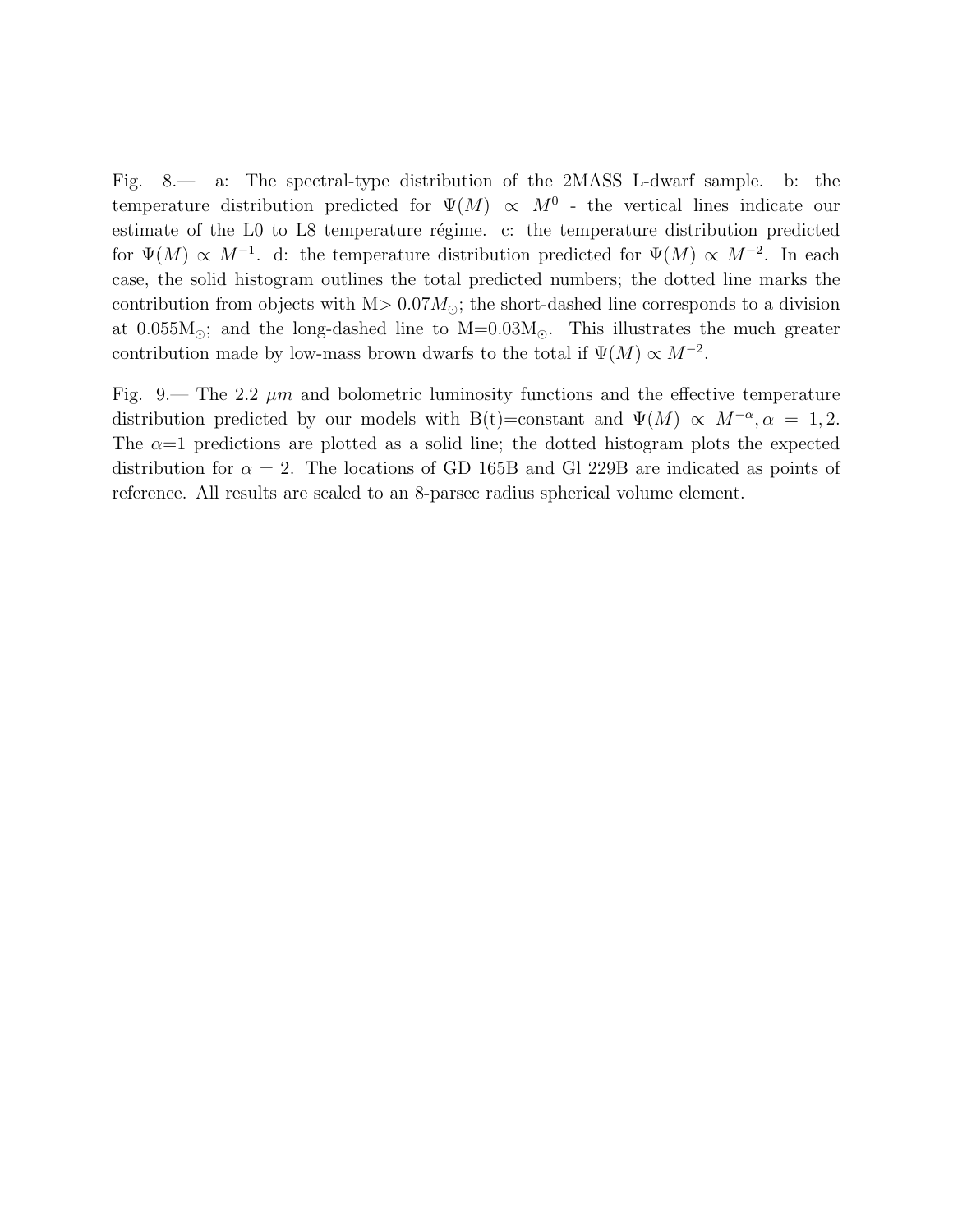

Fig. 1.—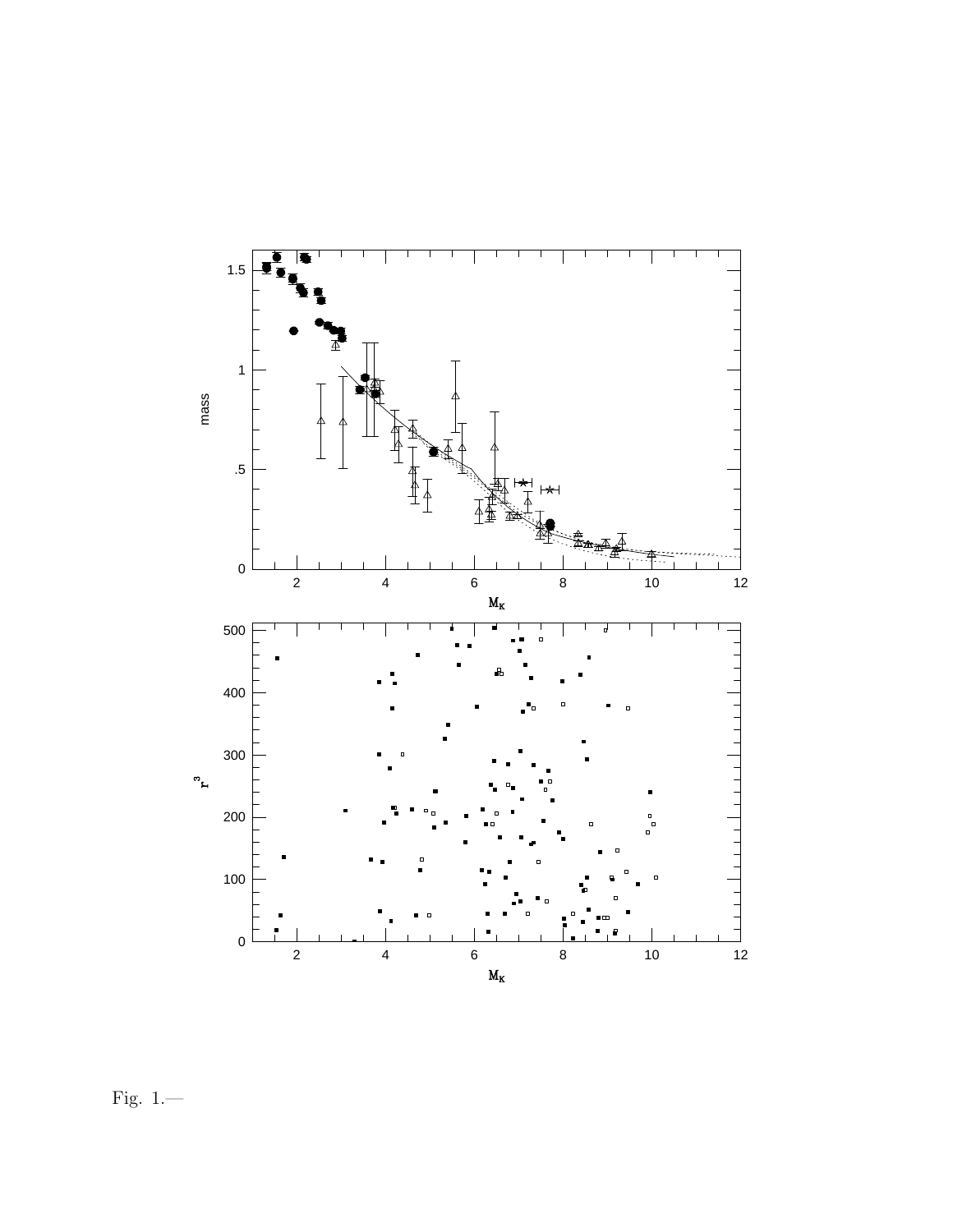

Fig. 2.—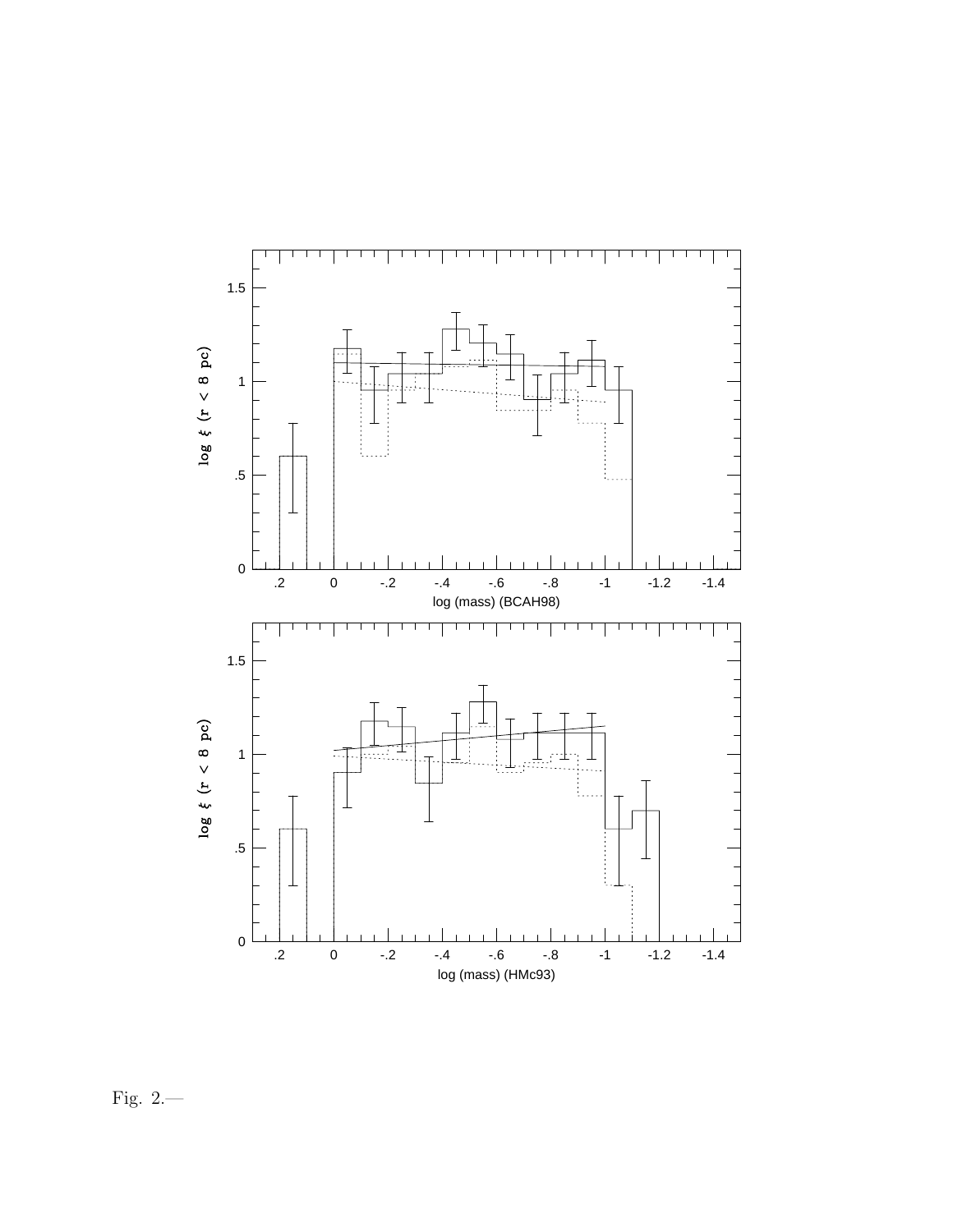

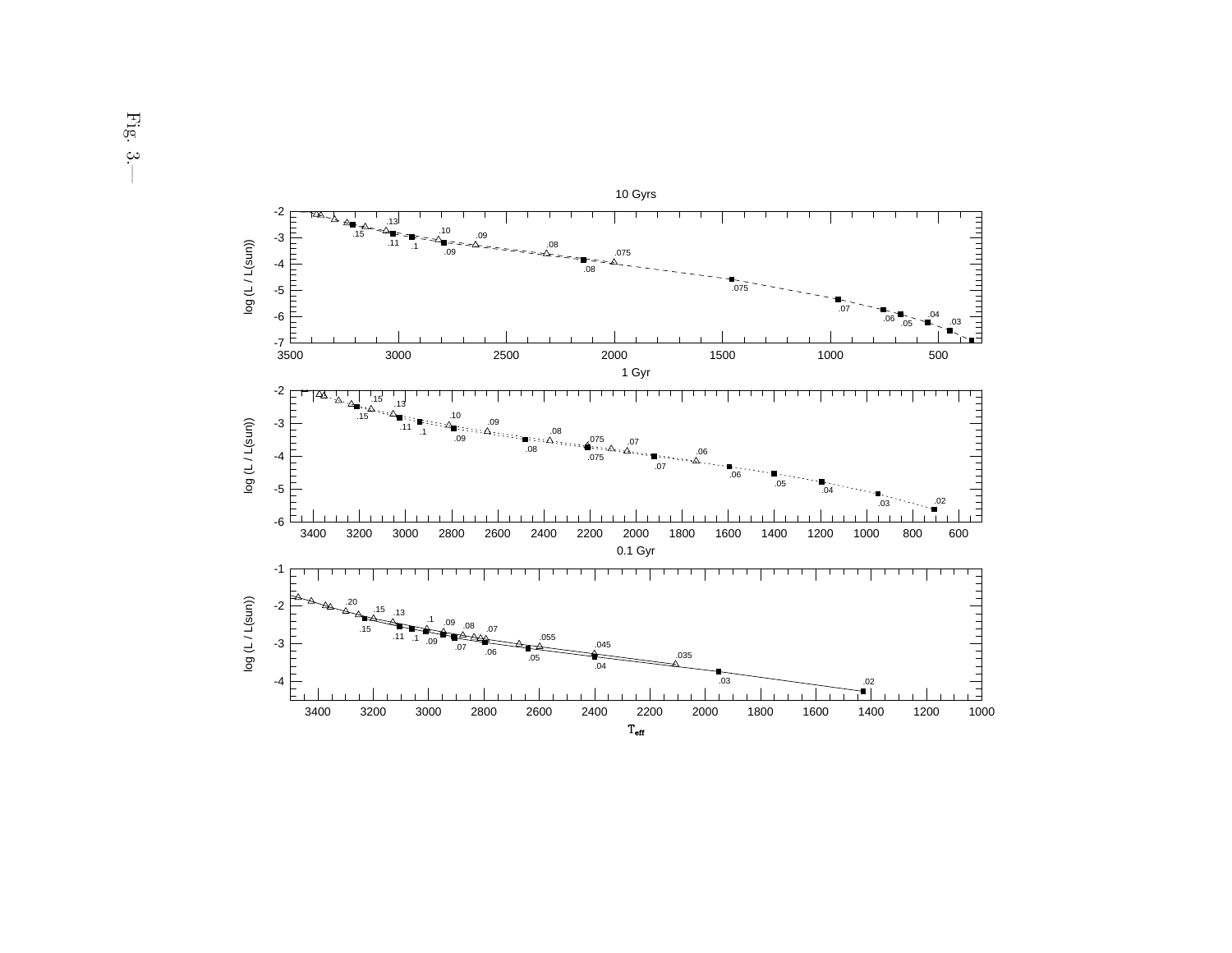

Fig. 4.—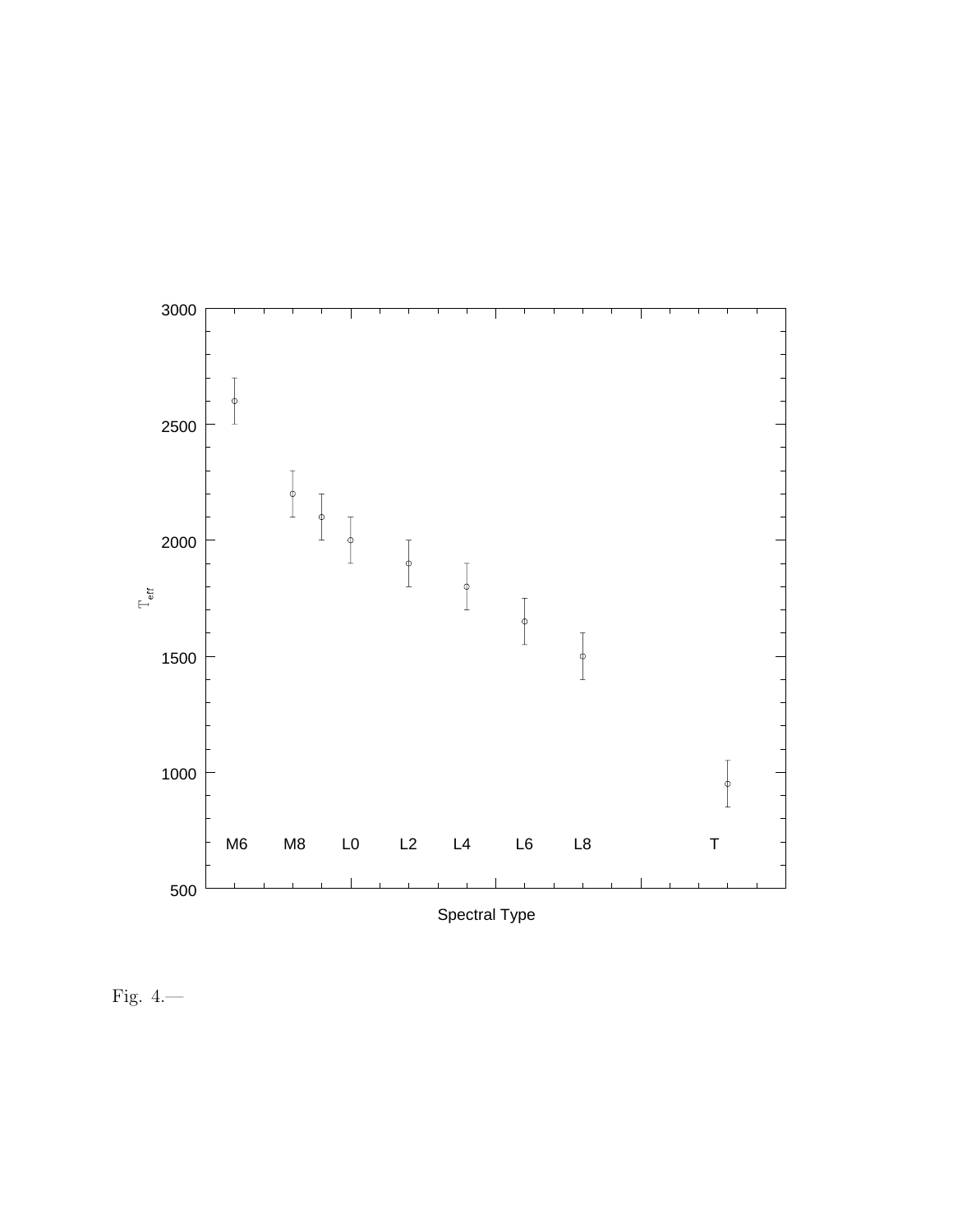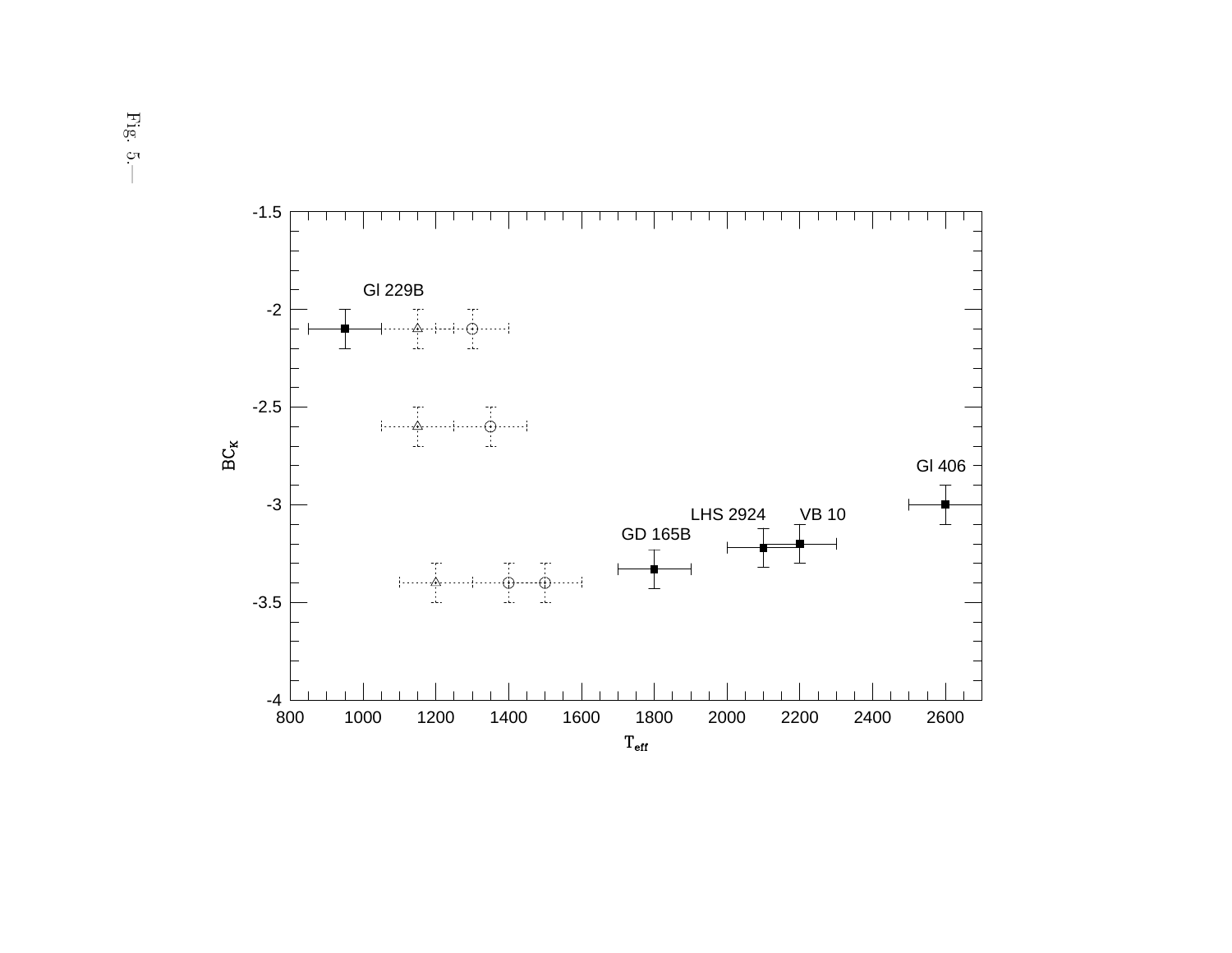

Fig. 6. $-$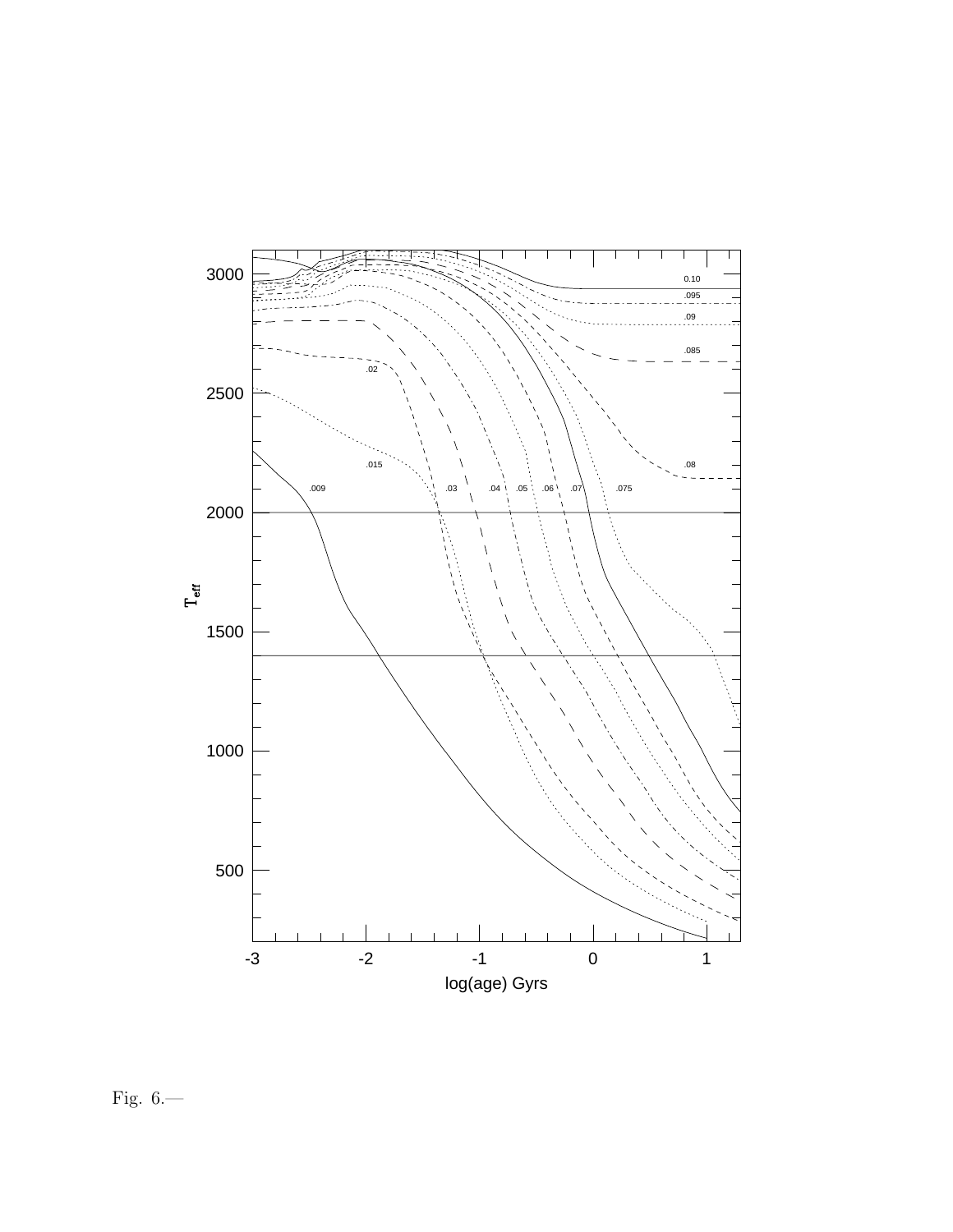

Fig. 7.—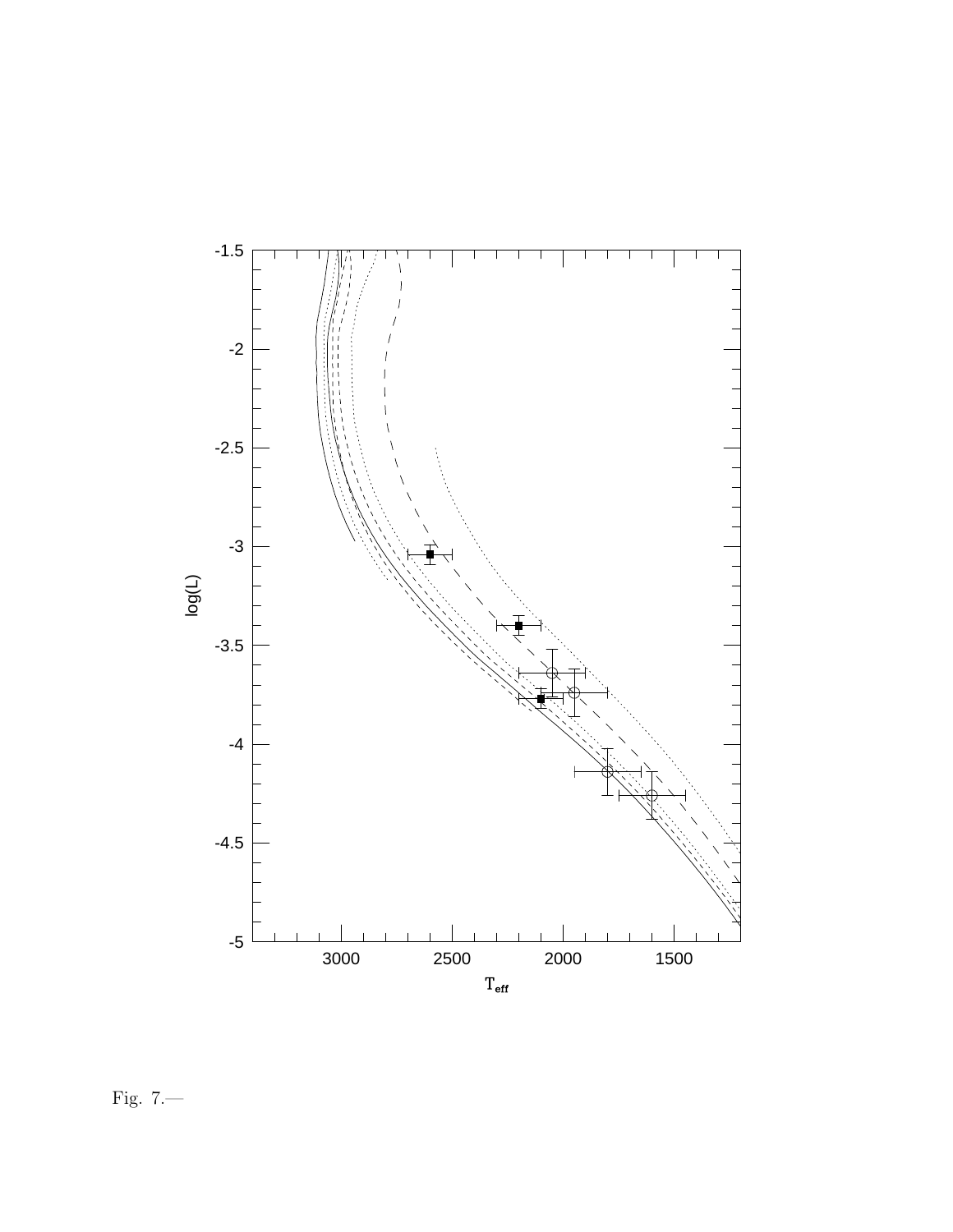